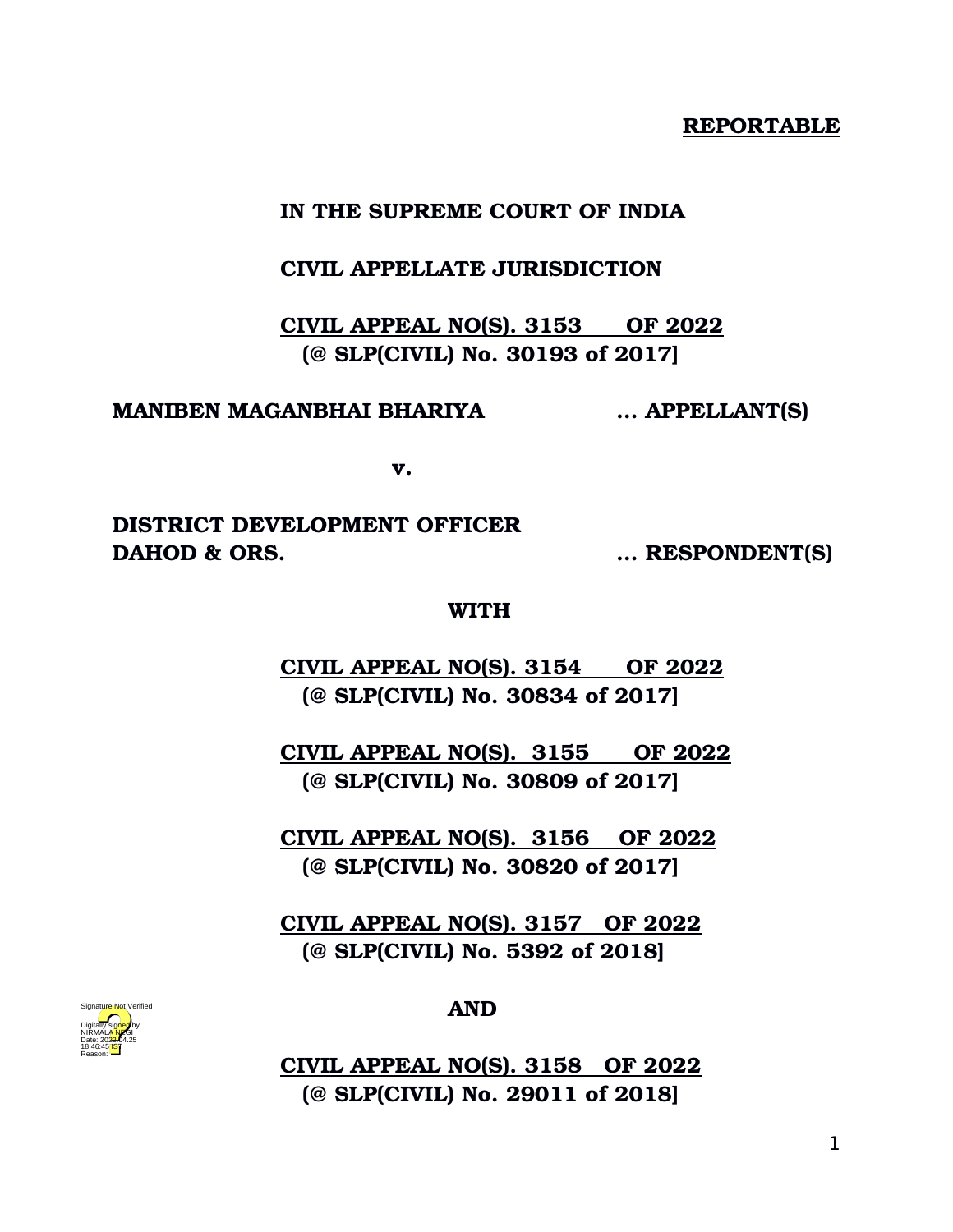#### **J U D G M E N T**

## **Rastogi, J.**

1. I have had the advantage of going through the judgment penned by my brother Abhay S. Oka, J. I entirely agree with the conclusions which my erudite Brother has drawn, based on the remarkable process of reasoning. I wish to add few lines and express my views not because the judgment requires any further elaboration but looking for the question of law that emerged of considerable importance.

2. The moot question which has been raised in the instant appeals for our consideration indeed is a question which may not only determine the rights of the contesting appellants working as Anganwadi workers/helpers who are discharging a pivotal role in the society at the grassroot level and are the role model of the ICDS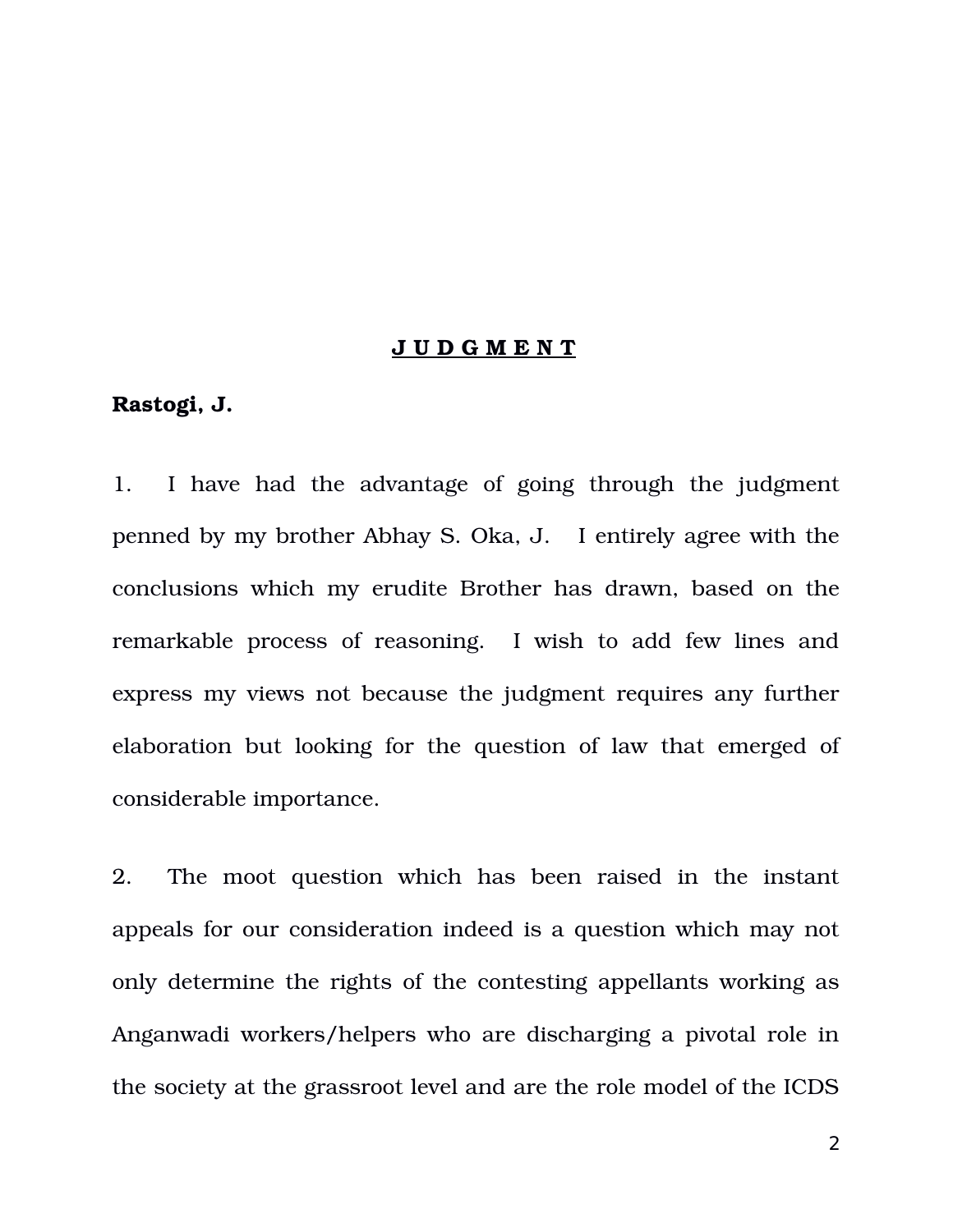scheme which is one of the extended arm of the Ministry of Women and Child Development, at the given time, it may also give a thought process to the Legislature to consider as to whether the applicability of gratuity being a social security measure, be extended to the employees who served the establishment in an organized or unorganized sector and, in one way or the other, contributing in the sustainable development of the nation.

3. Looking to the large number of persons working in the organized/unorganized sector by passage of time, different social security legislations have been introduced in this largest democratic country, which can be divided into two broad categories, namely, the contributory and non-contributory. The contributory laws are those which provide for financing of the social security programmes by contributions paid by employees and employers and in some cases supplemented by contributions/grants from the Government. At the same time, we have major non-contributory laws such as the Employee's Compensation Act, 1923, the Maternity Benefit Act, 1961 and the Payment of Gratuity Act, 1972 with which we are presently concerned.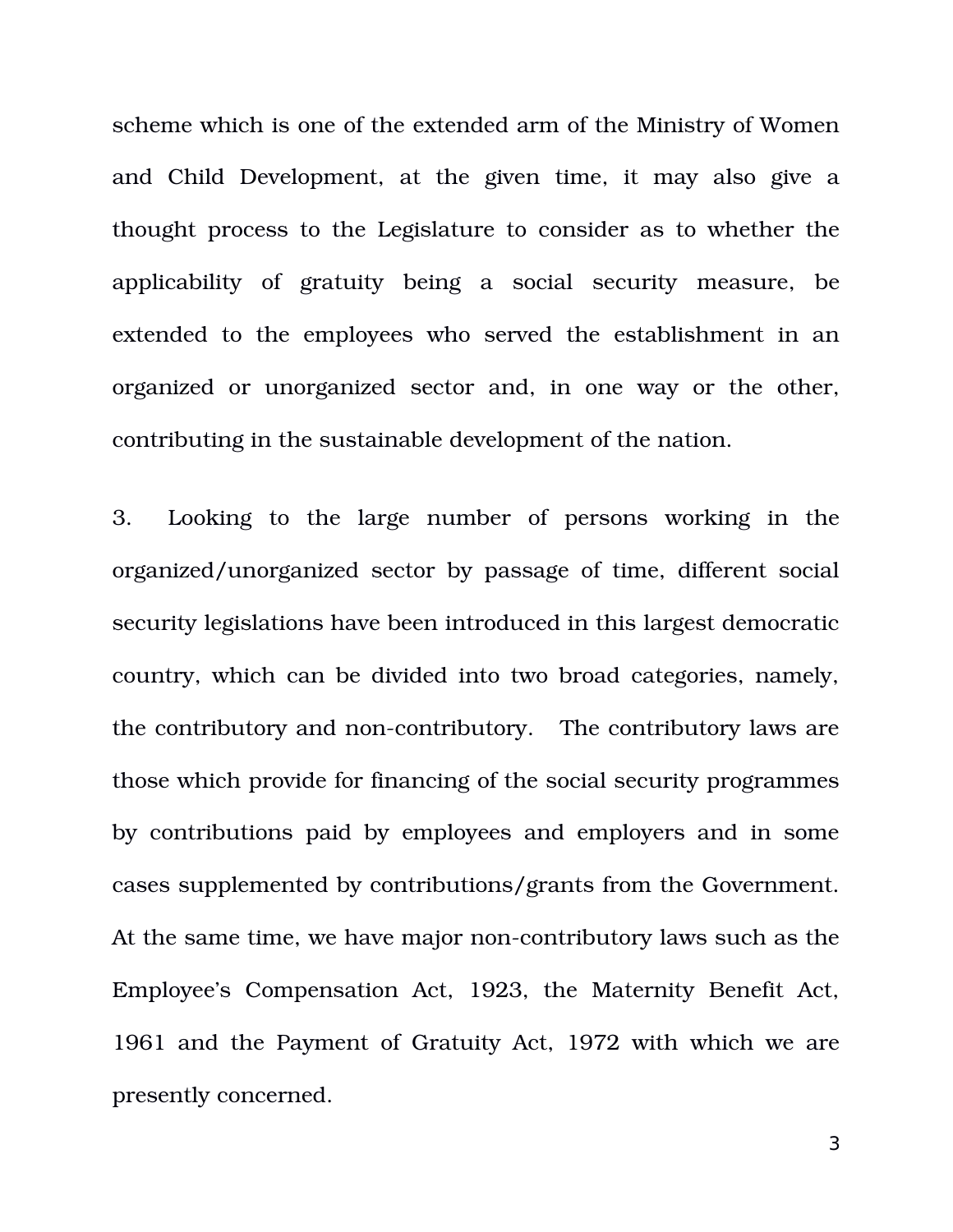4. When we talk about social security legislations, two broad categories are social insurance legislation and social assistance legislation. In social insurance, benefits are generally made available to the insured persons under the condition of having paid the required contributions and fulfilling certain eligibility conditions and as regards social assistance, the beneficiaries receive benefits as a matter of right, but they do not have to make any contributions and to support thereof, the finance is made available either by the State or a source provided by the State/Central Government.

5. Before the enactment of the Payment of Gratuity Act, 1972 (hereinafter referred to as "Act, 1972"), there were two State Laws providing for payment of gratuity. These were the Kerala Industrial Employees' Payment of Gratuity Act, 1970 and the West Bengal Employees' Payment of Gratuity Act, 1971. The question of having a central legislation on the subject was discussed at length in the Labour Minister's Conference held on many occasions and after general consensus was reached, the Central Legislation was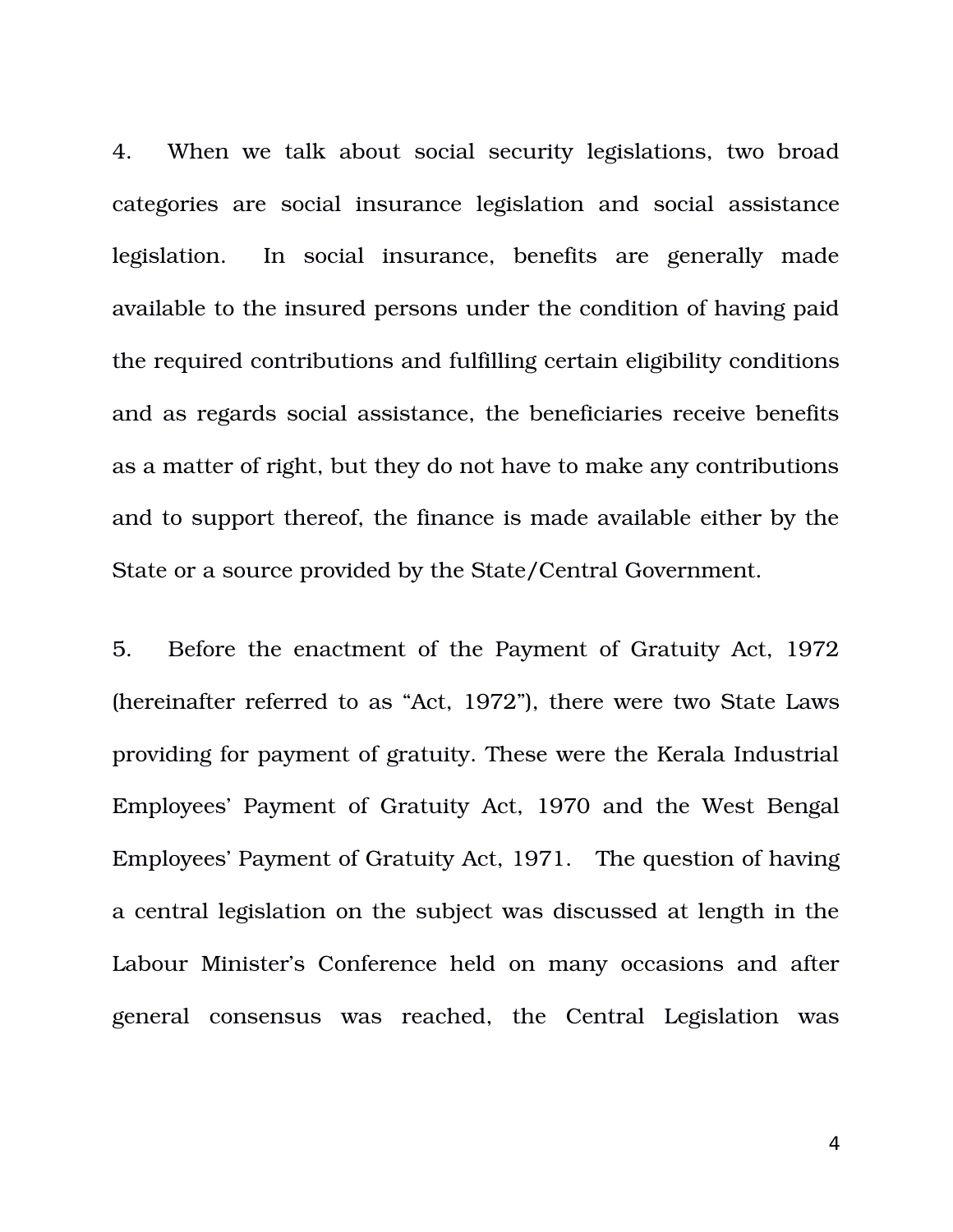enacted in the form of The Payment of Gratuity Act, 1972, which was brought into force on  $16<sup>th</sup>$  September, 1972.

6. When we talk about the mandate of the Act 1972, if one looks into the scheme in a holistic manner, gratuity is a reward for good, efficient and faithful service rendered for a considerable period and the employee who remains in continuous service for 5 years or more including superannuation/retirement/resignation/untimely death becomes qualified to claim gratuity in terms of the computation as has been provided under Sub-section (2) of Section 4 of the Act, 1972 which covers in its fold, the large sector of organized/unorganized workers/employees who are employed in various class of establishments covered under Section 1(3)(a) & (b) and also notified by the Central Government under Section 1(3)(c ) of the Act 1972. Such of the employees working under the establishments referred to under Section 1(3) (a),(b) and (c ), as the case may be, shall be eligible to claim payment of gratuity in terms of Section 4 of the Act, 1972 and so far as the term 'wages' defined under Section 2( s) of the Act 1972 is concerned, it appears to be only for the purpose of computation as provided under Sub-section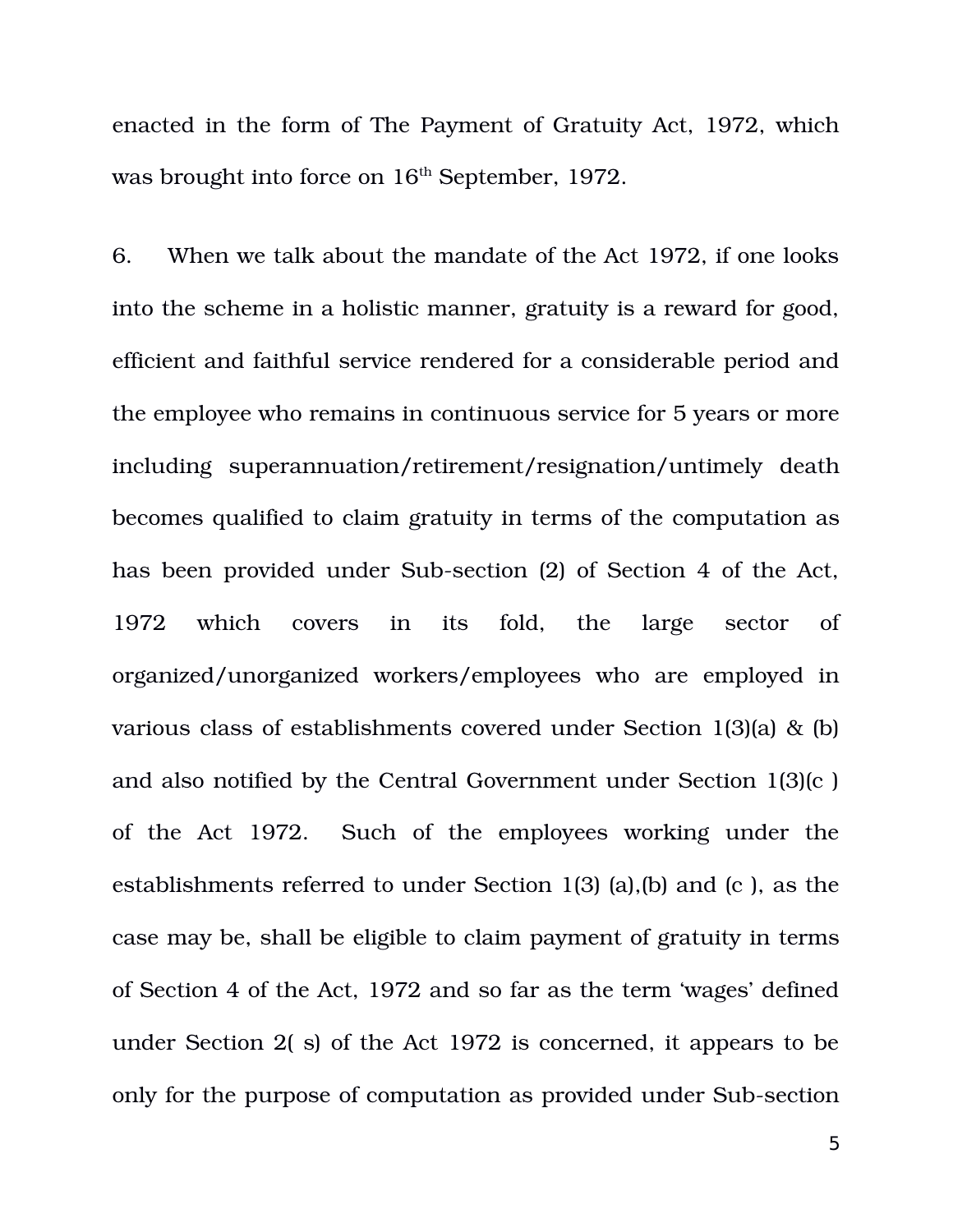$(2)$  of Section 4 of the Act and withholding of gratuity is not permissible under any circumstances other than those enumerated under Sub-section (6) of Section 4 of the Act, 1972. The employee defined under Section 2(e) has a right to claim gratuity as a statutory right while working in the establishment covered under Section 1(3) of Act 1972. Section 1(3) and 2(e) and 2(s) of Act, 1972 relevant for the purpose are referred to as under:

" $1(3)$  It shall apply to  $-$ 

(a) every factory, mine, oilfield, plantation, port and railway company;

(b) every shop or establishment within the meaning of any law for the time being in force in relation to shops and establishments in a State, in which ten or more persons are employed, or were employed, on any day of the preceding twelve months;

(c) such other establishments or class of establishments, in which ten or more employees are employed, or were employed, or, any day of the preceding twelve months, as the Central Government may, by notification, specify in this behalf.

2. **Definitions.** – In this Act, unless the context otherwise requires,

 $\overline{a}$ 

#### ………………

(e) "employee" means any person (other than an apprentice) who is employed for wages, whether the terms of such employment are express or implied, in any kind of work, manual or otherwise, or in connection with the work of a factory, mine, oilfield, plantation, port, railway company, shop or other establishment to which this Act applies, but does not include any such person who holds a post under the Central Government or a State Government and is governed by any other Act or by any rules providing for payment of gratuity.

……………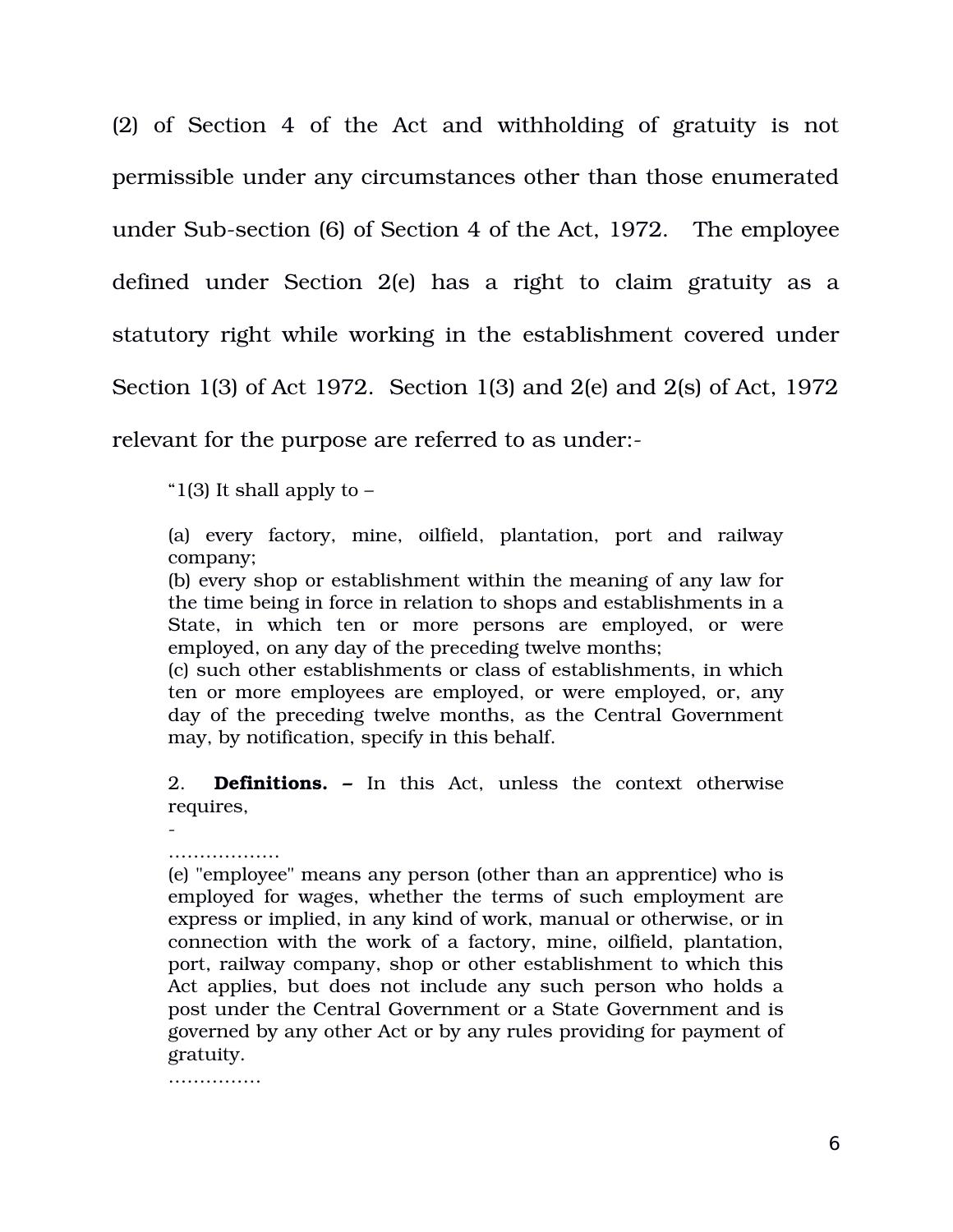(s) "wages" means all emoluments which are earned by an employee while on duty or on leave in accordance with the terms and conditions of his employments and which are paid or are payable to him in cash and includes dearness allowance but does not include any bonus, commission, house rent allowance, overtime wages and any other allowance."

7. Act, 1972 on the genre of statutes like The Minimum Wages Act, Employees State Insurance Act, etc. is a welfare measure to secure social and economic justice to employees to assist them in old age and to ensure them a decent standard of life on retirement.

8. Derived from a Latin word 'Gratuitas', the term Gratuity means a 'Gift.' In the industrial sector, gratuity is considered as a gift from the employers to their employees. Gratuity is a lump sum payment paid by an employer to the employee for his/her past dedicated services. It is a gesture to appreciate the efforts of a person towards the betterment, development and prosperity of an establishment and that is the reason for which gratuity is considered to be a social security, and with passage of time, it has become a statutory obligation on the part of employers.

9. Thus, gratuity, as a social welfare legislation, its effective implementation is of paramount importance to fulfil the legitimate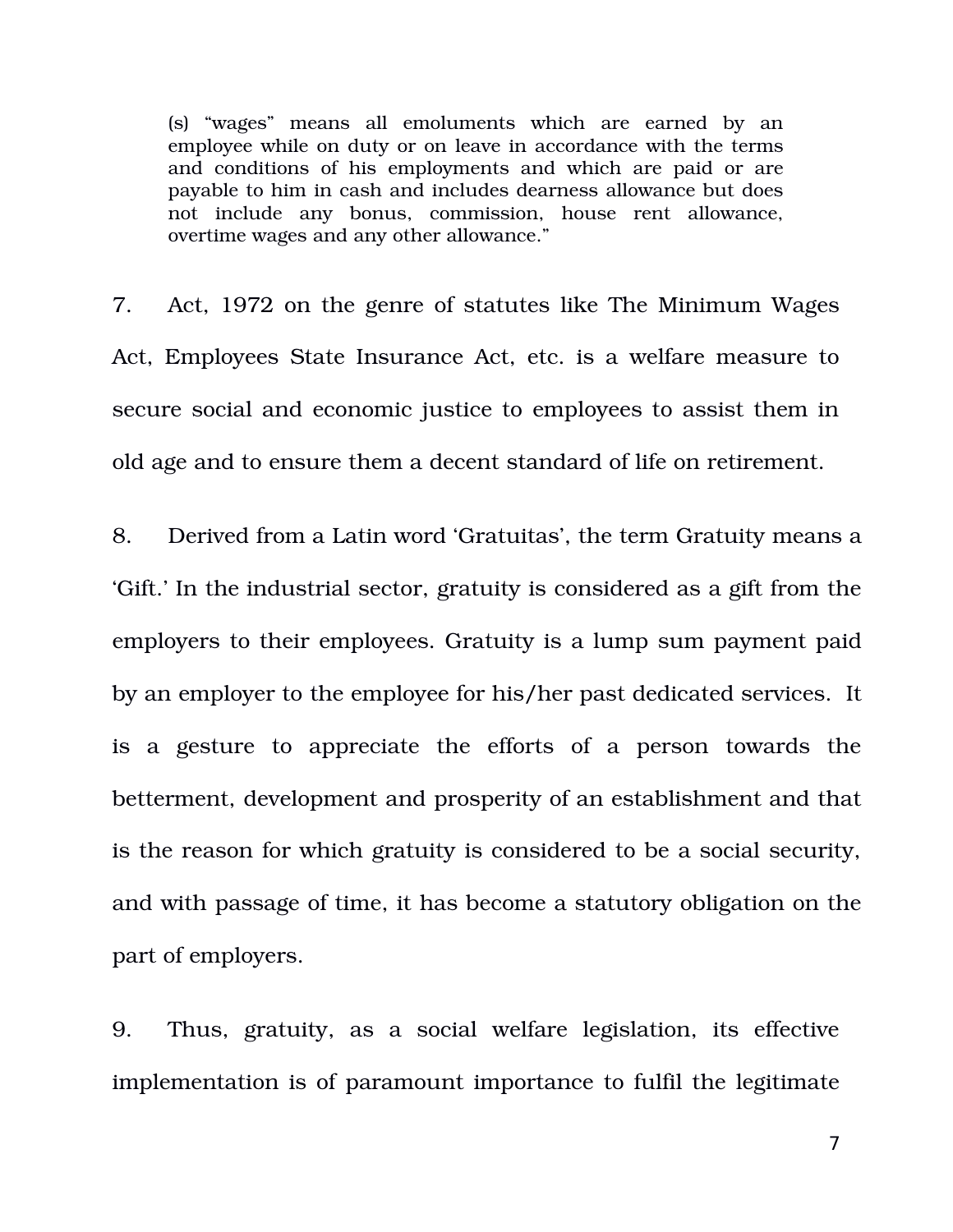expectation of the employees. So far as the unorganized sectors are concerned, these Acts have been pillars in social security and laid the foundation for improvement in standards of living of the employees.

10. The Act 1972 is a social security legislation to wage earning population in industries, factories and establishments, etc. Therefore, considering the inflation and wage increase even in case of employees engaged in private sector, the Government decided that the entitlement of gratuity should be revised in respect of employees who are covered under Act, 1972 and accordingly, the Government initiated the process for amendment to Act, 1972 to increase the maximum limit of gratuity to such amount as may be notified by the Central Government from time to time.

11. This will indeed ensure harmony amongst employees in the private sector and in Public Sector Undertakings/Autonomous Organizations under Government who are not covered under CCS (Pension) Rules. These employees will be entitled to receive higher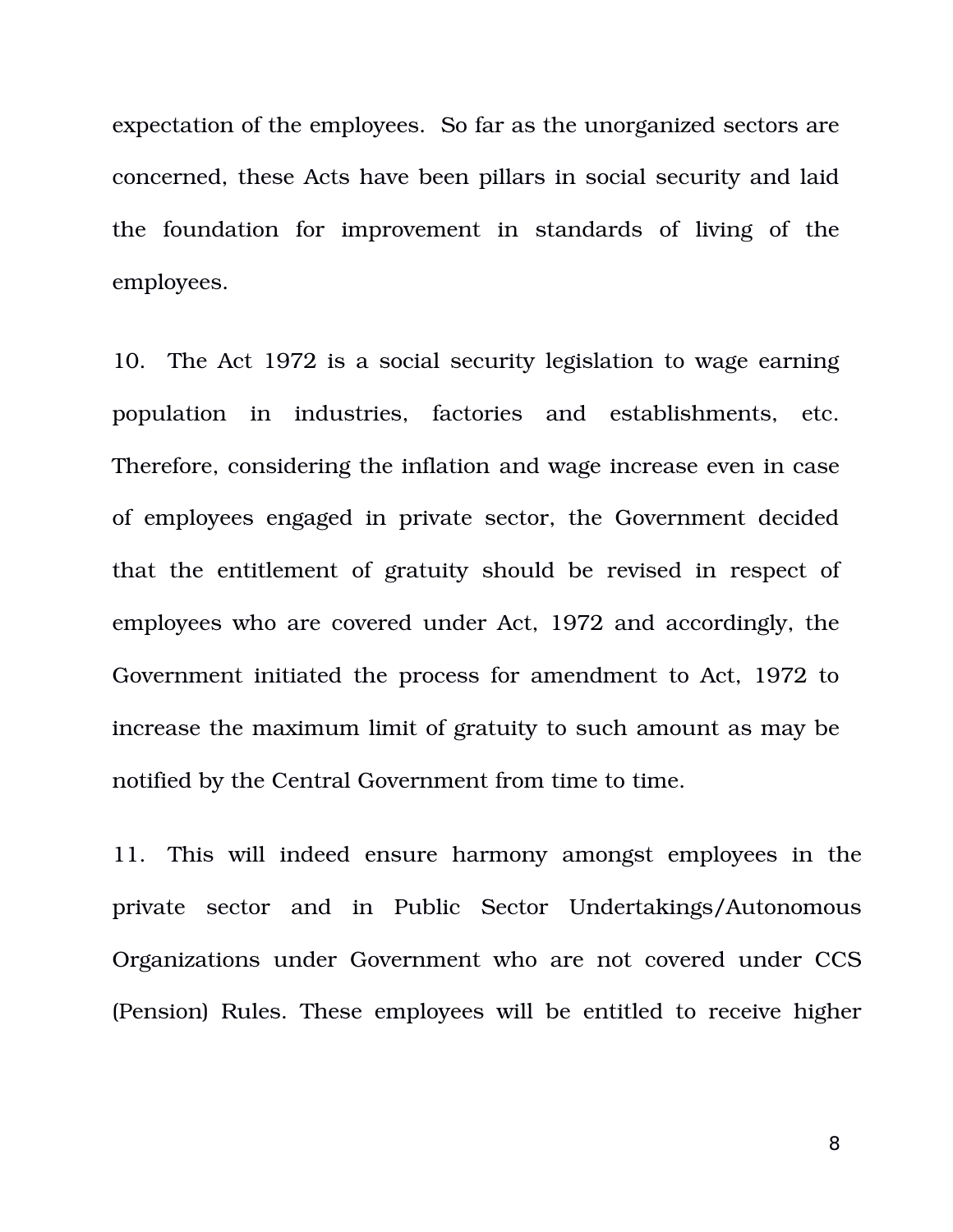amount of gratuity may not be at par with their counterparts in Government sector.

12. That appears to be the reason for which amendments are made in the year 2007 to widen the definition of the term "employee" and to bring under its fold the large number of employees working in various establishments employed for wages or in any kind of work or in connection with the work of a factory, mine, oilfield, plantation, port, railway company, shop or any other establishment. Even by later notification, teachers have also been held eligible to claim gratuity.

13. When social security legislations are being interpretated, it always has to be interpreted liberally with a beneficial interpretation and has to be given the widest possible meaning which the language permits, known as Beneficial Interpretation. When a statute is meant for the benefit of a particular class and if a word in the statute is capable of two meanings, i.e., one which would preserve the benefits and one which would not, then the former is to be adopted.

## 14. Maxwell on Beneficial Construction holds the following:

 "The construction of a statute must not strain the words as to include cases plainly omitted from the natural meaning of the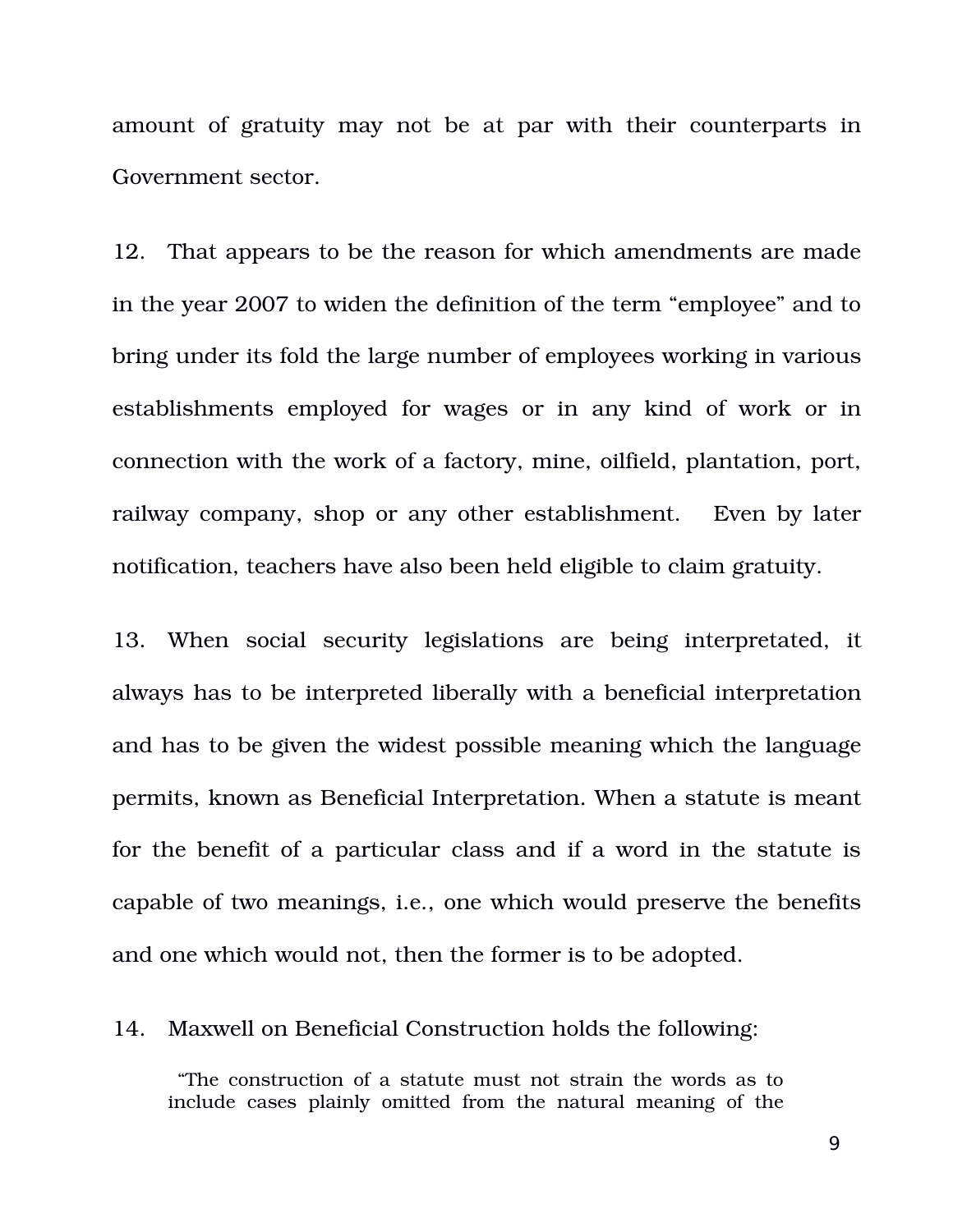language. Nevertheless, even where the usual meaning of the words falls short of the object of the legislature, a more extended meaning will be attributed to them if they are fairly susceptible to it. The relaxation of strictly literal rule of interpretation is known as beneficial construction."

15. This Court had an occasion to examine discussions in detail about constructive and welfare legislations. The judgment in *State Bank of India Vs. Shri N. Sundara Money[1](#page-9-0)* followed with *Bangalore Water Supply and Sewerage Board Vs. A. Rajappa and others[2](#page-9-1)* ; *Sant Ram Vs. Rajinder Lal and others[3](#page-9-2)* and later the Constitution Bench in *Steel Authority of India Ltd. and others Vs.*

*National Union Waterfront Workers and others [4](#page-9-3)* are the exposition of law on the subject.

16. When we examine the judicial precedents while interpreting the Act 1972, we come across certain judgments of this Court in *State of*

*Punjab Vs. Labour Court, Julludur and others[5](#page-9-4)* ; *Ahmedabad Private Primary Teachers' Association Vs. Administrative Officer*

<span id="page-9-0"></span><sup>1</sup> 1976(1) SCC 822

<span id="page-9-1"></span><sup>2</sup> 1978(2) SCC 213

<span id="page-9-2"></span><sup>3</sup> 1979(2) SCC 274

<span id="page-9-3"></span><sup>4</sup> 2001(7) SCC 1

<span id="page-9-4"></span><sup>5</sup> 1980(1) SCC 4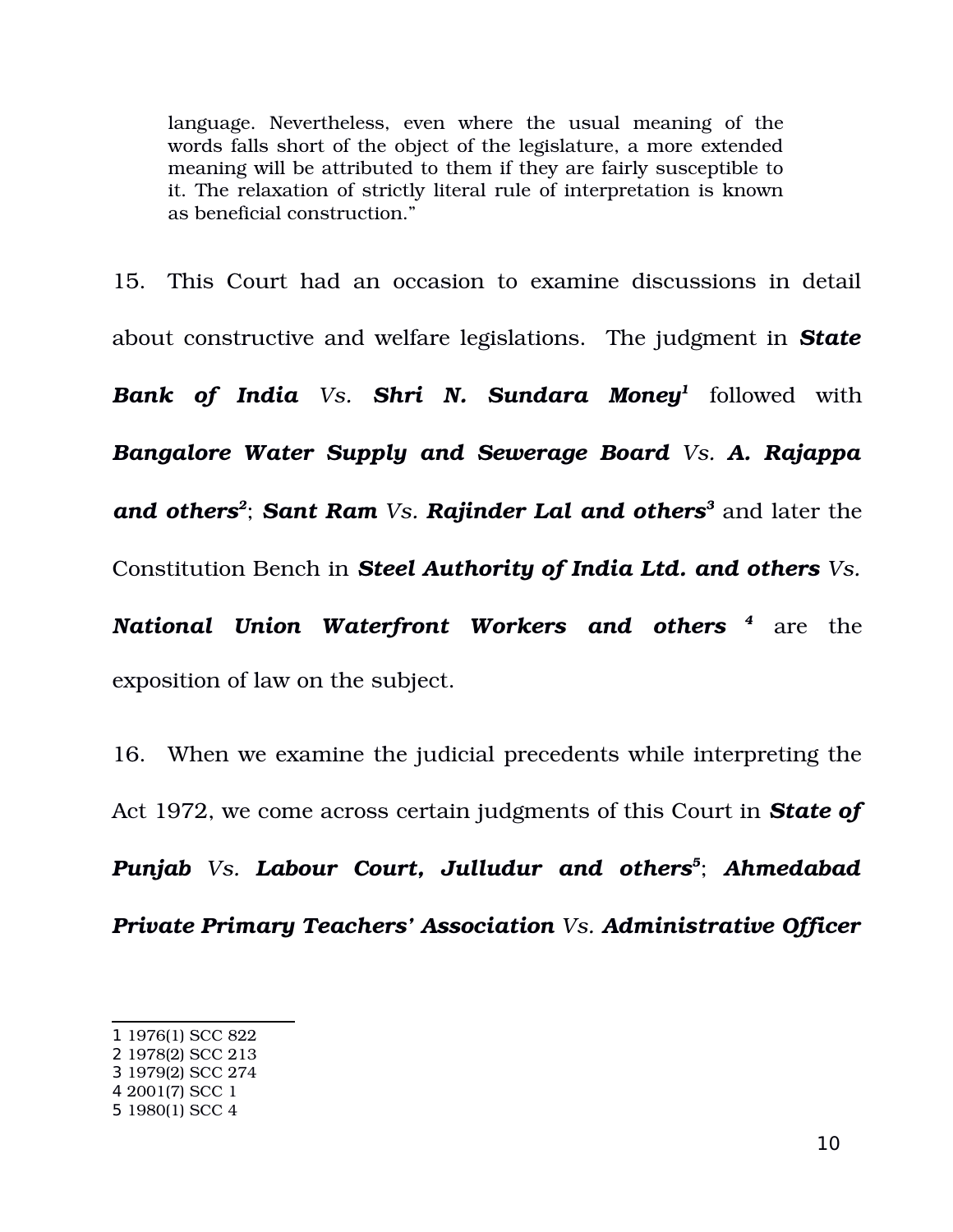*and others[6](#page-10-0)* ; *Jaya Bachchan Vs. Union of India and others* [7](#page-10-1) ; **State of Karnataka and others** Vs. **Ameerbi and others<sup>[8](#page-10-2)</sup> and** *Birla Institute of Technology Vs. State of Jharkhand and others[9](#page-10-3)* may be in the different context.

17. While adverting to the facts of the instant cases, it manifests from the record that the five appellants joined as Anganwadi workers/helpers between the period 1982-1985 and served for 21-31 years and stood retired between February 2006 and February 2012. When gratuity was not paid to them, each of them filed their applications before the prescribed authority. After taking note of the claim of each of the appellants, the prescribed authority held in their favour with a direction to the respondents to pay gratuity in terms of the procedure for computation referred to under Section 4 of the Act 1972. The order of the prescribed authority under the Act, 1972 came to be confirmed by the appellate authority and also by the learned Single Judge of the High Court vide judgment dated  $6<sup>th</sup>$  June, 2016 but the finding returned by the learned Single Judge came to be

<span id="page-10-0"></span><sup>6</sup> 2004(1) SCC 755

<span id="page-10-1"></span><sup>7</sup> 2006(5) SCC 266

<span id="page-10-2"></span><sup>8</sup> 2007(11) SCC 681

<span id="page-10-3"></span><sup>9</sup> 2019(4) SCC 513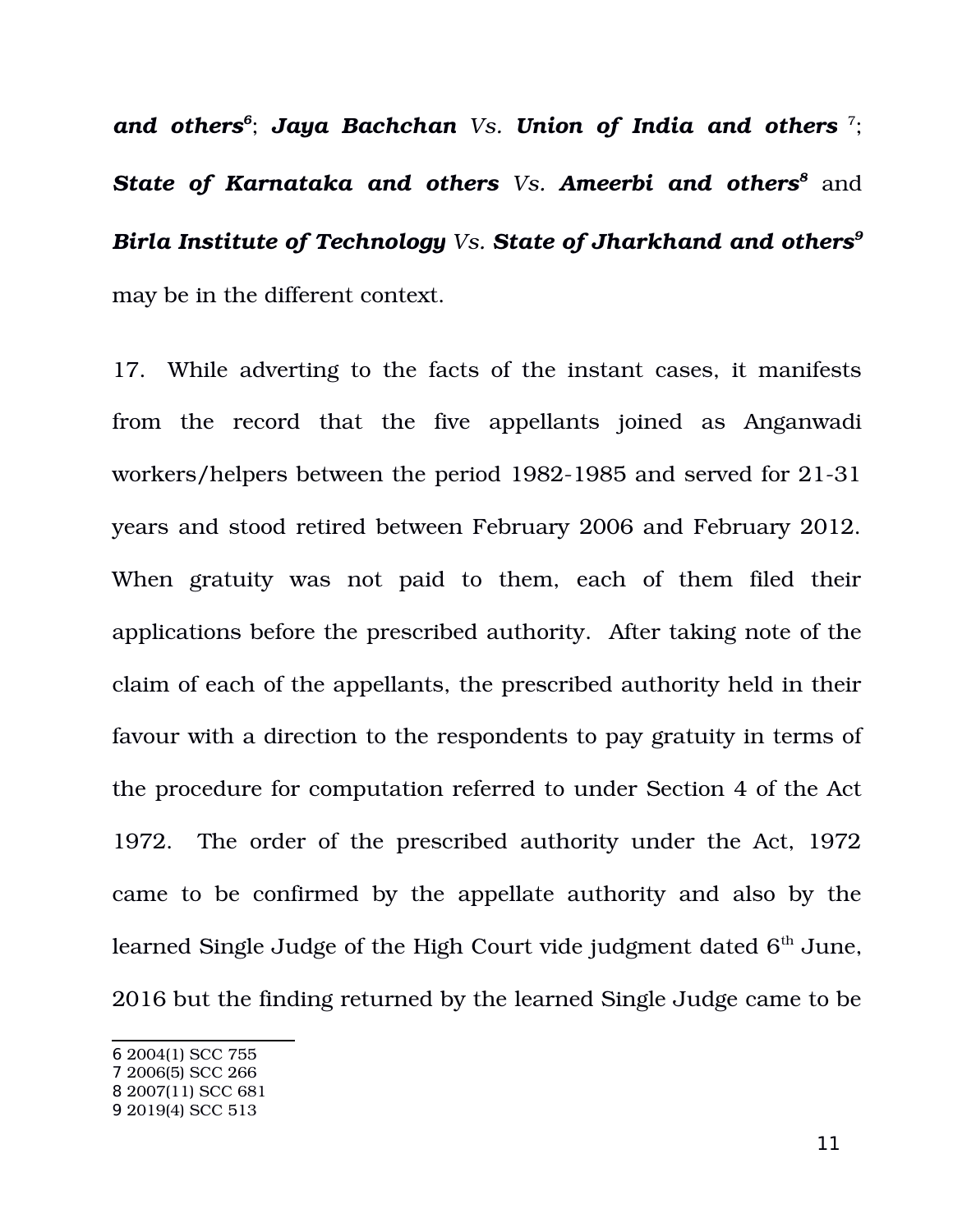reversed by the Division Bench of the High Court under the impugned judgment primarily relying on the judgment of this Court in *Ameerbi* (supra). The details of each of the appellant who had served in Anganwadi workers/helpers are reproduced below:

|            | Date       | Date of    | Number of | Amount        |
|------------|------------|------------|-----------|---------------|
|            | Of         | Retirement | Years of  | directed to   |
|            | Joining    |            | Service   | be paid       |
|            |            |            |           | towards       |
|            |            |            |           | gratuity      |
| <b>SCA</b> | 1982       | 27.02.2011 | 29        | $Rs.20.913/-$ |
| 1219/2016  |            |            |           |               |
| <b>SCA</b> | 19.01.1984 | 30.04.2011 | 27        | Rs.38,942/    |
| 1220/2016  |            |            |           |               |
| <b>SCA</b> | 03.08.1983 | 30.04.2006 | 23        | Rs.13,269/-   |
| 1221/2016  |            |            |           |               |
| <b>SCA</b> | 16.04.1981 | 29.02.2012 | 31        | $Rs.22,356/-$ |
| 1222/2016  |            |            |           |               |
| <b>SCA</b> | 03.06.1989 | 20.02.2006 | 21        | $Rs.15,144/-$ |
| 1223/2016  |            |            |           |               |

18. This Court took a judicial notice that after the incumbent has served for 21-31 years but because of the wages being admissible at the relevant time being Rs.  $1000/-$  or Rs.  $1250/-$  per month, the amount which has been computed towards gratuity in terms of the provisions of the Act 1972 is only into thousands of rupees.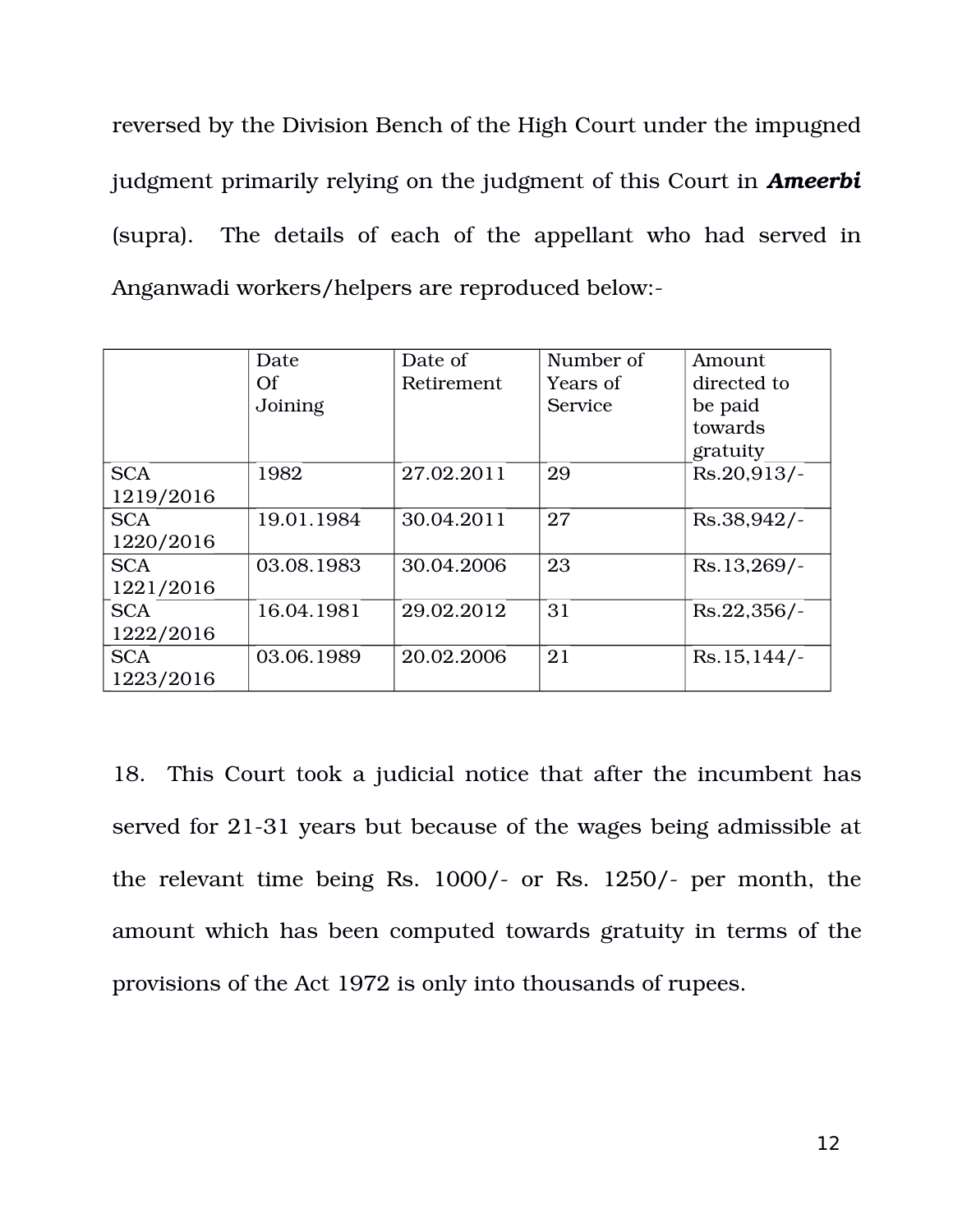19. The role of Anganwadi workers (AWW) and Anganwadi helpers (AWH) is not only at war against malnutrition but have played a pivotal and significant role during the Covid-19 pandemic which was the unprecedented health war faced by the nation in responding to the various challenges posed. These frontline women workers are the backbone of the ICDS. The ICDS scheme was introduced on  $2<sup>nd</sup>$  October, 1975 and by this time has successfully completed its journey of 47 years and established its roots. The record shows that ICDS is the world's largest programme for early childhood care and development, covering over 158 million children as per 2011 census, and pregnant and lactating mothers in the country. If we go as per the statistics as of June 2018, there were 1.36 million functional Anganwadi centres spread across all the districts in the country. These districts are staffed by frontline health staff: one Anganwadi worker and one Anganwadi helper. Majority of these centres are located in difficult terrains and these women have to trek for kilometres every day to discharge their duties. In the pandemic, these workers took the additional duty to home-deliver ration to ICDS beneficiaries and also educate rural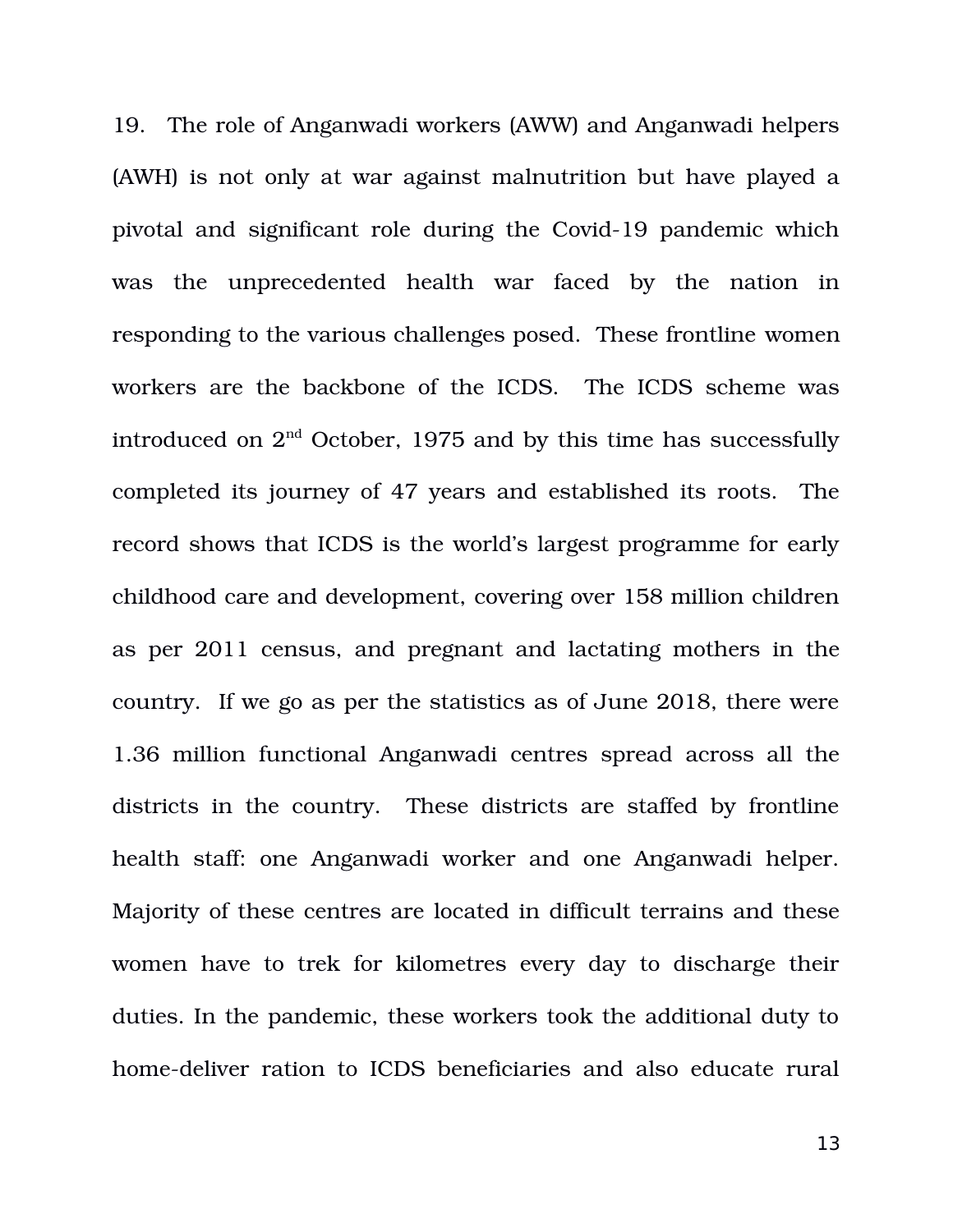people about dos and dont's of coronavirus and prepare a list of outsiders visiting the villages.

20. ICDS scheme is not just a welfare scheme but a means of protecting the rights of children under six- including their right to nutrition, health and joyful learning and rights of pregnant and lactating mothers. The survival, well-being and rights of children become social issues of interest to the whole community and not just to the mothers of the families concerned. "Socialised childcare" also contributes to the liberation of women: it lightens the burden of looking after children, provides a potential source of remunerated employment for women and gives them an opportunity to build women's organizations. In light of these rich contributions of childcare to social progress, ICDS deserves far greater attention in public policy since ICDS acts as an institutional mechanism for realization of child and women rights. Yet these services are regarded as State largesse rather than as enforceable entitlements.

21. If we take a holistic view of the matter, extending social security to the early child care and development of millions of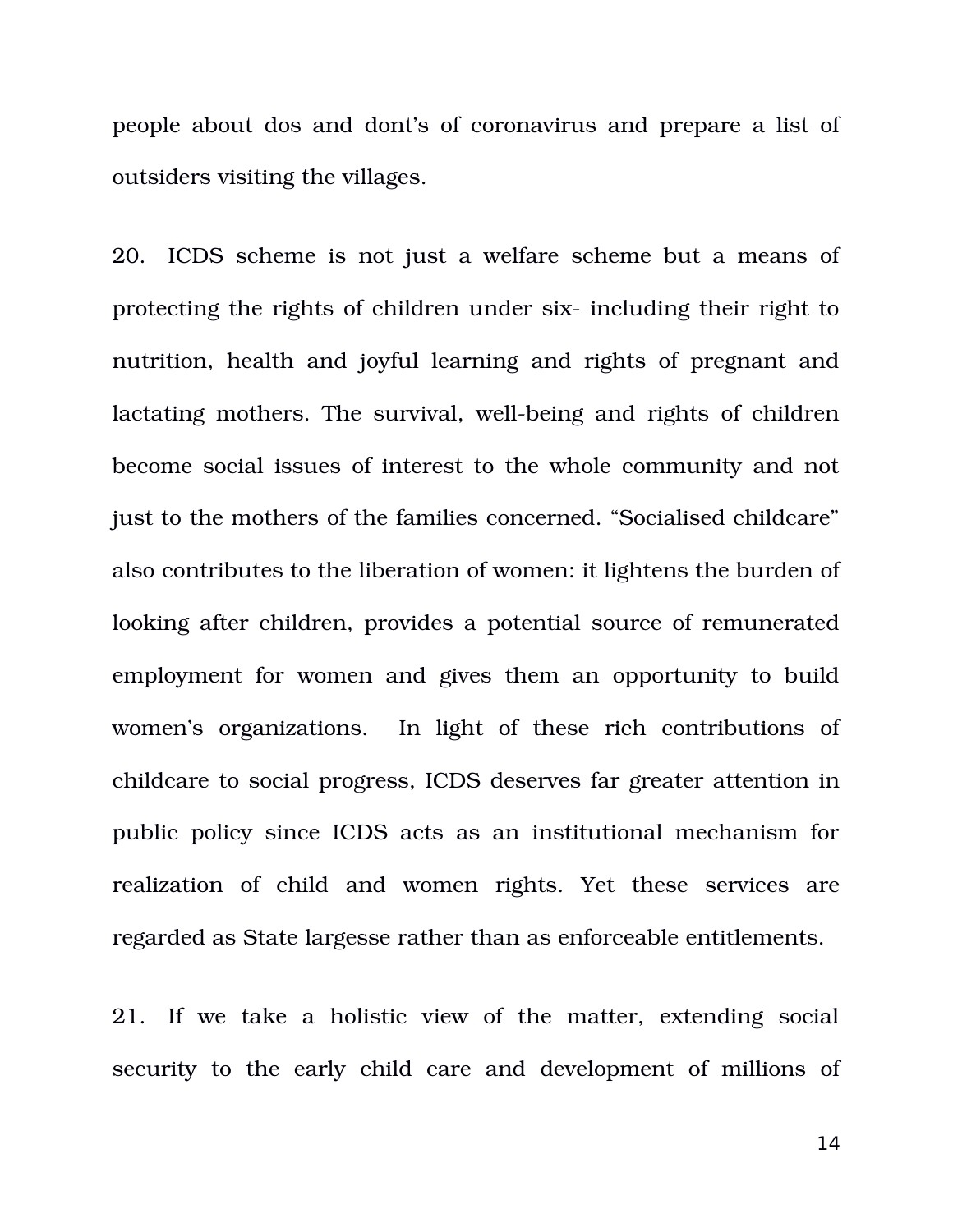children of this country, health and nutrition services to children is a good investment. The study indicates that returns to child nutrition are quite high, or at least can be quite high in this country. Thus, ICDS is an extended arm of the Ministry of Women and Child Development and their nature of services been provided to a common man must be acknowledged by the legislation.

22. The National Family Health Survey (2005-06) indicates that 48% of children under five are stunted and 43% are underweight for their age. There is a worldwide consensus among psychologists, educationists, pediatricians and sociologists regarding the significance of early years of life for the optimum development of child. Early childhood is a time of remarkable brain development that lays the foundation for later learning and any damage or impoverishment suffered at this stage is likely to be irreparable. These are years of extreme vulnerability and tremendous potential during which adequate protection, care and stimulation are essential to provide the foundation for the child's well-being and development. A lack of adequate nutrition and proper care has irreversible consequences. Poor nutrition has a negative impact on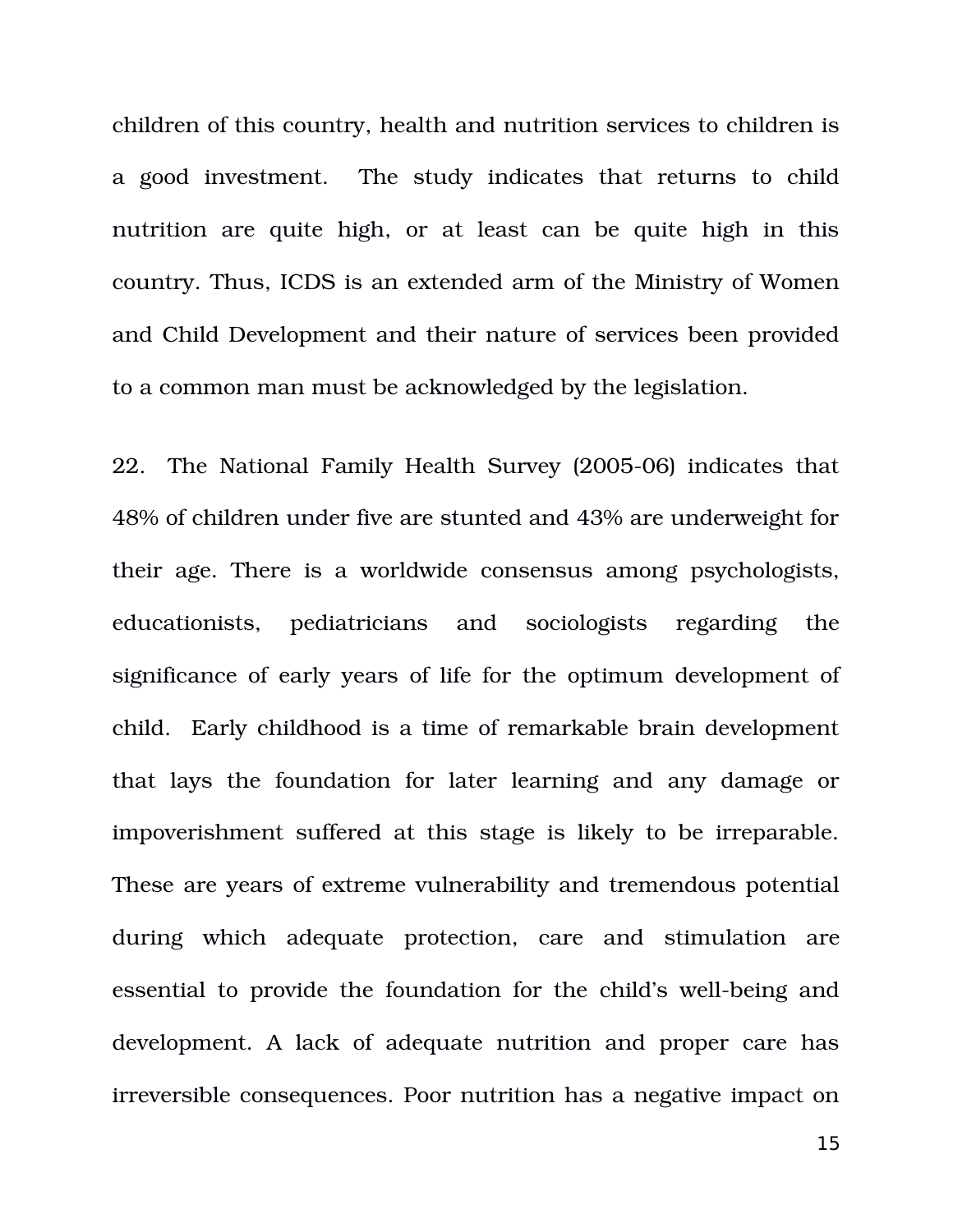school enrollment and readiness. Undernourished children are less likely to enroll in school and would drop out, if enrolled. A severe or chronic lack of essential nutrients in childhood impairs language, motor and socioemotional development. In addition, extending the provision of safe drinking water and proper sanitation would reduce infant and child mortality drastically.

23. When we talk about fundamental rights and rights of children under six years, recognizing the significance of child-care and development in realizing the goal of national progress, the Founding Parents enacted several provisions concerning welfare and development of children, especially in Parts III and IV of the Constitution. The Fundamental Rights and Directive Principles of State Policy have provided an inspiration to all legislations concerning child welfare, education and development.

24. Article 15(3) provides for affirmative action for women and children and is of great significance under which several beneficial laws and programmes have been passed. Jurisprudence developed by passage of time under Article 21 of the Constitution by this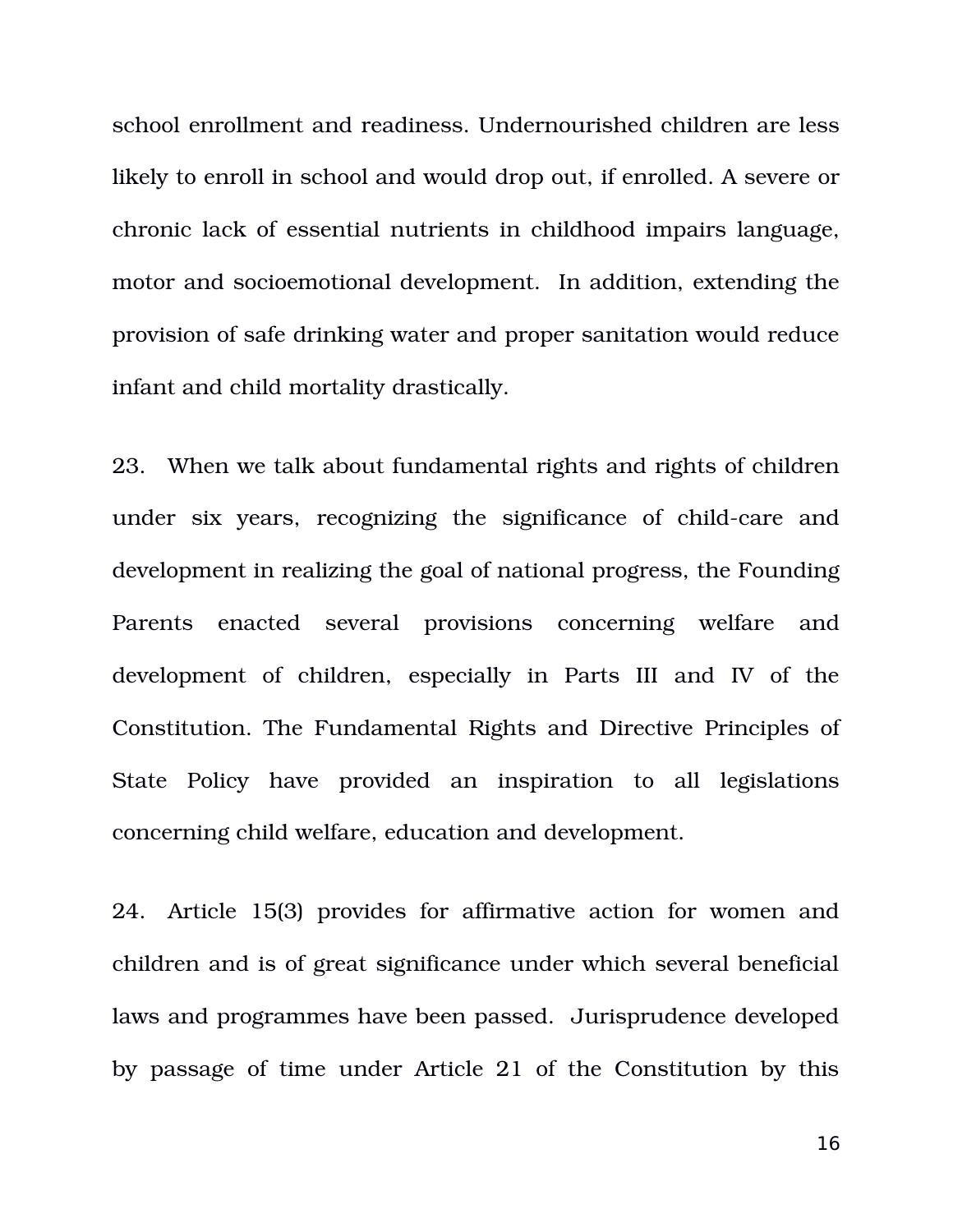Court underlines the primary importance of early childhood developments. As right to food, nutrition and health have been judicially crafted as being part and parcel of the Right to Life to which every citizen, including a child is entitled to. It is taking this approach that right to free education up to the age of 14 years was read into Article 21 by this Court in *Unni Krishnan J.P. and others Vs. State of Andhra Pradesh and others[10](#page-16-0)* .

<span id="page-16-0"></span>25. This Court, while creating such right made an important observation that Right to Life has to be read in light of Directive Principles of State Policies, viz. Articles 41, 45 and 46, eventually, give specificity of the needs of children under six, and the value of having a positive right ensuring to the child the right to full development, Article 21-A was inserted through the  $86<sup>th</sup>$ Amendment Act, 2002 in the Constitution, recognising the fundamentality of the right to education for children between the age group of six to fourteen. Although the 86th Amendment brought a Directive Principle of State Policy, ignored until now, within the folds of Part III of the Constitution, it excluded children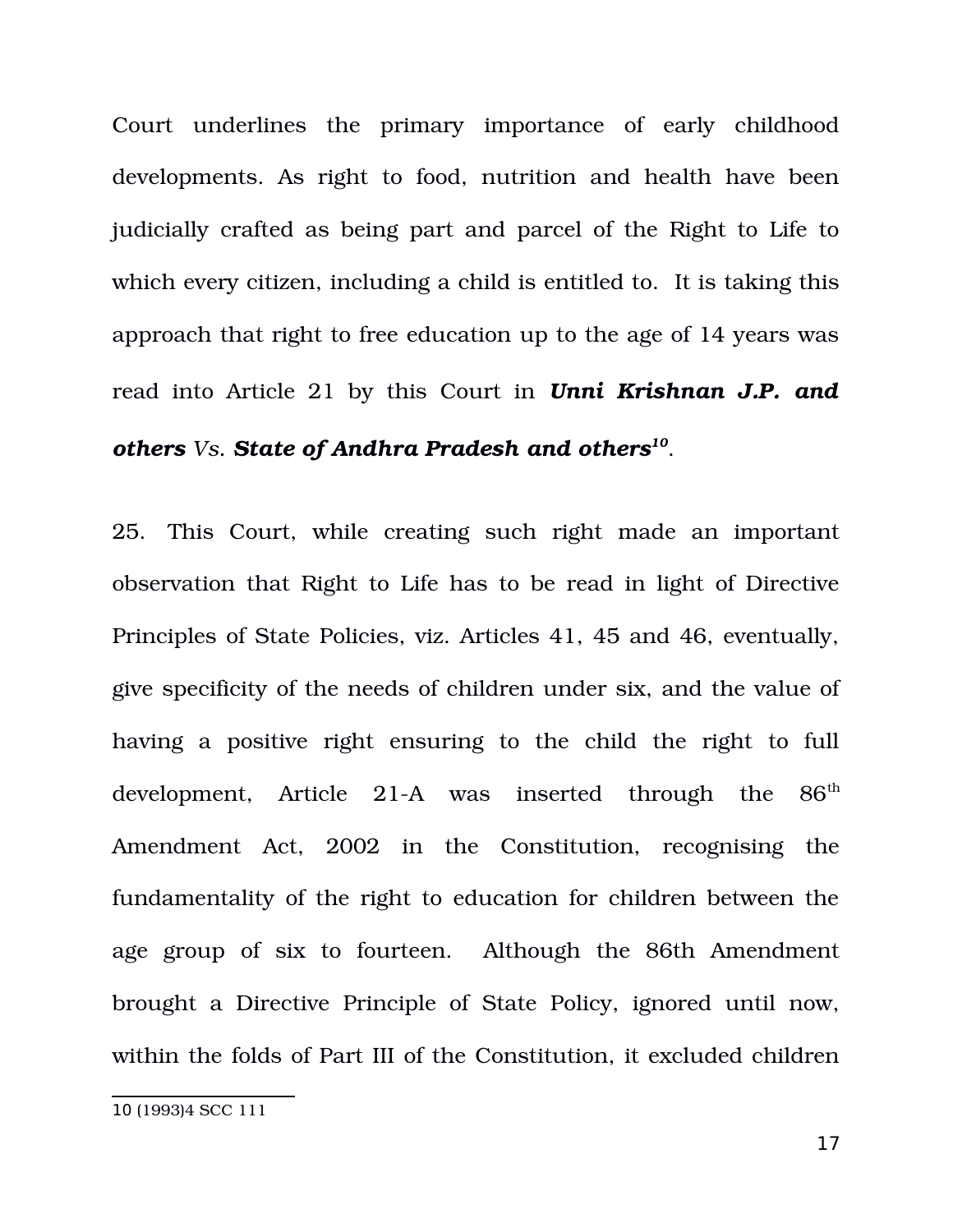below the age of six, thus denying them education for proper growth and development.

26. When we talk of national development, their concerns were amply reflected in the enactment of Articles 39(e) and (f) of the Constitution. These two provisions provide for health care and protection of its citizens, including children. While Article 39(e) stipulates that the State shall direct its policy towards securing "that the health and strength of workers, men and women and the tender age of children are not abused" and "that the citizens are not forced by economic necessity to enter avocations unsuited to their age or strength". At the same time, Article 39(f) requires the State to ensure that "the children are given opportunities and facilities to develop in a healthy manner and in conditions of freedom and dignity and that the childhood and youth are protected against exploitation and against moral and material abandonment."

27. Article 45 provides that "the State shall endeavor to provide early childhood care and education for all children until they complete the age of six years". This provision makes the right to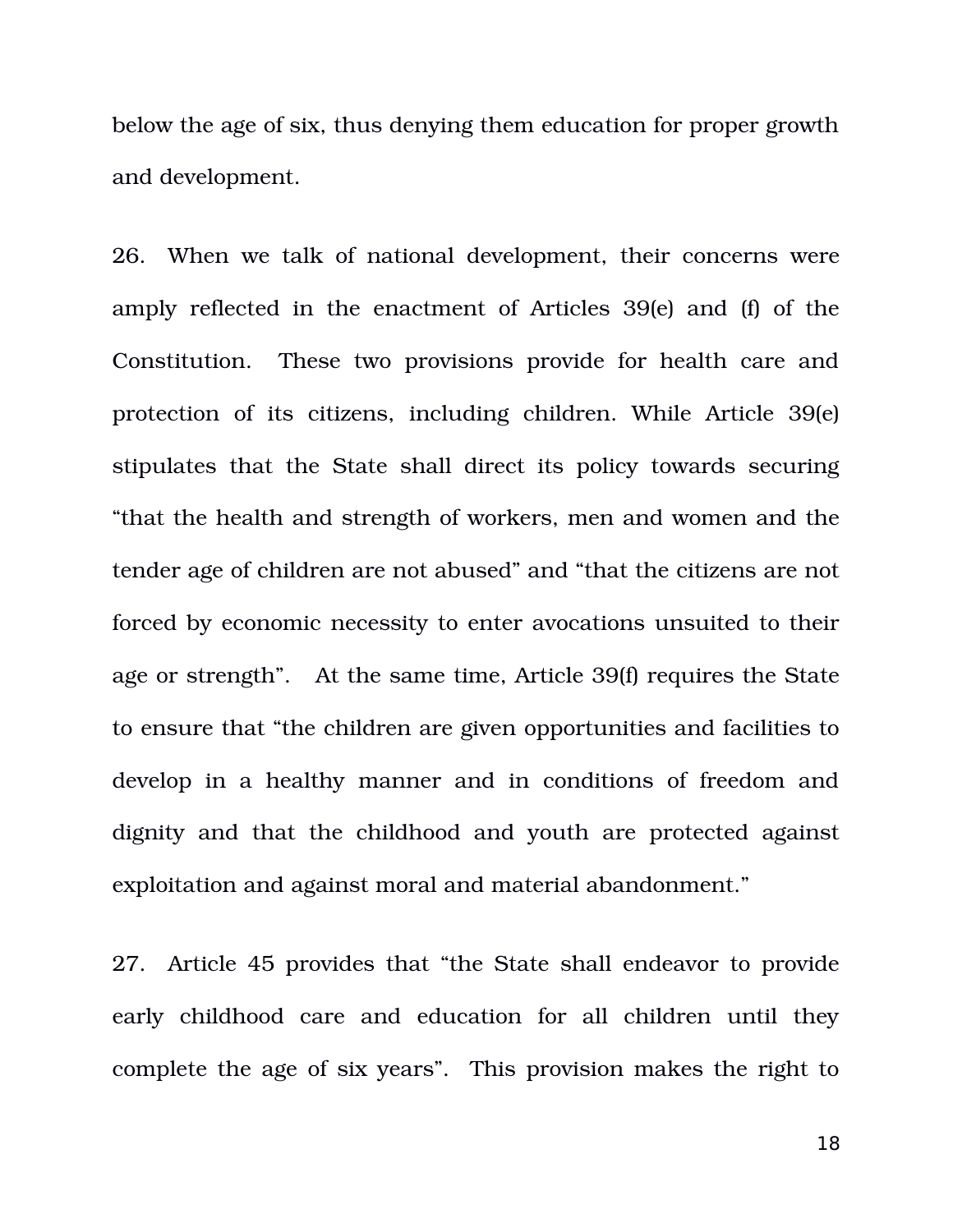early childhood care and education an explicit Constitutional Objective, which can be further supported by later enactment in October 2010, i.e., the Right of Children to Free and Compulsory Education Act, 2009 (RTE), that came to be introduced "with a view to prepare children above the age of three years for elementary education and to provide early childhood care and education for all children until they complete the age of six years, the appropriate Government may make necessary arrangement for providing free pre-school education for such children".

28. Health and nutrition are other sectors which are also primary area for young child. The right to nutrition and healthcare in fact constitutes the most basic and fundamental right of children. Absence of legally enforceable entitlements makes children especially under-six more vulnerable to neglect and discrimination.

29. At the same time, health, especially the reproductive health of the mother and the health of the infant child are closely related. Recognizing this close relationship, this Court in a petition (popularly known as petition for right to food) filed by the PUCL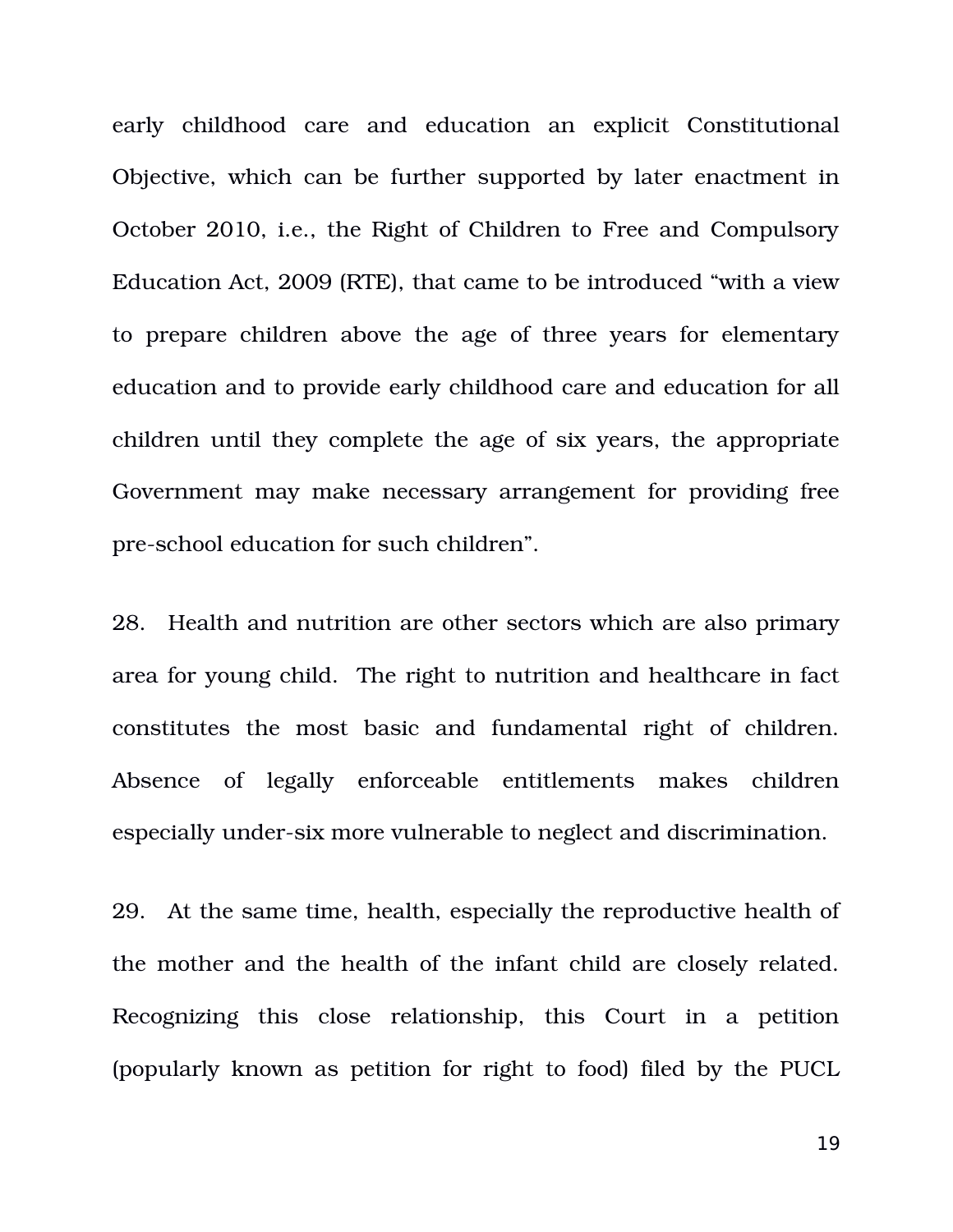held Central and State Government responsible for providing ICDS services including supplementary nutrition, nutrition and health, education, etc. not only to every child under the age of six but to pregnant women and lactating mothers as well – a clear endorsement of binding relation of mother and child's health.

30. Further recognizing the special needs of pregnant and lactating mother and its relation to child's health, which has been acknowledged and recognized under Section 4 of the National Food Security Act, 2013 wherein provisions have been made entitling such women to "meal, free of charge during pregnancy and six months after the child-birth, through local Anganwadi, so as to meet the nutritional standards specified in Schedule II of the Act."

31. The vision of ICDS scheme is to empower women living with dignity to contribute as equal partners in development in an environment free from violence and discrimination along with well nurtured children with full opportunities for growth and development in a safe and protective environment.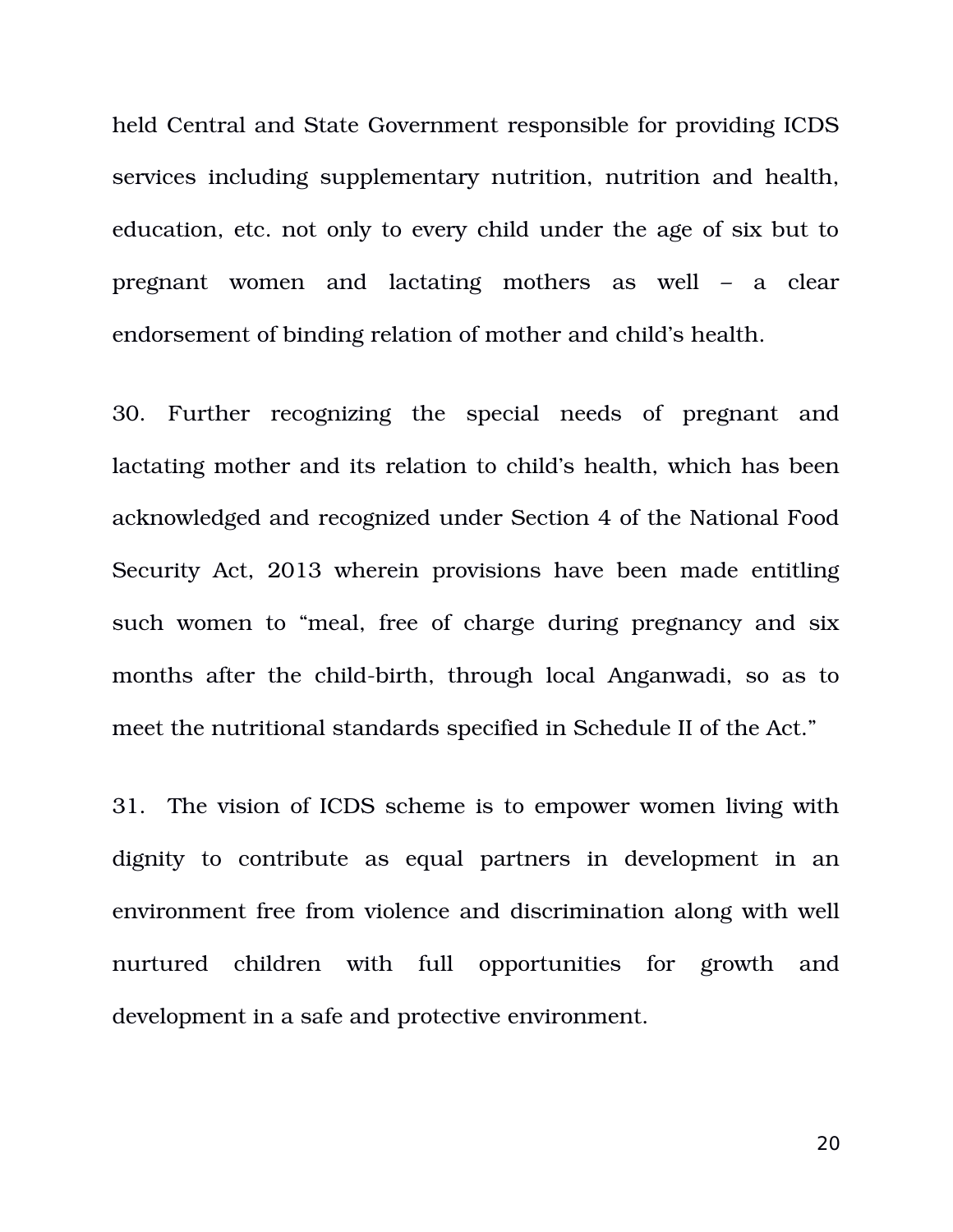32. The mission and mandate of the scheme of ICDS is to promote social and economic empowerment of women through cross-cutting policies and programmes, mainstreaming gender concerns, creating awareness about their rights and facilitating institutional and legislative support for enabling them to realize their human rights and develop to their full potential. The second is to ensure development, care and protection of children through cross-cutting policies and programmes, spreading awareness about their rights and facilitating access to learning, nutrition, institutional and legislative support for enabling them to grow and develop to their full potential.

33. When we go further and take note of ICDS scheme implemented through Anganwadis, a pivotal role is being played by Anganwadi workers and Anganwadi helpers, by taking care of children in the age group 0-6 years, which, as already observed, constitutes around 158 million children as per 2011 census. These children are the future human resource of the country. The Ministry of Women and Child Development is implementing various schemes for welfare, development and protection of children.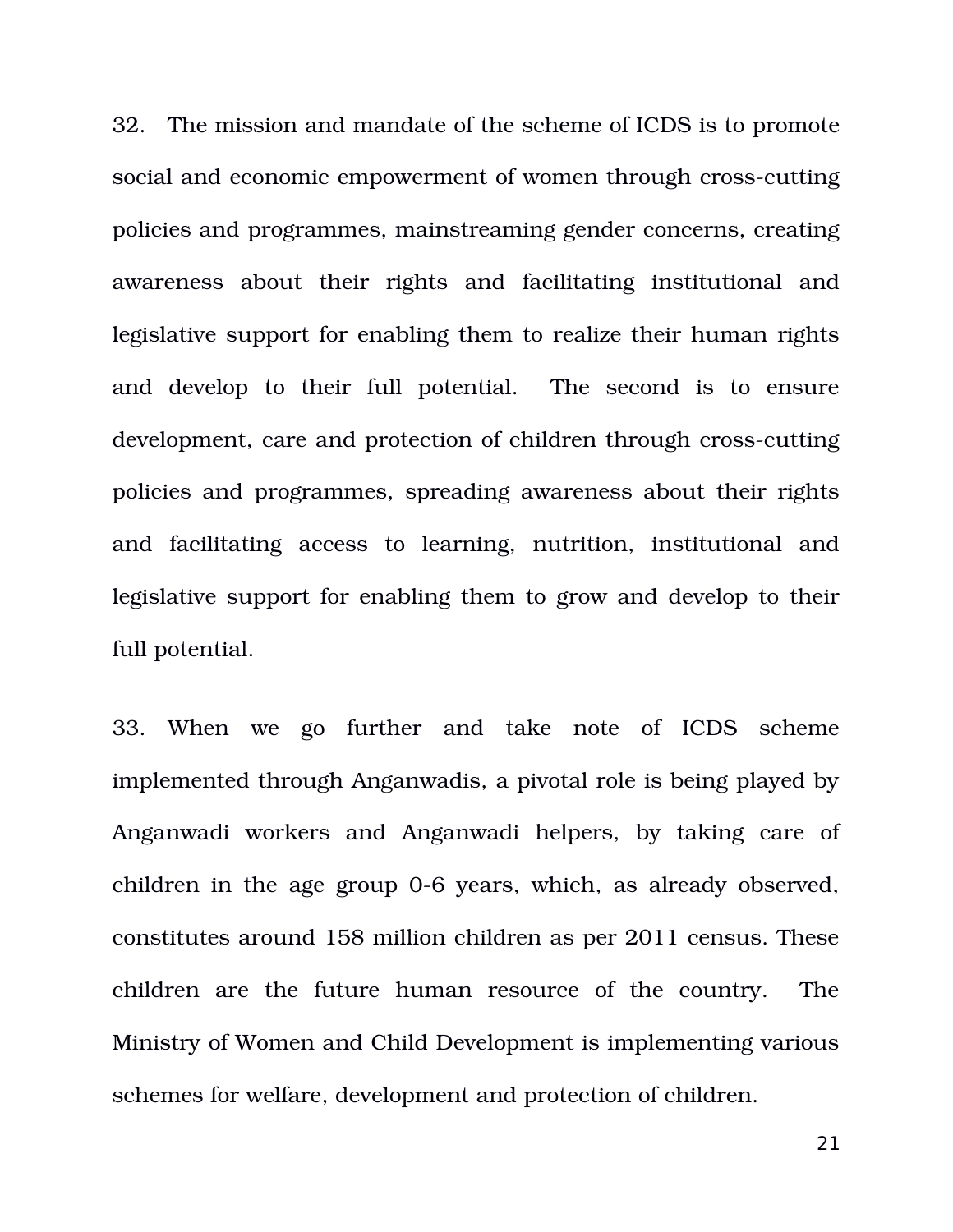34. ICDS Scheme is one of the flagship programmes of the Government of India and represents one of the world's largest and unique programmes for early childhood care and development. It is the foremost symbol of country's commitment to its children and nursing mothers, as a response to the challenge of providing preschool non-formal education on one hand and breaking the vicious cycle of malnutrition, morbidity, reduced learning capacity and mortality on the other. The beneficiaries under the Scheme are children in the age group of 0-6 years, pregnant women and lactating mothers.

35. The objectives of the Scheme are:

to improve the nutritional and health status of children in the age-group  $0-6$  years;

to lay the foundation for proper psychological, physical and social development of the child;

to reduce the incidence of mortality, morbidity, malnutrition and school dropout;

to achieve effective co-ordination of policy and implementation amongst the various departments to promote child development; and

to enhance the capability of the mother to look after the normal health and nutritional needs of the child through proper nutrition and health education.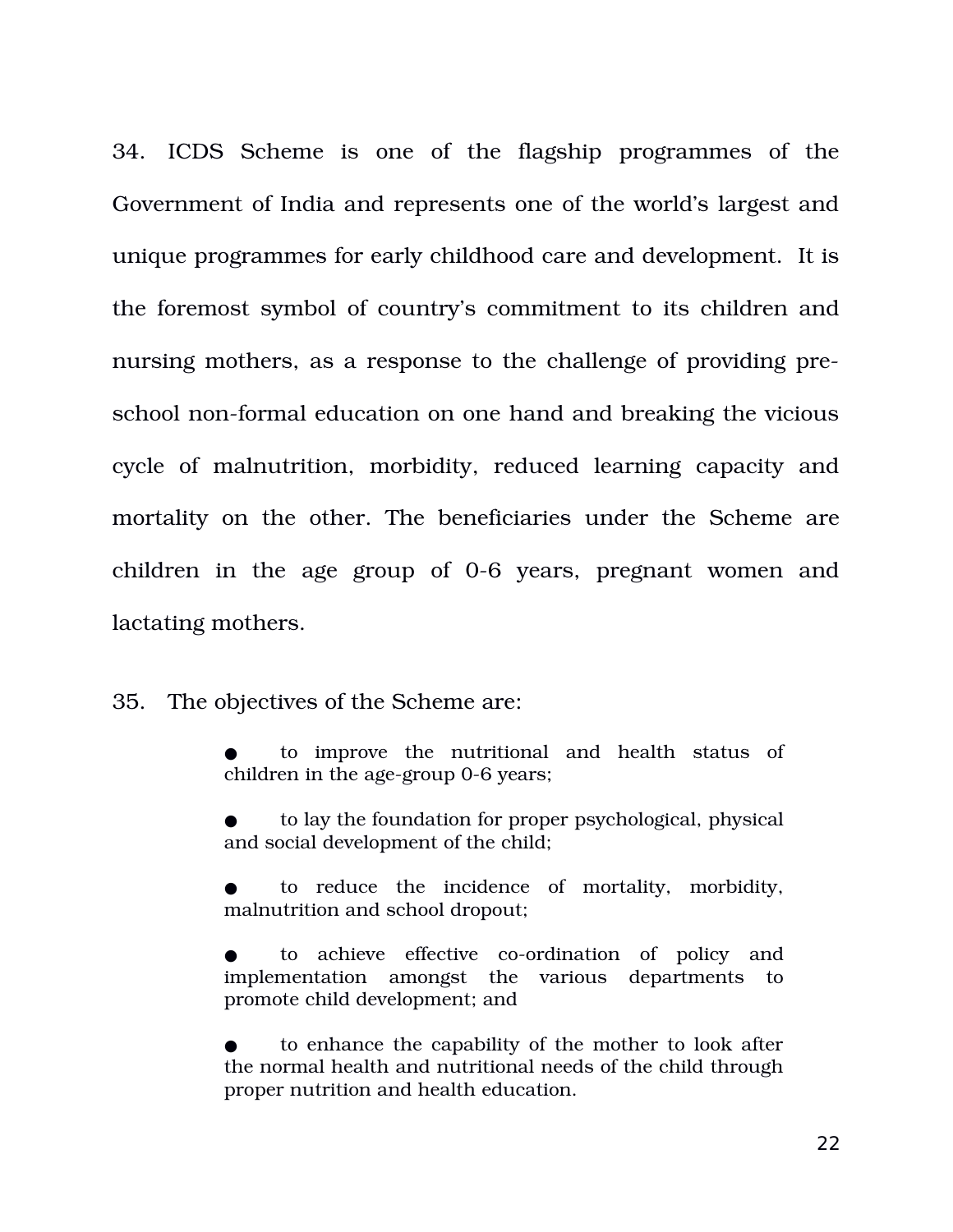36. If we examine the role of Anganwadi workers/helpers, in the context of community support and participation, they have played a significant role in facilitating child nutrition. A conjoint reading of Sections 3, 4, 5, 6 & 7 of the National Food Security Act, 2013 would unerringly point to the fact that effective implementation of the aforementioned provisions of the Act largely depends on the Anganwadis, which are run by Anganwadi workers/helpers, etc., who are village level workers/ward level workers and in charge for delivery of the various services envisaged under the Act.

37. Their daily tasks include taking responsibility for pre-school activities for children in the age group of 3-6 years, arranging supplementary nutritional food for children of age group 6 months to 6 years and expectant and nursing mothers, giving health and nutrition education to mothers, making home visits for educating parents, eliciting community support and participation, assisting the Primary Health Centre Staff in implementation of immunization, among others.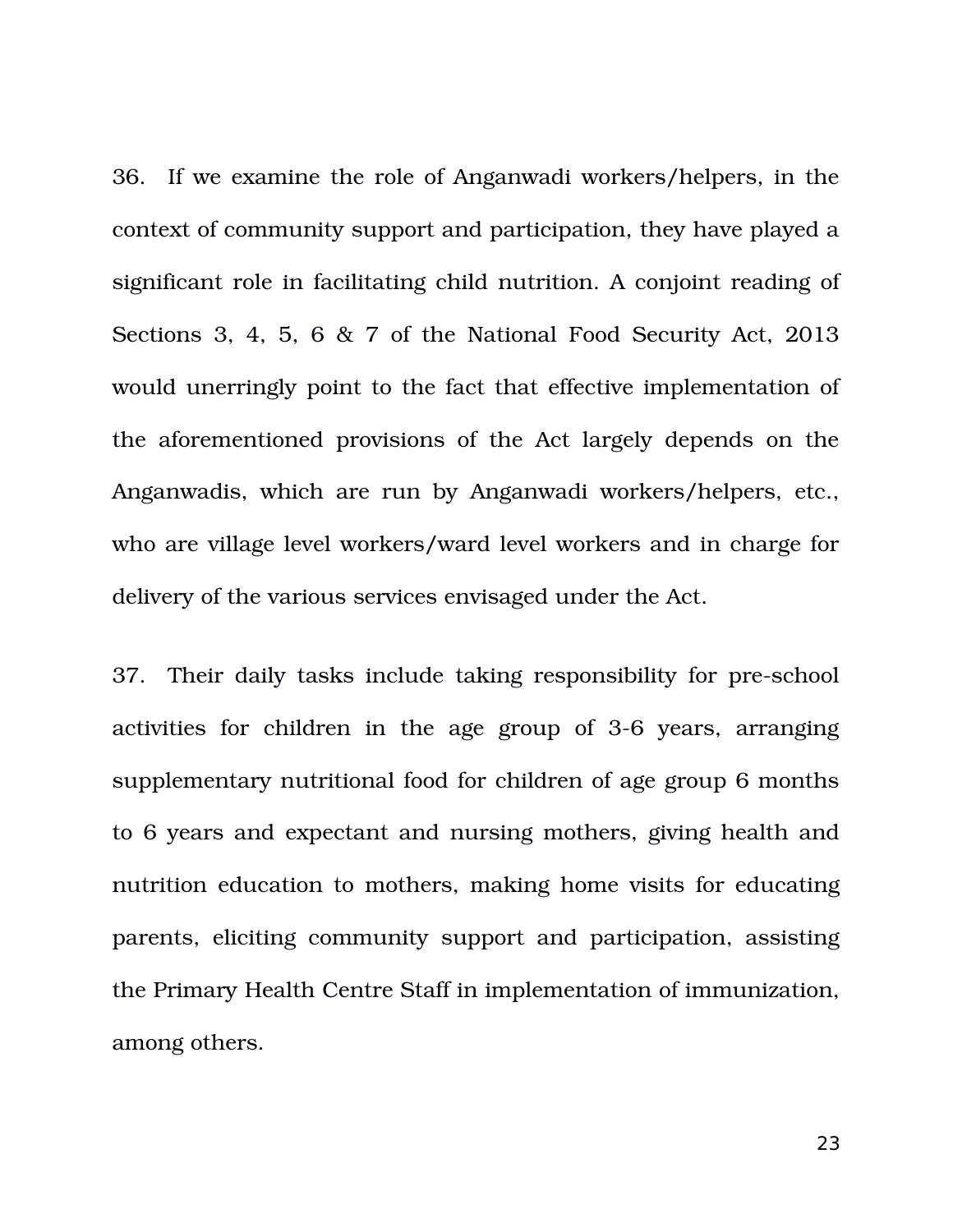38. Anganwadi workers/helpers are the key facilitators of child nutrition initiatives at the ground level and involved in performing the work of dissemination, publicity, building awareness, and implementation of various schemes of the Government. No wonder, the strength of Anganwadi Centres has increased manifold by passage of time in the country.

39. Anganwadi workers/helpers also function as a bridge between the Government and the targeted beneficiaries in delivering a bouquet of services stipulated under the NFSA. They work in proximate quarters with the beneficiaries and their services are utilized by the respective State Governments for a wide range of activities - be it survey, promotion of small savings, providing health care, group insurance, or non-formal education.

40. If we look towards the problems plaguing the Anganwadi workers/helpers, the first and foremost, they are not holders of civil posts due to which they are deprived of a regular salary and other benefits that are available to employees of the State. Instead of a salary, they get only a so called paltry '*honorarium*' (much lower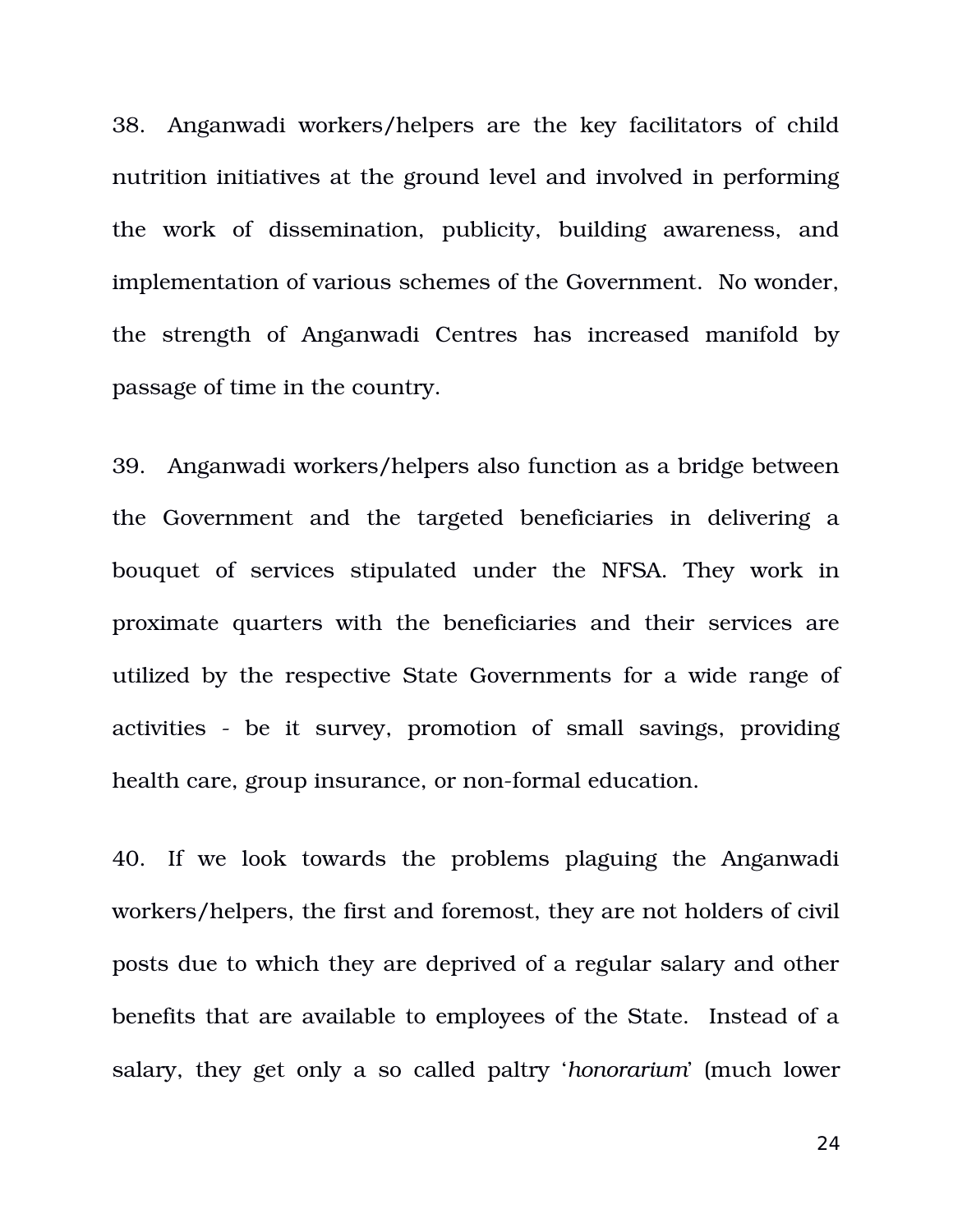than the minimum wages) on the specious ground that they are part-time voluntary workers, working only for about 4 hours a day.

41. The other argument which has been advanced by the learned counsel for the respondents denying them parity with other employees is that their work is stated to be of a community participation and their names are neither sponsored from the employment exchange nor they are bound by the code of conduct. The further objection raised is that posts have been filled up without advertisement and there is no requirement to comply with any statutory recruitment rules.

42. It may be relevant to note that the contribution of Anganwadi workers/helpers at the grassroot level under the ICDS scheme is being well acknowledged by the Government of India, Ministry of Women and Child Development and in the last few years, it has also witnessed not only an exponential increase in the Anganwadi centres/workers but also significant specific efforts aimed at ensuring quality in the delivery of services and community participation. Indeed, the responsibilities of the Anganwadi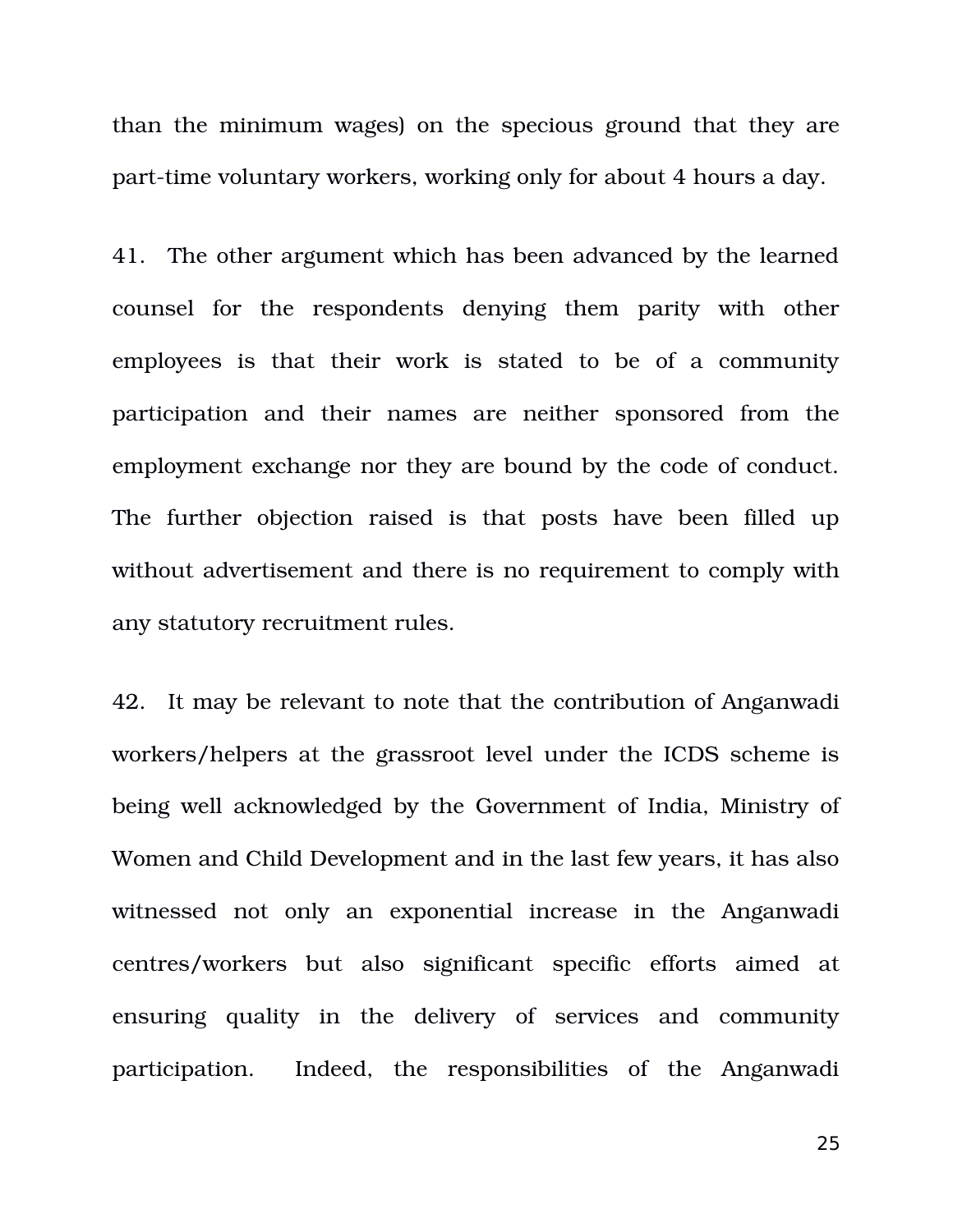workers/helpers have tremendously increased which now require to perform multiple tasks ranging from delivery of vital services, involving Community/women's groups/Mahila Mandals and for ensuring the effective convergence of various sectoral services. For restructuring and strengthening of ICDS, provisions have been made for rationalization of appointment of Anganwadi workers as Supervisors which is a cadre post under the Government.

43. The relevant part of the policy decision dated  $15<sup>th</sup>$  September, 2015 is referred to as under:

"The above position has been reviewed keeping in view the aspirations of these field functionaries, to encourage their participating in the higher posts vis a vis their merit and to improve their career prospects. The following guidelines on promotion and appointment of AWWs to the posts of Supervisors, in supersession of earlier guidelines, are conveyed to the States/UTs for compliance:

- (i) The 50% of vacancies in the posts of Supervisors would be filled up by promotion from amongst AWWs with 10 years of experience as AWWs and having the prescribed educational qualifications as per the Recruitment Rules for the post of Supervisor, failing which the vacancies would be filled up by direct recruitment; and
- (ii) The remaining 50% vacancies in the posts of Supervisors would be filled up by direct recruitment.

…

It is requested that the States/UTs may amend recruitment Rules for the posts of Supervisors as per the above guidelines on urgent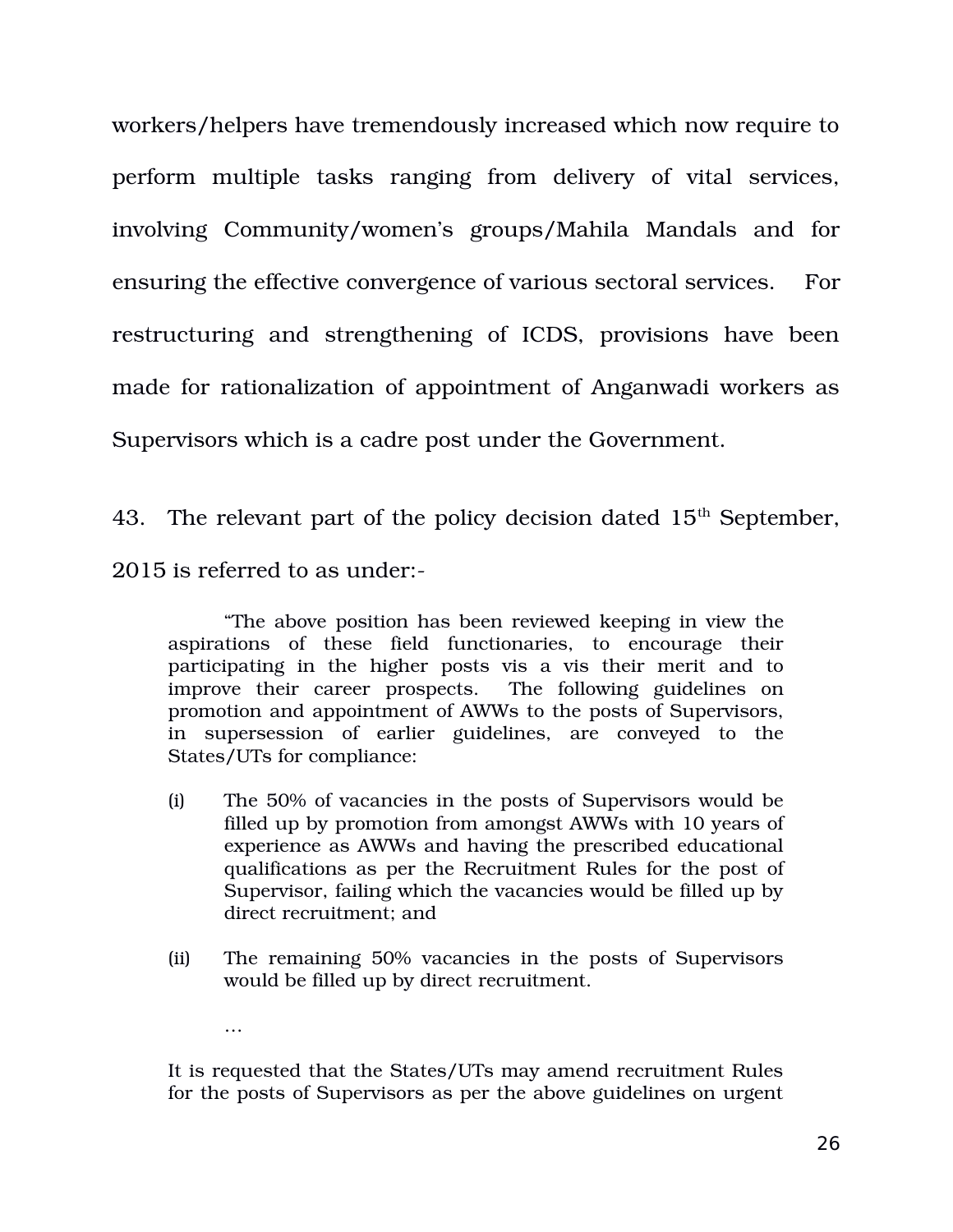basis and a copy of such Recruitment Rules, after being notified, may be sent to the Ministry."

44. This appears to be the reason that on acknowledging their services on account of an exponential increase in Anganwadi centres/workers which has been recognized by Government of India, the opportunities are made available to Anganwadi workers/helpers being brought into the mainstream and to become Government employee, with a passage of time.

45. That apart, the Government of Gujarat has also come with a composite scheme vide its Resolution dated  $25<sup>th</sup>$  November, 2019 laying down the procedure according to which selections shall be made through a transparent procedure to be followed laying down the eligibility criteria (including academic qualification) according to which the merit list of the candidates who had participated in the selection process for post of Anganwadi workers/helpers shall be made and if any participant/applicant is dissatisfied or aggrieved by the process of selection held by the authorities, can prefer an appeal to the Committee constituted for the said purpose.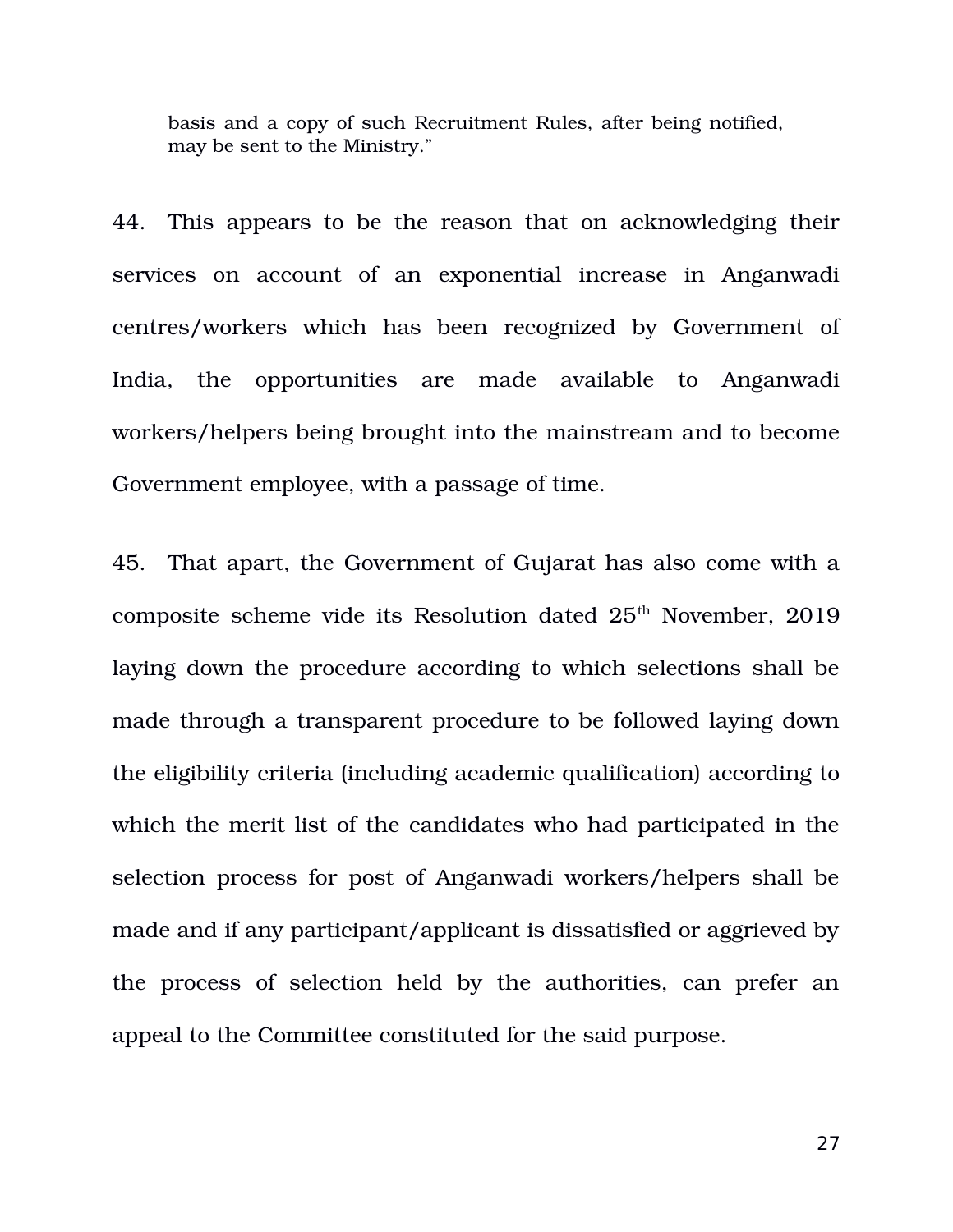46. Further, those who are finally selected and appointed as Anganwadi workers/helpers shall be governed by the Code of Conduct and they could also to be terminated, if any misconduct being committed in discharge of duties or on attaining the age of superannuation.

47. Thus, the in-built transparent procedure has been prescribed by the State of Gujarat under its Resolution dated 25<sup>th</sup> November, 2019 laying down the mode of selection along with service conditions to be regulated while working as Anganwadi workers/helpers at Anganwadi centres and they shall retire at the age of superannuation. This controls the effective working of Anganwadi workers/helpers in various Anganwadi centres.

48. Learned counsel for the State has given much stress on the honorarium paid to the Anganwadi workers/helpers. Suffice it to say that the honorarium is basically the quantum of money offered/conferred to somebody who is especially a professional or a well honoured person for providing services. It is a voluntary process. However, what is being paid to Anganwadi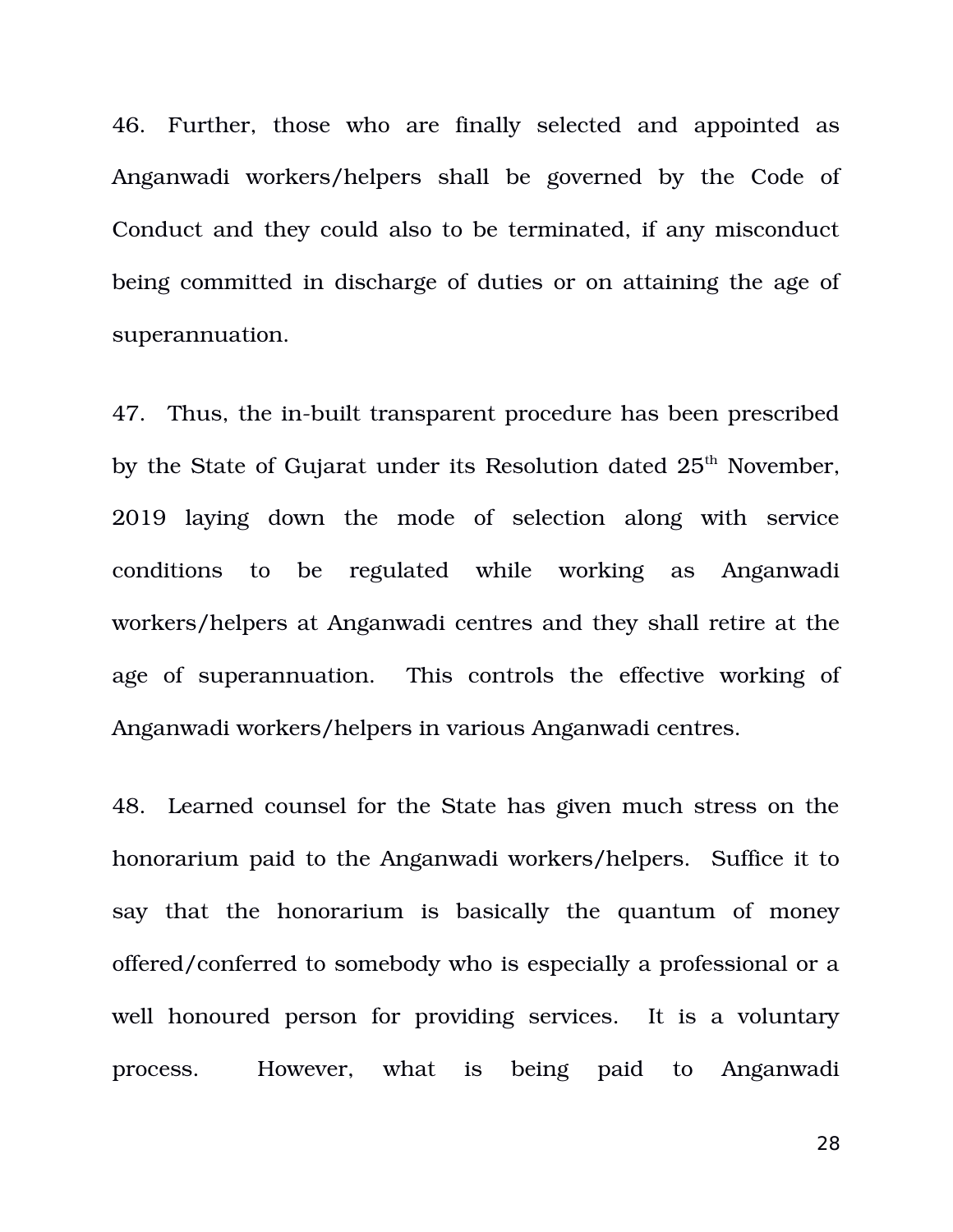workers/helpers with a nomenclature used by the respondents in projecting the term 'honorarium', is in fact the 'wages' that has been paid for the services rendered at the end of the month. It is the form of emoluments which is being earned on discharge of duty in accordance with the terms of employment defined under Section 2(s) of the Act 1972.

49. So far as the judgment in *Ameerbi* (supra) on which the Division Bench of the High Court has placed reliance is concerned, it was a case where the question raised for consideration was as to whether those who are appointed as Anganwadi workers/helpers are holders of civil posts and are entitled to seek protection of Article 311 of the Constitution. In that context, it was held by this Court that they are not holders of civil posts and protection of Article 311 of the Constitution is not available and that was the reason for which the application which was filed at the behest of Anganwadi workers/helpers under Section 15 of the Administrative Tribunal Act, 1985 was held to be not maintainable.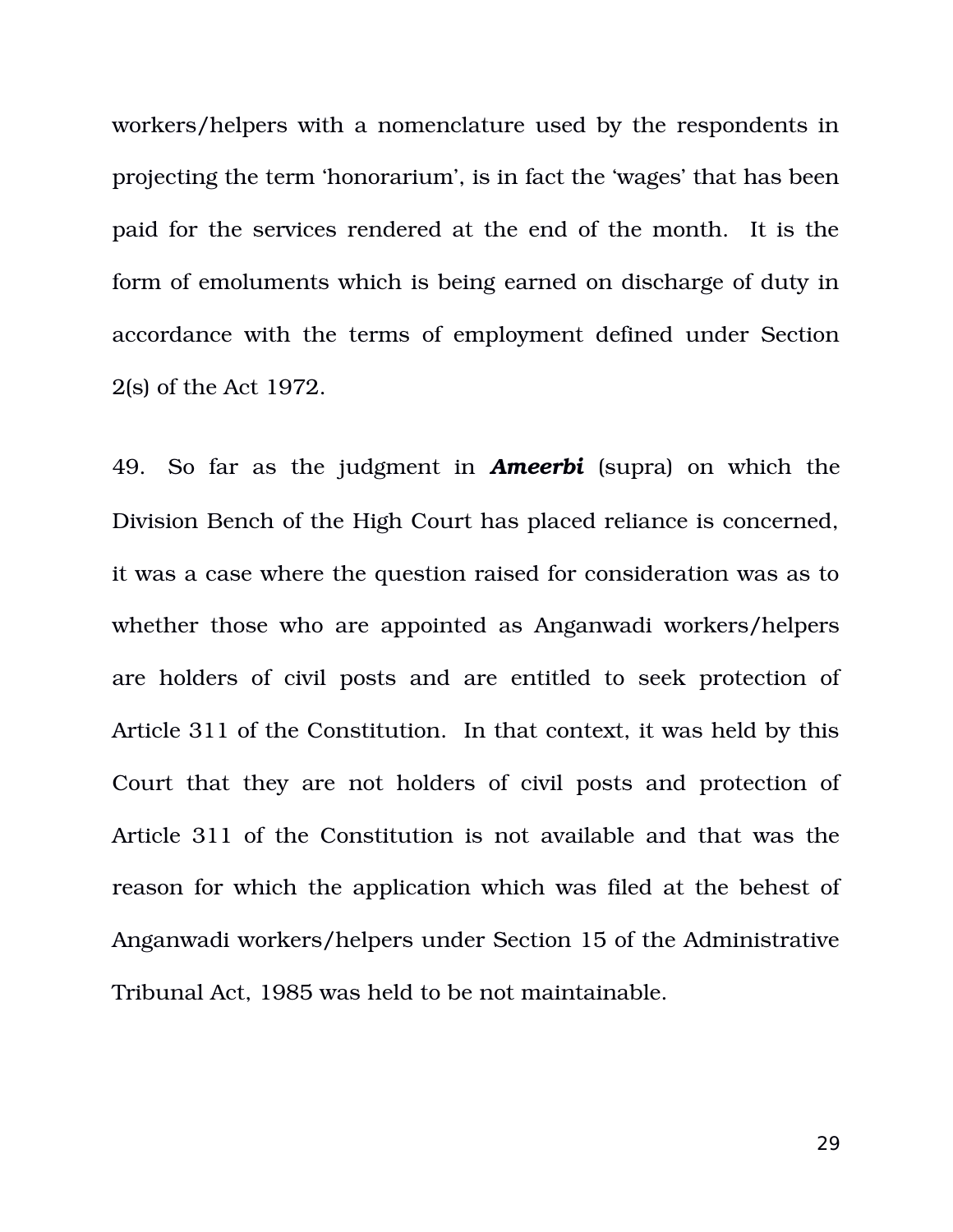50. In the instant cases, the question which has been raised for consideration is limited to the extent as to whether those who are working as Anganwadi workers/helpers are eligible to claim gratuity under the provisions of the Act, 1972.

51. The judgment of *Ameerbi* (supra) relied upon by the Division Bench of the High Court and placed by the respondents before this Court is of no assistance and has no application so far as the question raised before us in the instant appeals.

52. Before parting with the order, I would like to observe that the time has come when the Central Government/State Governments has to collectively consider as to whether looking to the nature of work and exponential increase in the Anganwadi centers and to ensure quality in the delivery of services and community participation and calling upon Anganwadi workers/helpers to perform multiple tasks ranging from delivery of vital services to the effective convergence of various sectoral services, the existing working conditions of Anganwadi workers/helpers coupled with lack of job security which albeit results in lack of motivation to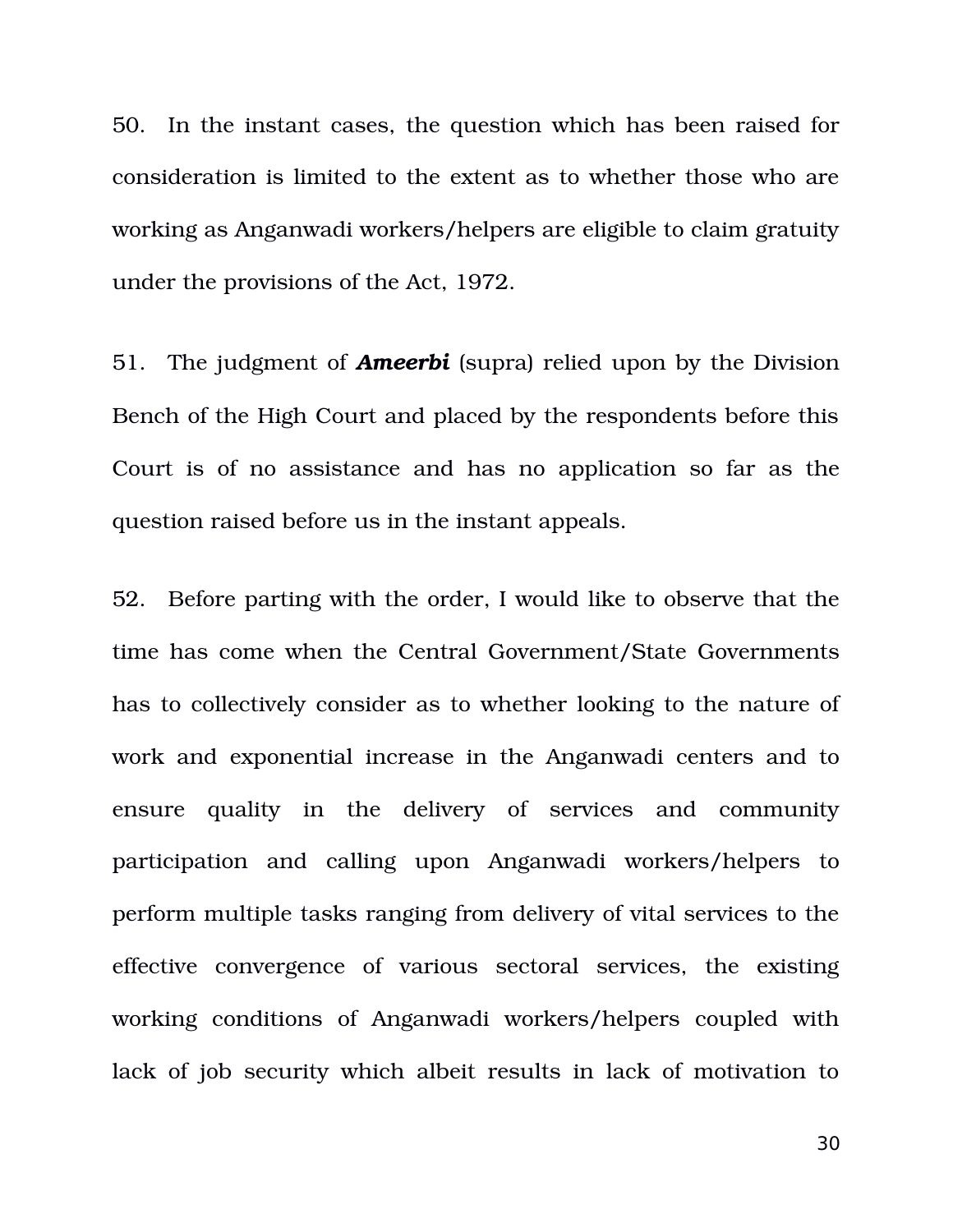serve in disadvantaged areas with limited sensitivity towards the delivery of services to such underprivileged groups, still being the backbone of the scheme introduced by ICDS, time has come to find out modalities in providing better service conditions of the voiceless commensurate to the nature of job discharged by them.

53. In my considered view, the appeals deserve to succeed and are accordingly allowed and the impugned judgment dated  $8<sup>th</sup>$  August, 2017 of the Division Bench of Gujarat High Court being unsustainable in law is hereby set aside.

> **………………………J. (AJAY RASTOGI)**

**NEW DELHI APRIL 25, 2022.**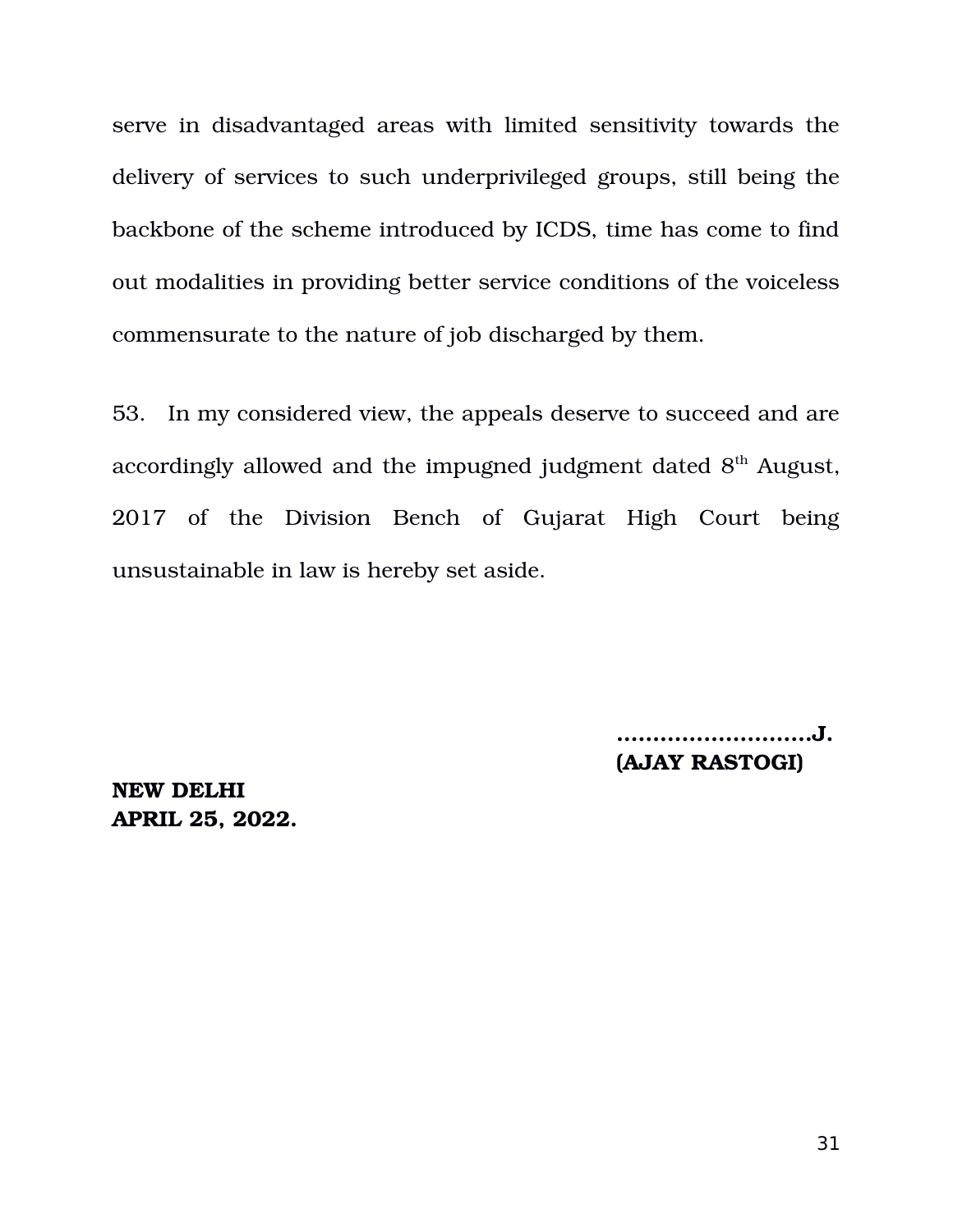#### **REPORTABLE**

#### **IN THE SUPREME COURT OF INDIA**

## **CIVIL APPELLATE JURISDICTION**

## **CIVIL APPEAL NO. 3153 OF 2022 [@ SLP (CIVIL) No. 30193 of 2017]**

**MANIBEN MAGANBHAI BHARIYA … APPELLANT**

**v.**

# **DISTRICT DEVELOPMENT OFFICER DAHOD & ORS. … RESPONDENTS**

#### **WITH**

**CIVIL APPEAL NO. 3154 OF 2022 [@ SLP (CIVIL) No. 30834 of 2017]**

**CIVIL APPEAL NO. 3155 OF 2022 [@ SLP (CIVIL) No. 30809 of 2017]**

**CIVIL APPEAL NO. 3156 OF 2022 [@ SLP (CIVIL) No. 30820 of 2017]**

**CIVIL APPEAL NO. 3157 OF 2022 [@ SLP (CIVIL) No. 5392 of 2018]**

#### **AND**

**CIVIL APPEAL NO. 3158 OF 2022 [@ SLP (CIVIL) No. 29011 of 2018]**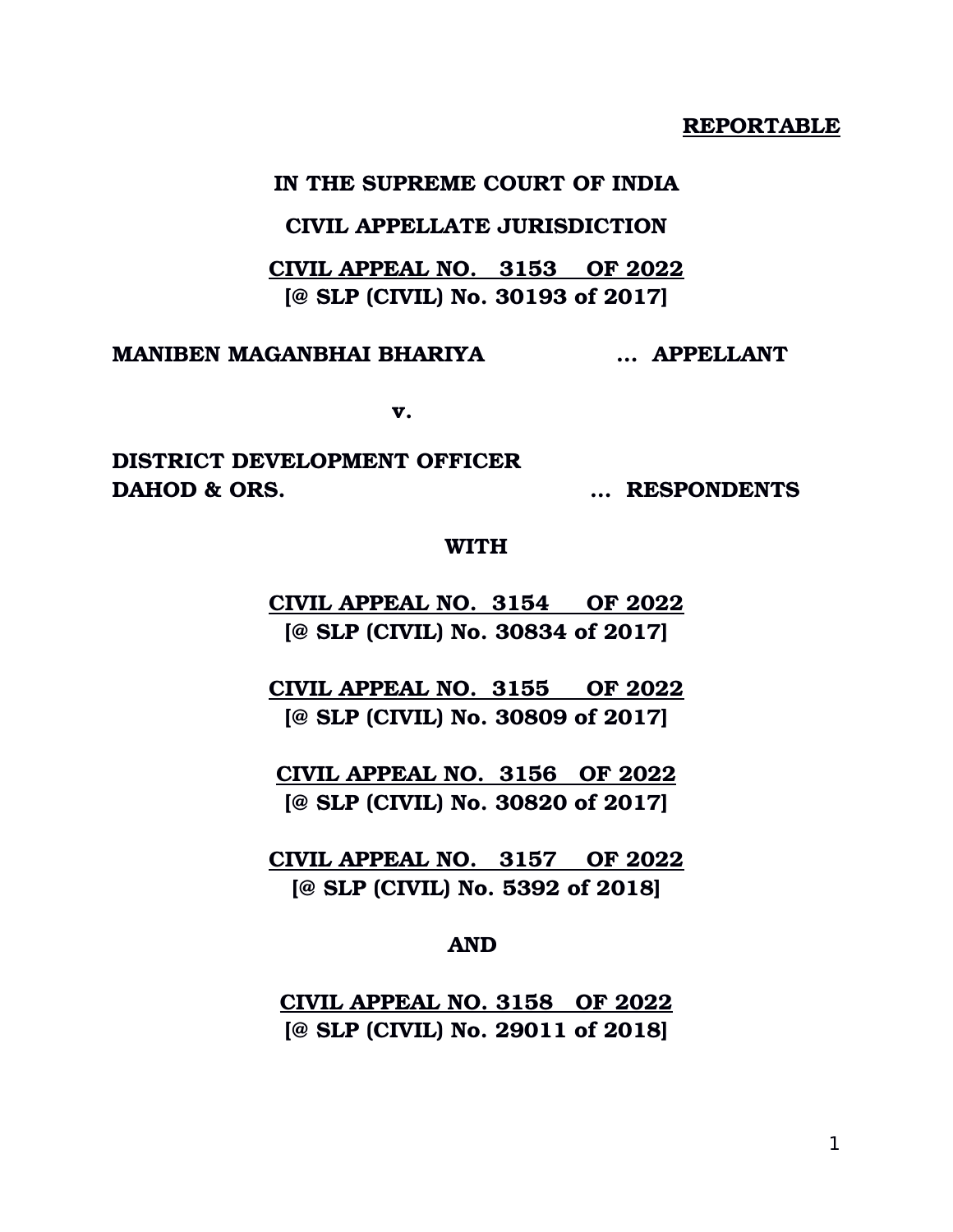#### **J U D G M E N T**

#### **ABHAY S. OKA, J.**

Leave granted.

**1.** The issue involved in these appeals is whether Anganwadi workers and Anganwadi helpers appointed to work in Anganwadi centres set up under the Integrated Child Development Scheme (for short "ICDS") are entitled to gratuity under the Payment of Gratuity Act, 1972 (for short "the 1972 Act"). The appellants are Anganwadi workers and/or their organisations. The appeals arise out of writ petitions filed by the District Development Officer and two other officers for taking exception to the orders passed by the Controlling Authority under the 1972 Act. The finding rendered by the Controlling Authority which was confirmed by the Appellate Authority was that Anganwadi Workers (AWWs) and Anganwadi Helpers (AWHs) are entitled to gratuity under the 1972 Act. The Appellate Authority confirmed the said orders. The learned Single Judge dismissed the writ petitions. In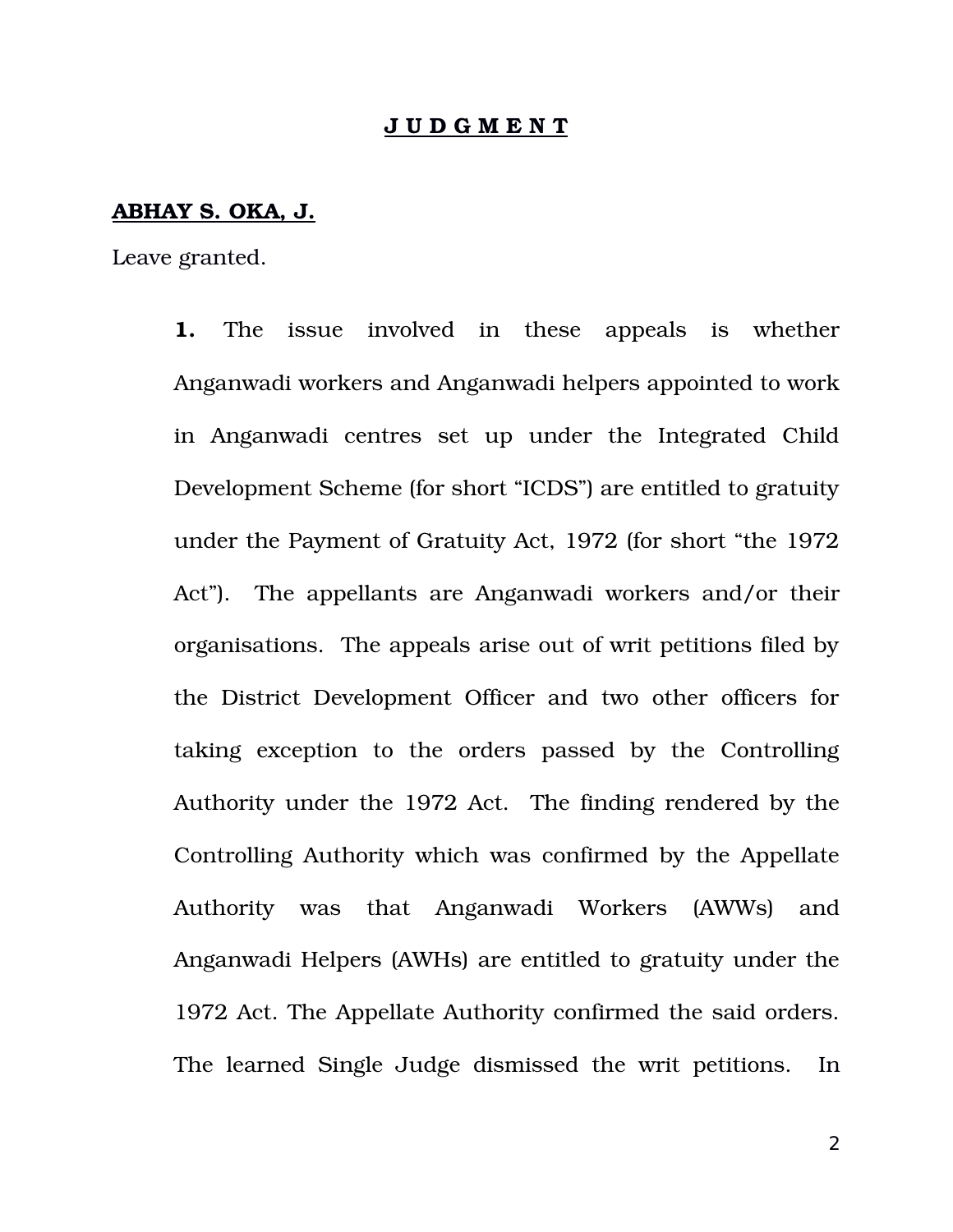Letters Patent Appeals, a Division Bench of Gujarat High Court interfered and set aside the orders passed by the Controlling Authority and the appellate authority under the 1972 Act. The Division Bench held that AWWs and AWHs could not be said to be employees as per Section 2(e) of the 1972 Act, and the ICDS project cannot be said to be an industry. It was held that as the remuneration or honorarium paid to them cannot be treated as wages within the meaning of Section 2(s) of the 1972 Act, they are disentitled to gratuity. The Judgment of the Division Bench is the subject matter of challenge before this Court.

## **SUBMISSIONS OF THE APPELLANTS**

- **2.** Detailed submissions have been made on behalf of the appellants in support of the appeals. The submissions have been made by Shri Sanjay Parikh, the learned Senior Counsel, and Shri P.V. Surendranath, the learned Senior Counsel. The submissions can be summarised as under:
- a) The 1972 Act is a social security welfare legislation. The 1972 Act recognizes that all persons in the society need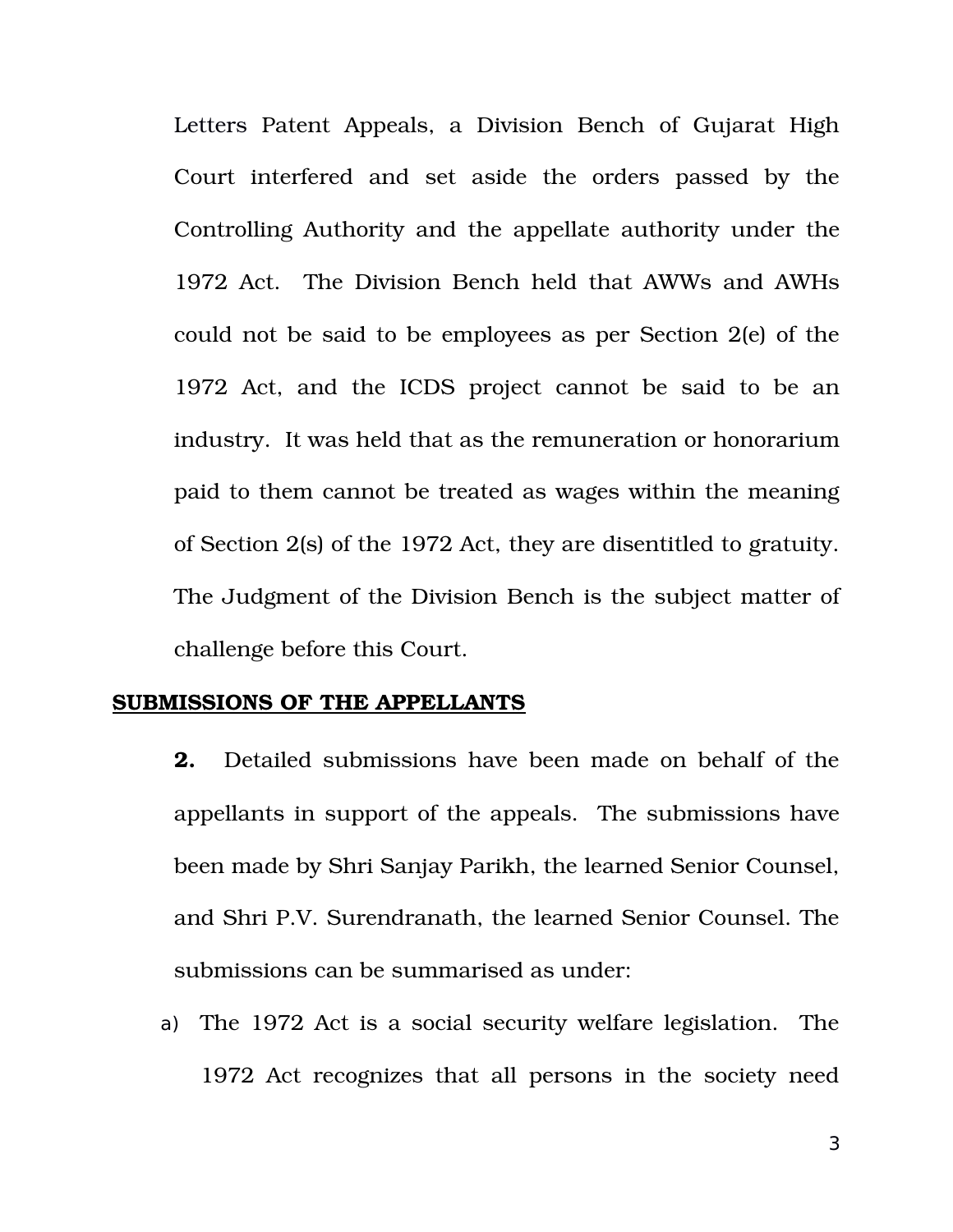protection against loss of income due to unemployment arising out of incapacity to work due to invalidity, old age, etc.

- b) Anganwadi centres set up under ICDS are 'establishments' within the meaning of clause (b) of Section 1(3) of the 1972 Act.
- c) The concept of 'establishment' under the 1972 Act is much broader than the definition of 'industry' under Section 2(j) of the Industrial Disputes Act, 1947 (for short, "the 1947 Act").
- d) Relying upon a decision of this Court in the case of **Bangalore Water Supply and Sewerage Board** v. **A. Rajappa and others[11](#page-34-0)**, it was submitted that as there is a systematic and organized activity carried out in Anganwadi centres with the cooperation of the employer and employees for rendering services, Anganwadi centres will have to be treated as 'industry.'

<span id="page-34-0"></span><sup>11</sup>1978 (2) SCC 213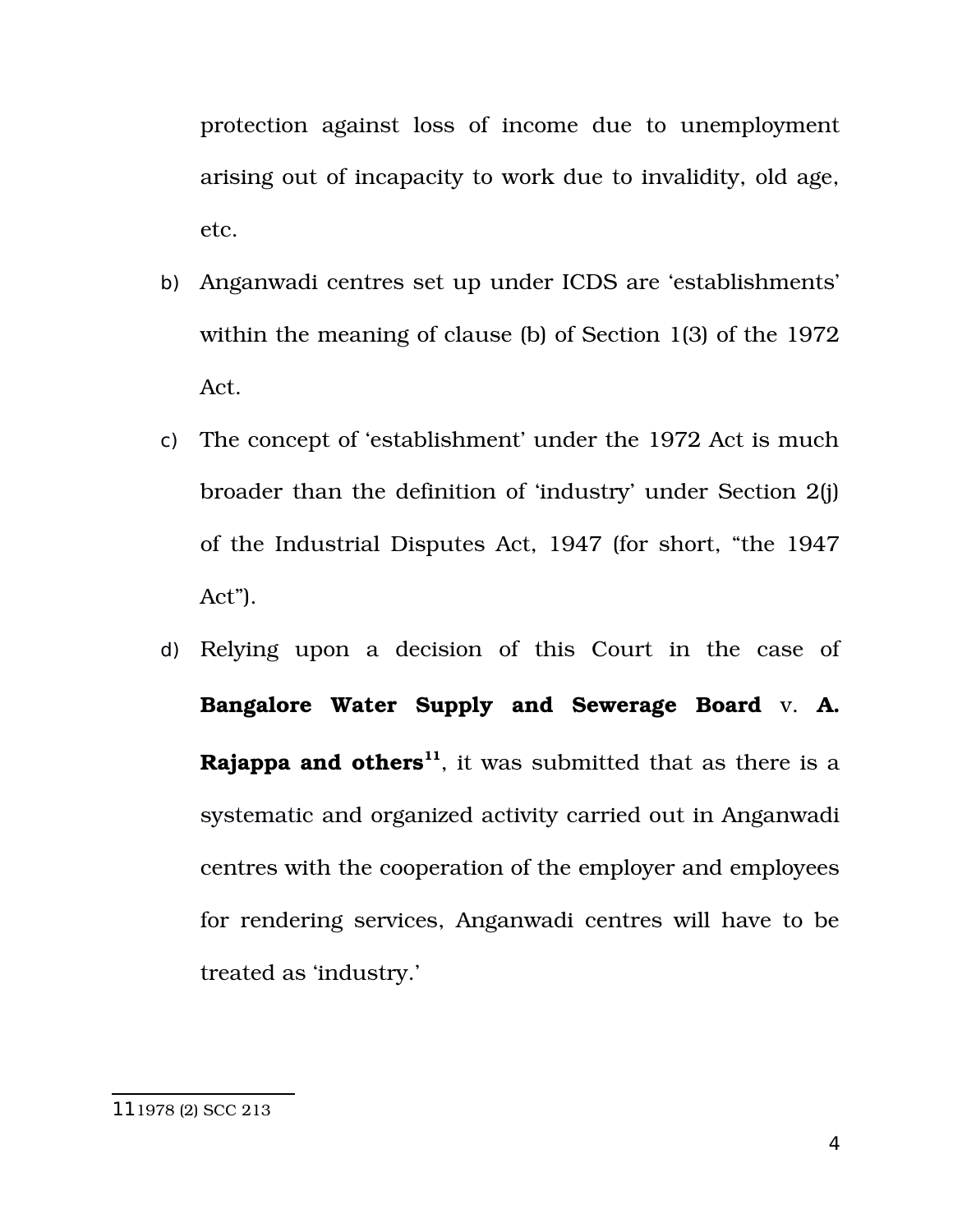- e) In the alternative, it was submitted that even if clause (b) of Section 1(3) of the 1972 Act does not apply to Anganwadi centres, clause (c) of Section  $1(3)$  will apply as the Government of India has exercised power under clause (c) of Section 1(3) by notifying educational institutions as a class of establishment to which the 1972 Act will apply. Under the ICDS scheme, pre-school non-formal education is provided in Anganwadi centres to children in the age group of 3 to 6. Even teaching about nutrition and health is imparted in Anganwadi centres. Hence, the Anganwadi centres are educational institutions.
- f) Placing reliance on a decision of this Court in the case of **Ahmedabad Pvt. Primary Teachers' Assn.** v. Administrative Officer and others<sup>[12](#page-35-0)</sup>, it was submitted that as per the notification mentioned above, teaching as well as non-teaching staff of educational institutions has been covered. It is submitted that the effect of the said

<span id="page-35-0"></span>122004 (1) SCC 755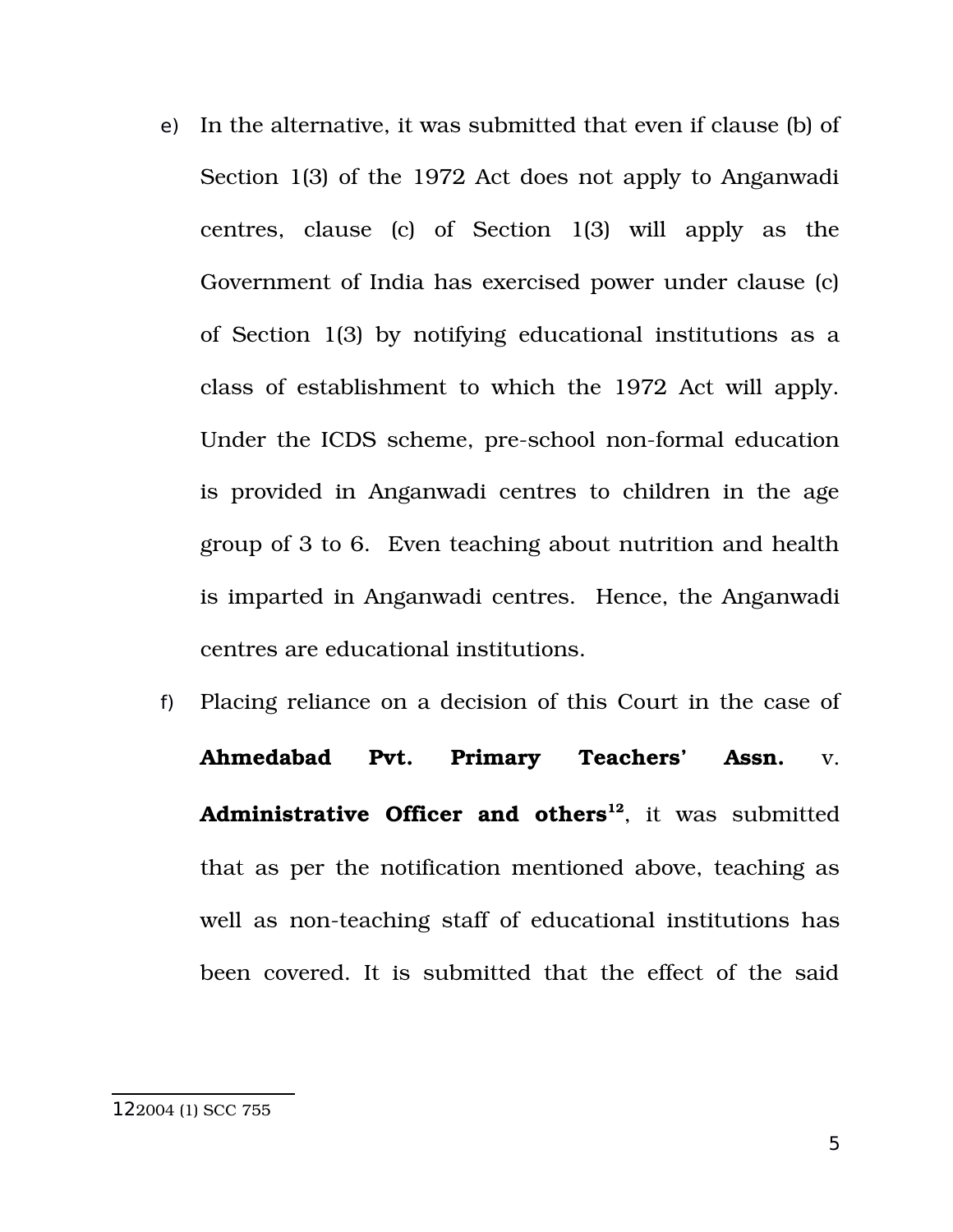decision is that the 1972 Act will even cover employees other than teachers in educational institutions.

- g) While deciding the **Ahmedabad Primary Teachers' Association case**, this Court relied upon the definition of 'employee' in the 1972 Act, which was restricted by the words "to do any skilled, semi-skilled or unskilled......". By Act No. 47 of 2009, these words were deleted, and therefore, the definition of 'employee' under Section 2(e) of the 1972 Act has become very wide.
- h) This Court in the case of **State of Karnataka and others** v. **Ameerbi and others[13](#page-36-0)** held that AWWs and AWHs are not the employees of Anganwadi centres or the ICDS scheme. In the said case, the dispute was confined to an issue of whether AWWs can be said to be holding civil posts to attract the jurisdiction of the Karnataka State Administrative Tribunal established under Section 15 of the Administrative Tribunals Act, 1985. Hence, the said decision is not relevant in this case.

<span id="page-36-0"></span><sup>13</sup>2007 (11) SCC 681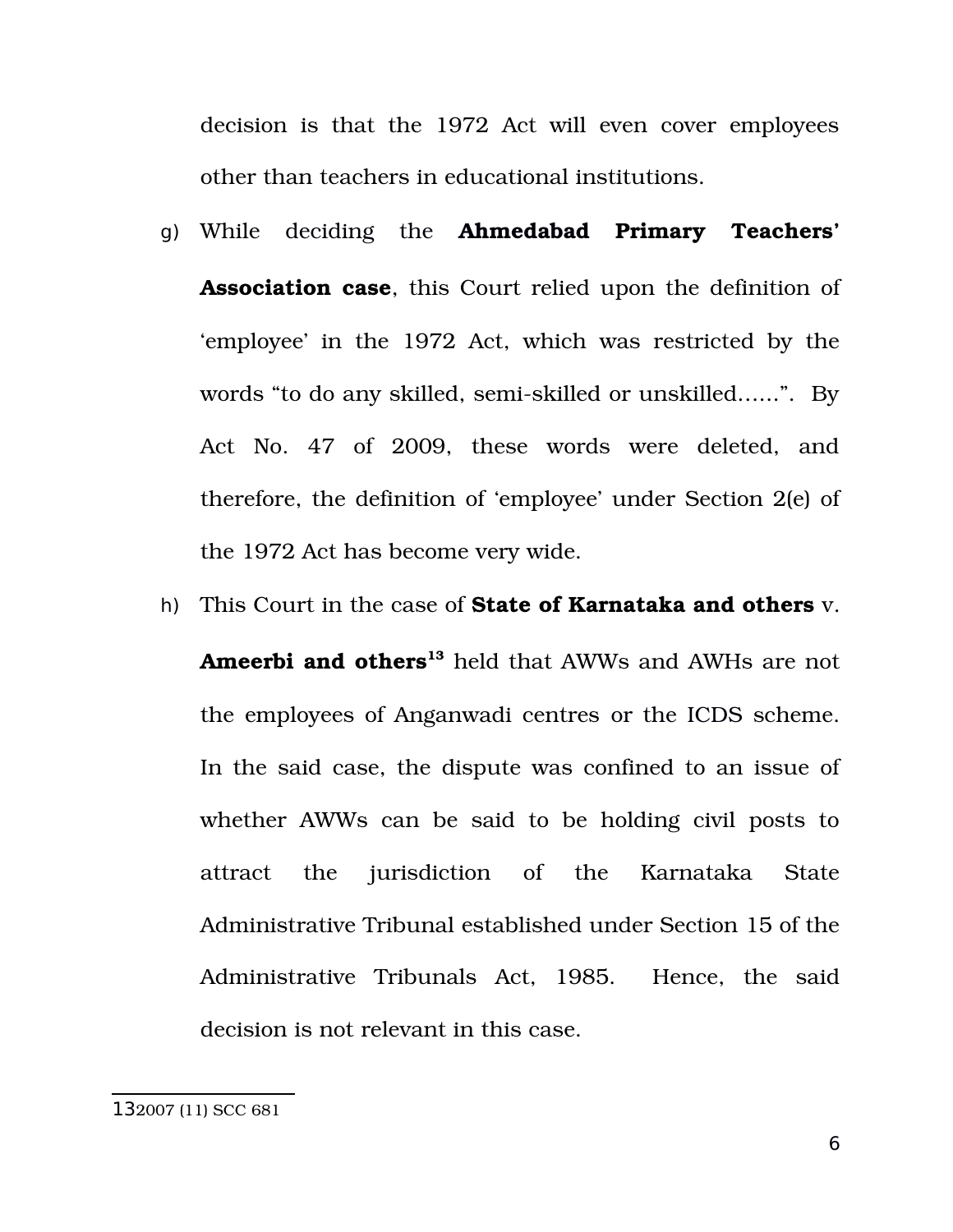- i) Merely because the monthly remuneration paid to AWWs is styled as honorarium, it cannot be conclusive. Under Section 2(s) of the 1972 Act, the definition of 'wages' is very wide to include both the categories. AWWs and AWHs are doing full-time jobs involving multiple duties concerning women and children. Reliance was placed on a decision of this Court in the case of **Jaya Bachchan** v. **Union of India and others[14](#page-37-0)** .
- j) Reliance was placed on definitions of 'establishment' and 'industrial establishment' under various statutes. On this behalf, a reference was made to a decision of this Court in the case of **State of Punjab** v. **Labour Court, Jullundur and others[15](#page-37-1)** .
- k) The submission is that the provisions of the 1972 Act apply to AWWs and AWHs.

## **SUBMISSIONS OF THE RESPONDENTS**

#### <span id="page-37-1"></span><span id="page-37-0"></span>142006 (5) SCC 266 151980 (1) SCC 4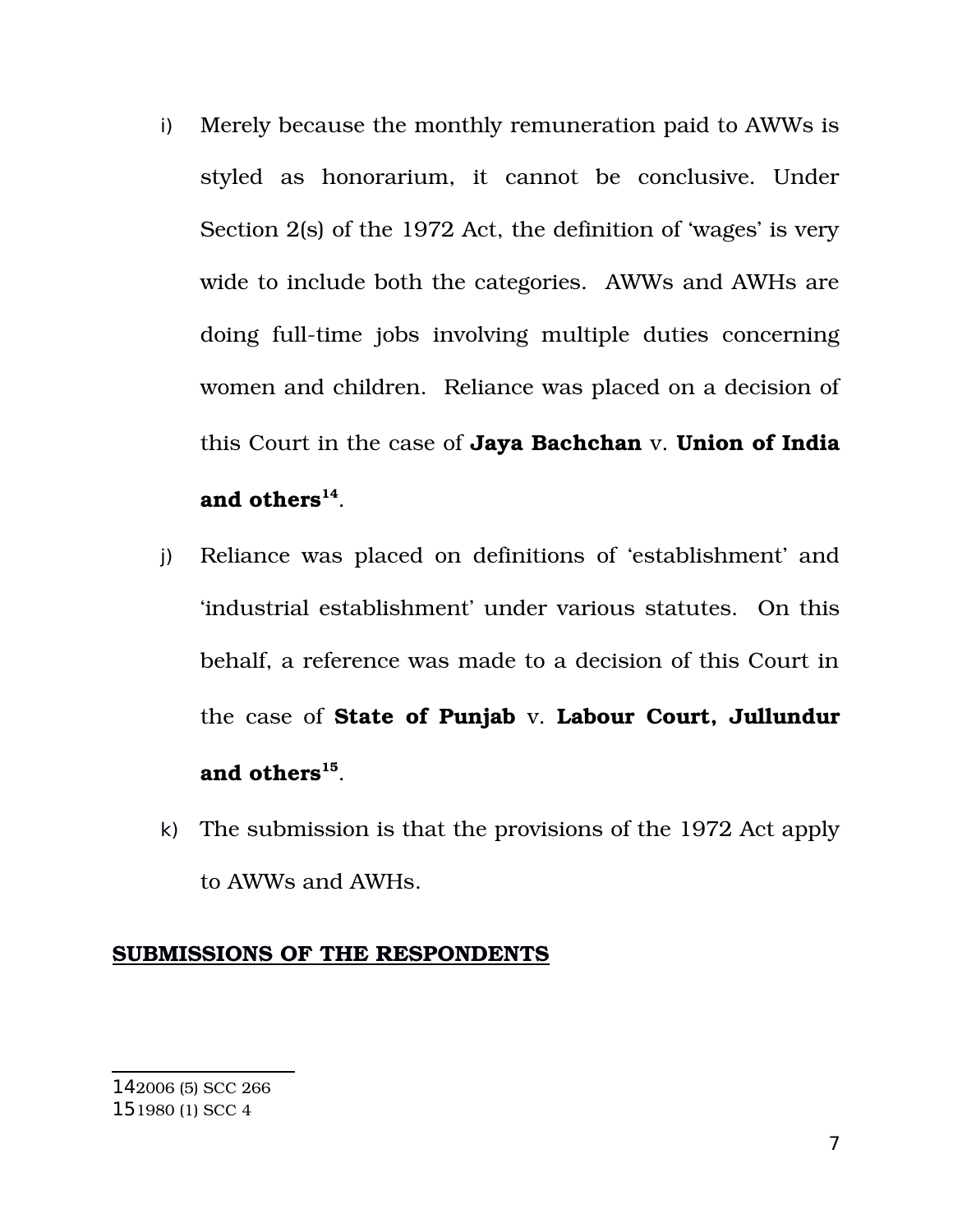**3.** Ms. Aastha Mehta, learned counsel appearing on behalf of the State of Gujarat submitted that ICDS is a Central Government scheme which the State Governments are implementing. Her submission is that AWWs and AWHs are appointed from amongst local inhabitants. Usually, women who are well-versed in cooking, processing food, cleaning, etc., are appointed on a yearly basis. They are being paid an honorarium and not wages. It is pointed out that the honorarium payable to AWWs and AWHs has been enhanced in the year 2020. She submitted that though the share of the Central Government in the honorarium has not been increased, under the Government Resolution dated  $21<sup>st</sup>$  March 2020, the State Government has increased its contribution, and now the remuneration of AWWs is Rs.7,800/- per month. She submitted that a number of other benefits have been made available by the State Government to AWWs, set out in the counter affidavit. It is pointed out by learned counsel that there are 53,029 Anganwadi centres established under the ICDS in the State of Gujarat, and presently there are about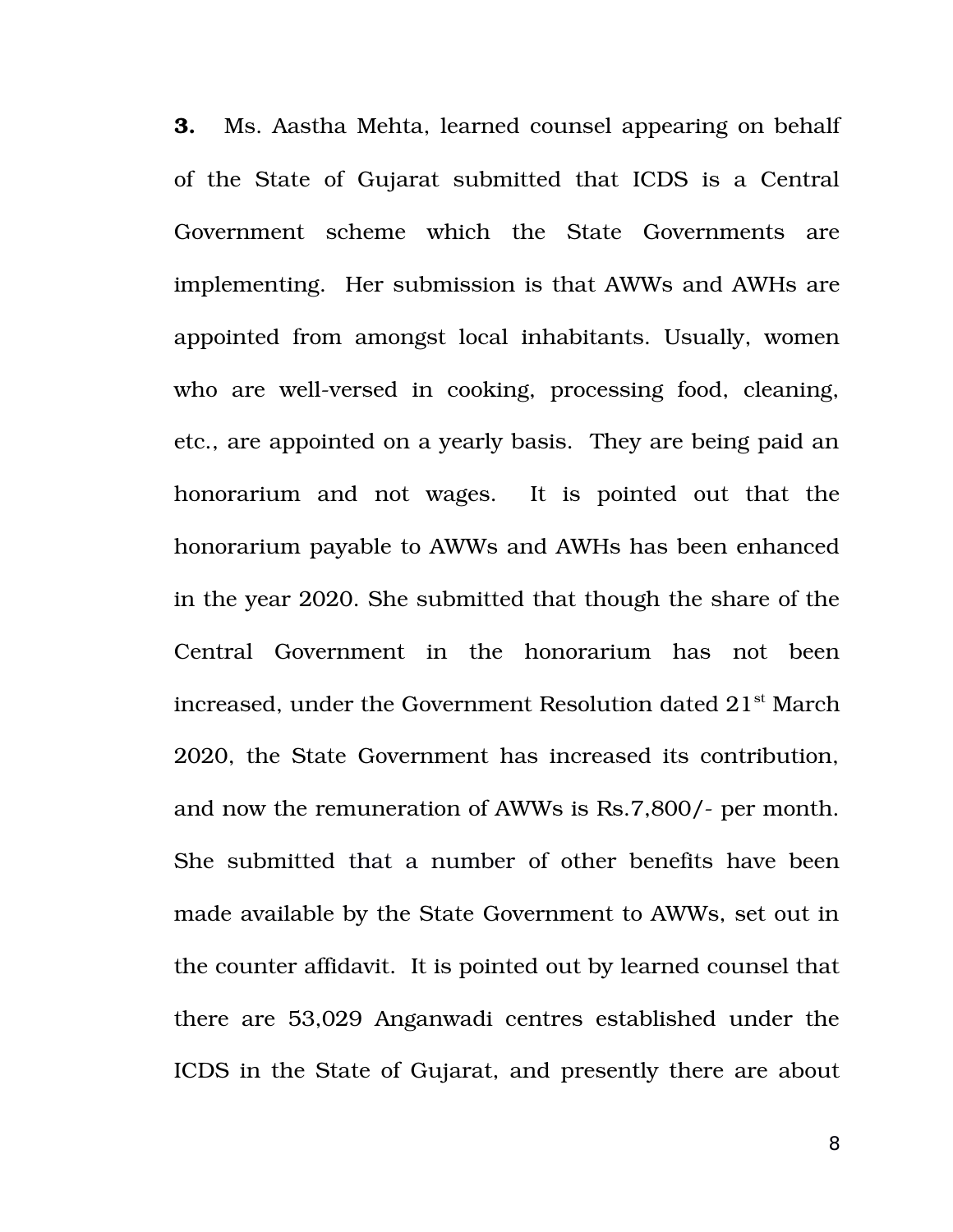51,560 AWWs and 48,690 AWHs in the entire State. If gratuity is held to be payable to them, there will be a substantial financial burden on the State exchequer as the amount payable towards gratuity will be more than Rs.25 crores.

**4.** Ms. Aishwarya Bhati, the learned Addl. Solicitor General of India submitted that while the Government of India acknowledges the important role of Anganwadi centres in implementing the ICDS scheme and consequently the role of AWWs and AWHs, the provisions of the 1972 Act do not apply to them. She pointed out that clause (b) of Section 1(3) refers to 'establishments' within the meaning of any law for the time being in force in relation to shops and establishments in a State and therefore, in this case, the provisions of Gujarat Shops and Establishments Act, 1948 (for short "the Gujarat Act") as applicable to the State of Gujarat will have to be considered. Referring to the definitions of 'commercial establishments' and 'establishments' under the Gujarat Act, she submitted that ICDS is not an establishment as it does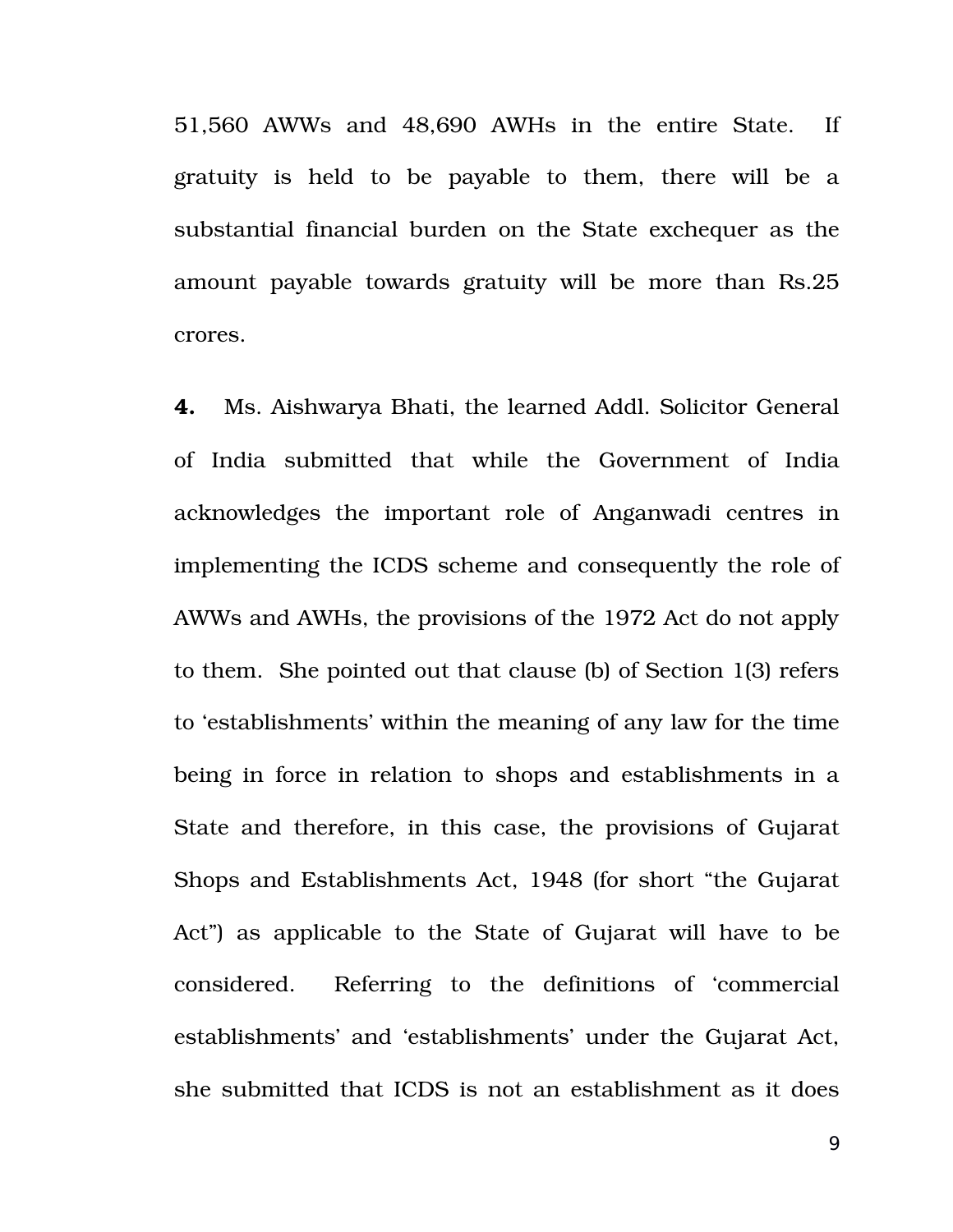not carry on any business, trade or profession or any activity connected, incidental or ancillary thereto. She submitted that ICDS is a welfare scheme designed and implemented to benefit children, pregnant women, and lactating mothers. Relying upon a decision of this Court in the case of **Bangalore**

**Turf Club Limited** v. **Regional Director, Employees' State**

**Insurance Corporation<sup>[16](#page-40-0)</sup>**, she submitted that the term 'establishment' used in the 1972 Act presupposes an element of commercial activity. She submitted that what is being paid to AWWs is an honorarium which cannot be described as wages. In support of the said submission, she relied upon a decision of the Delhi High Court in the case of **Akhil Bhartiya Anganwadi Kamgar Union (Regd.)** v. **Union of India & Ors.**

She also pointed out that the decision of this Court in the case of **Bangalore Water Supply and Sewerage Board** (supra) has been referred to a larger Bench. She pointed out that as AWWs and AWHs render valuable assistance, there is insurance coverage provided to them by the Central

<span id="page-40-0"></span><sup>16</sup>2014 (9) SCC 657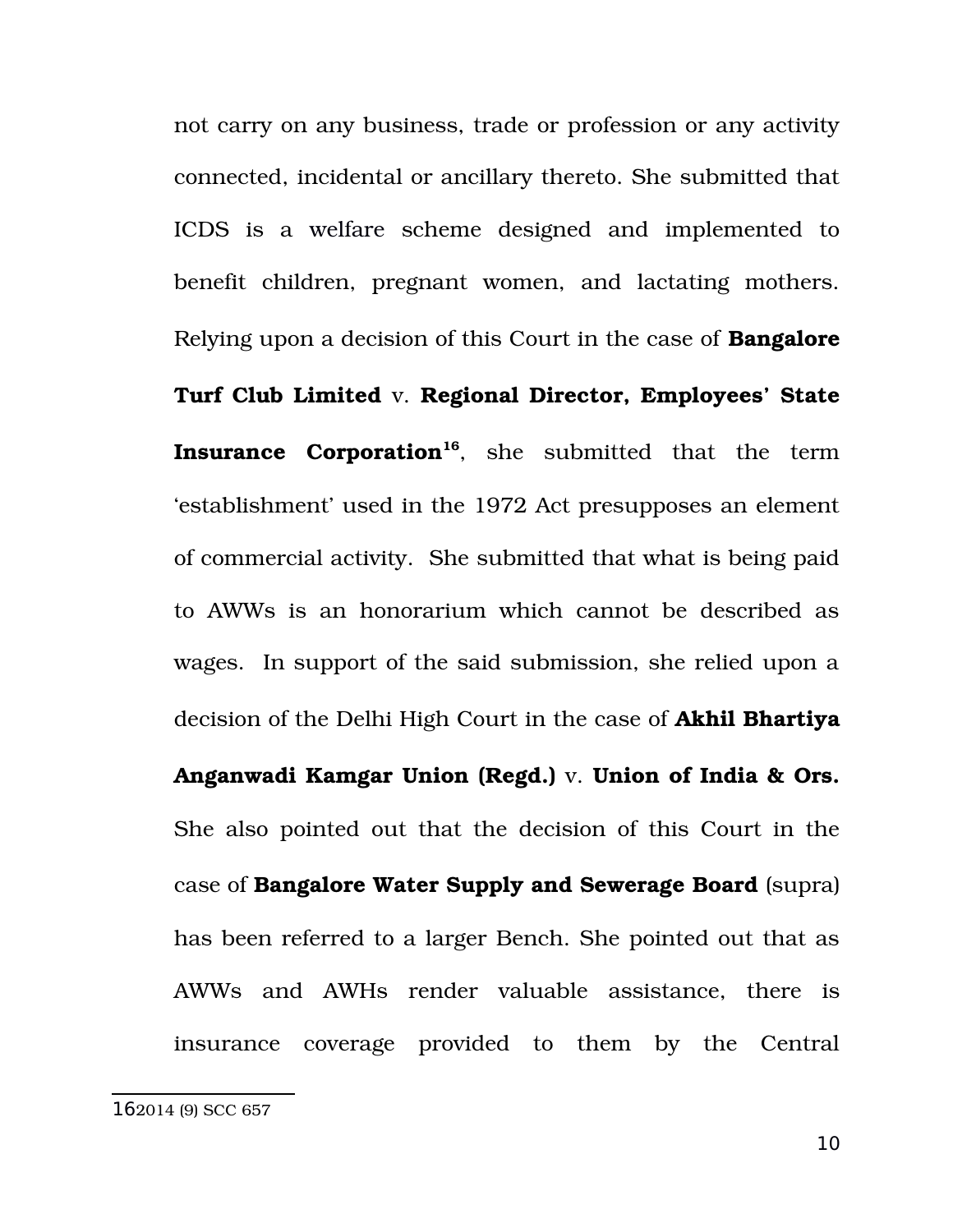Government as set out in the counter affidavit. Apart from insurance benefits, other benefits are being extended to AWWs.

### **REJOINDER OF THE APPELLANTS**

**5.** The learned counsel appearing for appellants pointed out that Anganwadi centres are performing the statutory duty of implementing provisions of Sections 4, 5 and 6 of the National Food Security Act, 2013 (for short "the Act of 2013"). By pointing out the duties of AWWs and AWHs, which are placed on record along with IA No. 161608 of 2021, it was pointed out that their responsibilities extend not only to running Anganwadi centres but to running pre-primary schools in Anganwadis. Apart from that, they are obligated to make home visits for various purposes. It is certain that they are doing full-time jobs and are discharging onerous responsibilities.

### **ROLE OF ANGANWADI WORKERS AND HELPERS**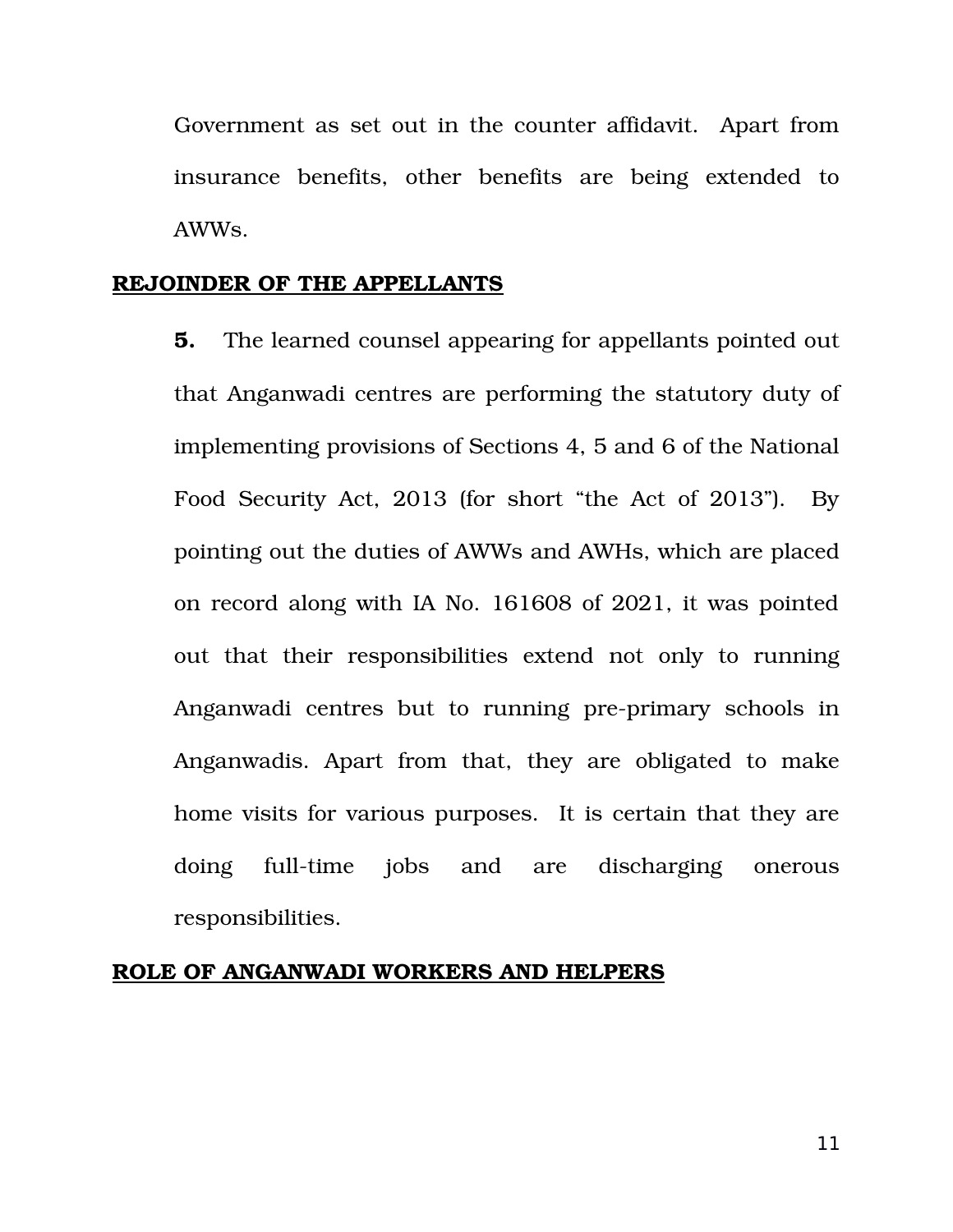**6.** I have given careful consideration to the submissions. The Government of India launched ICDS on 2<sup>nd</sup> October 1975. Under ICDS, six services are being provided:

(i) supplementary nutrition,

(ii) pre-school non-formal education,

(iii) nutrition and health education,

(iv) immunization,

(v) health check-up and

(vi) referral services.

The cost of running ICDS and Anganwadi centres is being shared by the Government of India and the State Governments.

> **7.** The 2013 Act came into force on 5<sup>th</sup> July 2013. One of the objectives of enacting the 2013 Act was to give effect to Article 47 of the Constitution of India, which is a part of the Directive Principles of State Policy. Article 47 reads thus:

**"ARTICLE 47: DUTY OF THE STATE TO RAISE THE LEVEL OF NUTRITION AND THE STANDARD OF LIVING AND TO IMPROVE PUBLIC HEALTH**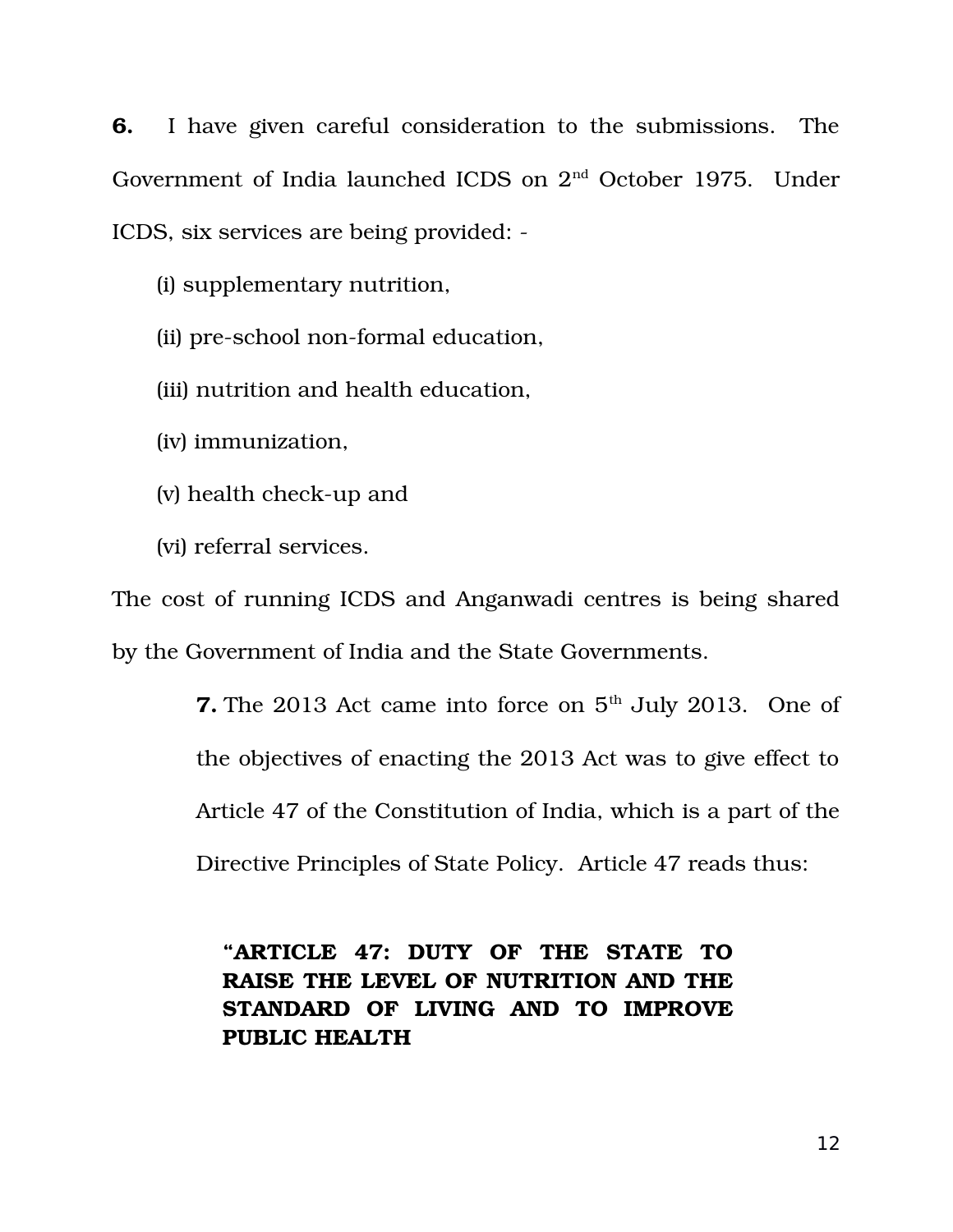The State shall regard the raising of the level of nutrition and the standard of living of its people and the improvement of public health as among its primary duties and, in particular, the State shall endeavour to bring about prohibition of the consumption except for medicinal purpose of intoxicating drinks and of drugs which are injurious to health."

**8.** It is the duty of the State to improve the level of nutrition which is one of the best methods to improve public health. Apart from Article 47, India is a signatory to the Universal Declaration of Human Rights and the International Covenant on Economic, Social, and Cultural Rights. The said convention casts responsibilities on all States to recognize the right of citizens to adequate food. As provided in the Statement of Objects and Reasons of the 2013 Act, one of its objectives is to improve the nutritional status of women and children. The object of the 2013 Act was to bring about a shift in addressing the issue of food security. The approach was changed from the welfare approach to the rights-based approach. The role of Anganwadi centres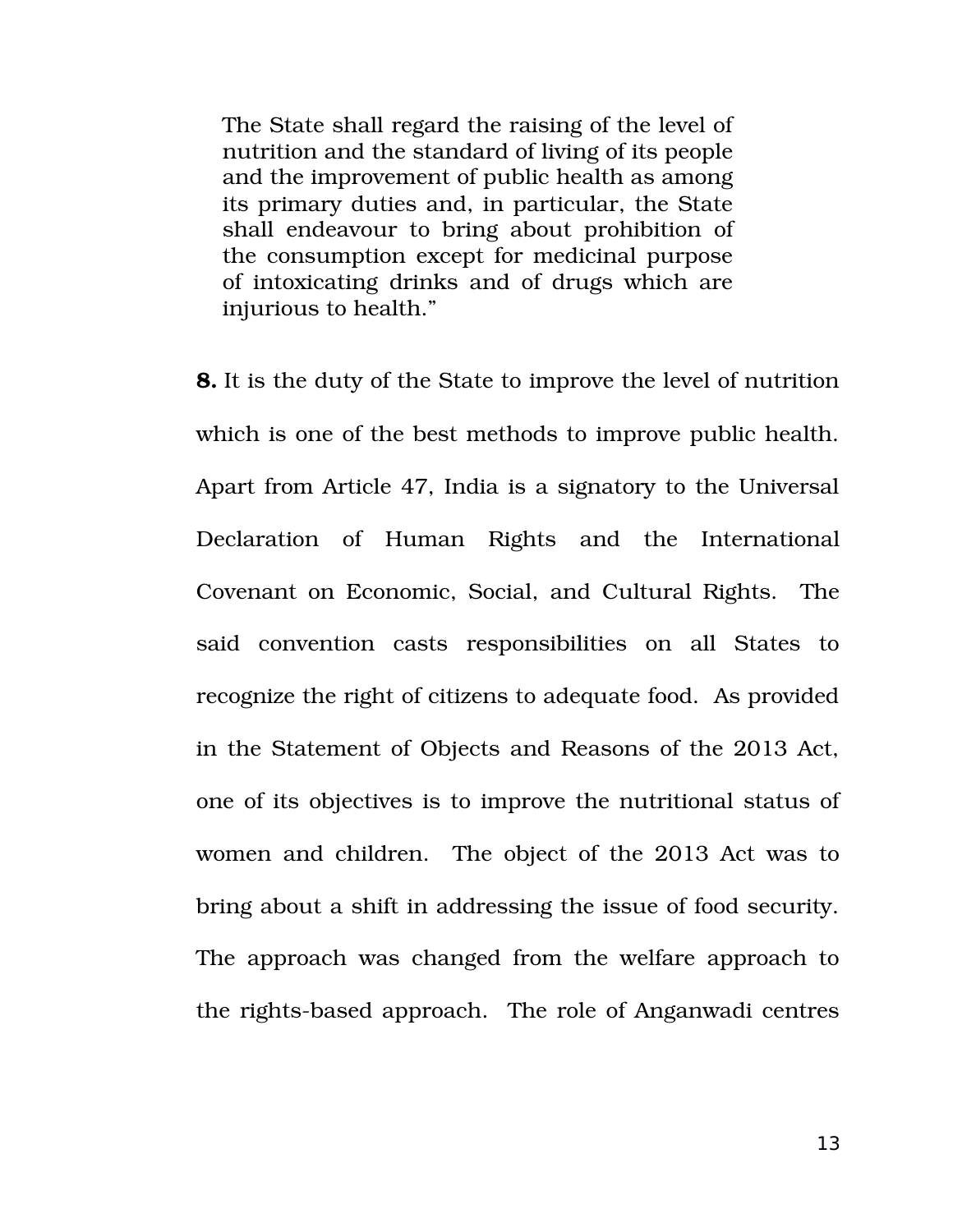finds a place in paragraph 7 of the Statement of Objects and Reasons of the 2013 Act.

**9.** Anganwadi centres were statutorily recognised under the 2013 Act. Sub-section (1) of Section 2 of 2013 Act reads thus:

"(1) "anganwadi" means a child care and development centre set up under the Integrated Child Development Services Scheme of the Central Government to render services covered under section 4, clause (a) of sub-section  $(1)$  of section 5 and section 6."

**10.** Anganwadi centres have been entrusted with a very

vital and significant role in implementing Sections 4 to 6 of

the 2013 Act, which read thus:

**"4. Nutritional support to pregnant women and lactating mothers.** Subject to such schemes as may be framed by the Central Government, **every pregnant woman and lactating mother shall be entitled to—**

**(a) meal, free of charge, during pregnancy and six months after the child birth, through the local anganwadi, so as to meet the nutritional standards specified in Schedule II;** and

(b) maternity benefit of not less than rupees six thousand, in such instalments as may be prescribed by the Central Government: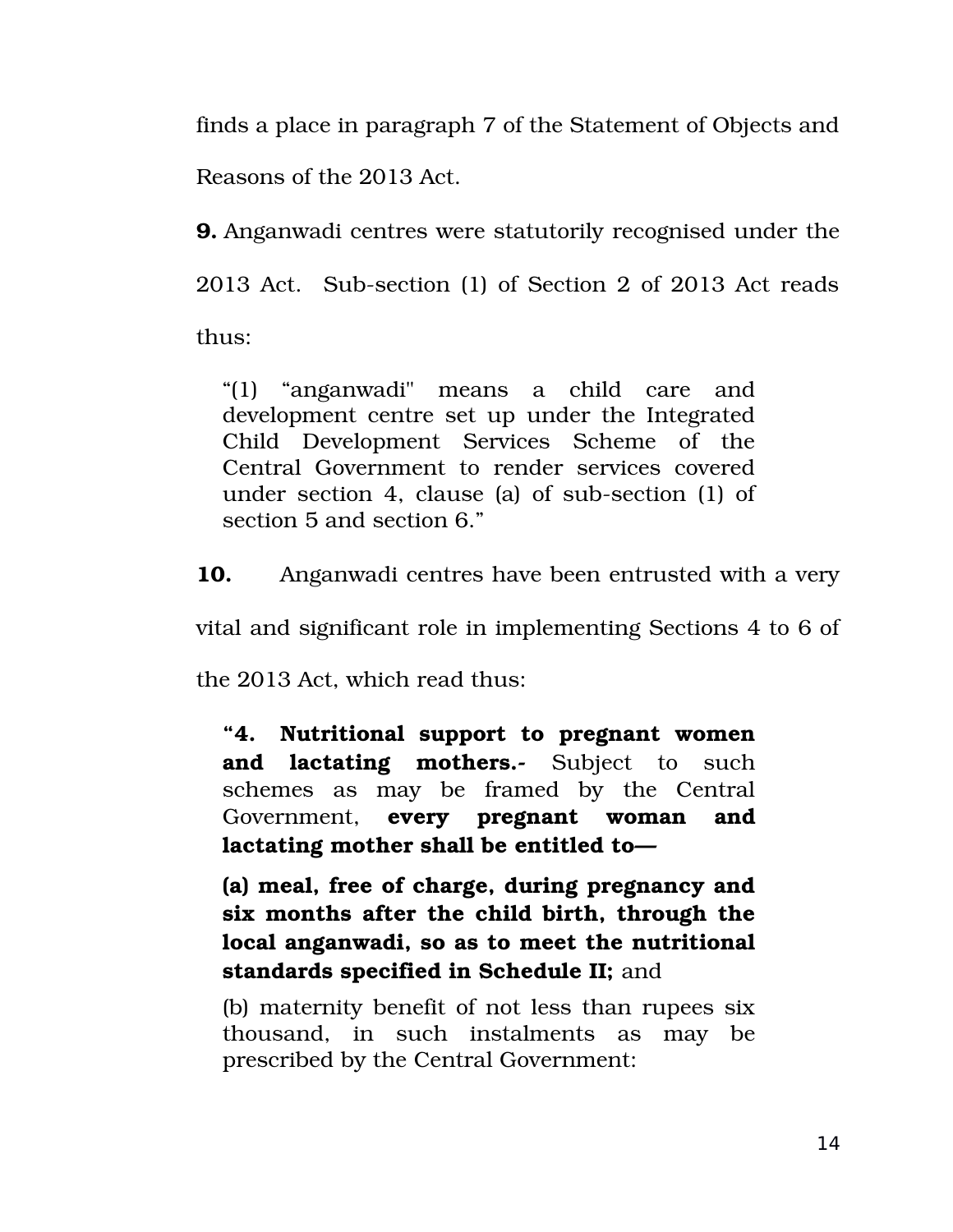Provided that all pregnant women and lactating mothers in regular employment with the Central Government or State Governments or Public Sector Undertakings or those who are in receipt of similar benefits under any law for the time being in force shall not be entitled to benefits specified in clause (b).

**5.Nutritional support to children--(1)** Subject to the provisions contained in clause (b), **every child up to the age of fourteen years shall have the following entitlements for his nutritional needs, namely:—**

**(a) in the case of children in the age group of six months to six years, age appropriate meal, free of charge, through the local anganwadi so as to meet the nutritional standards specified in Schedule II**:

Provided that for children below the age of six months, exclusive breast feeding shall be promoted;

(b) in the case of children, up to class VIII or within the age group of six to fourteen years, whichever is applicable, one mid-day meal, free of charge, every day, except on school holidays, in all schools run by local bodies, Government and Government aided schools, so as to meet the nutritional standards specified in Schedule II.

# (2) **Every school, referred to in clause** *(b)* **of subsection** *(1)***, and anganwadi shall have facilities for cooking meals, drinking water and sanitation**:

Provided that in urban areas facilities of centralised kitchens for cooking meals may be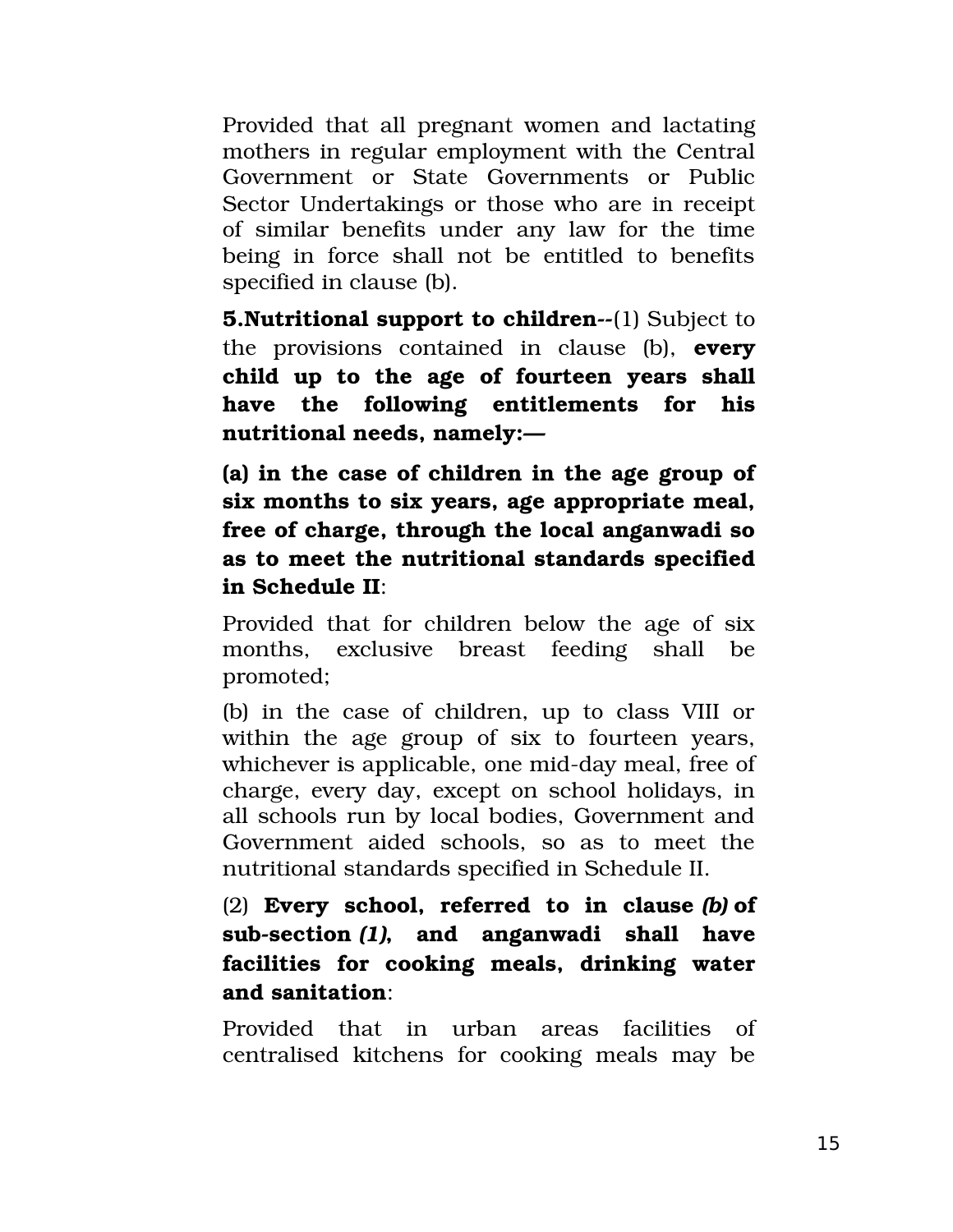used, wherever required, as per the guidelines issued by the Central Government.

**6. Prevention and management of child malnutrition.The State Government shall, through the local anganwadi, identify and provide meals, free of charge, to children who suffer from malnutrition**, so as to meet the nutritional standards specified in Schedule II."

### *(emphasis added)*

11. The provisions mentioned above lay down the entitlements of pregnant women, lactating mothers, and children in the age group of  $6$  months to  $6$  years. In addition, the children who suffer from malnutrition are entitled to the benefit of free meals through Anganwadi centres. These entitlements confer corresponding rights on the said beneficiaries. The benefits referred to in Sections 4,5 and 6 of the 2013 Act are provided through Anganwadi centres as set out in the Supplementary Nutrition (under the Integrated Child Development Services Scheme) Rules, 2017 (for short "The Supplementary Nutrition Rules"). Rules 3 and 4 of the Supplementary Nutrition Rules are relevant which read thus: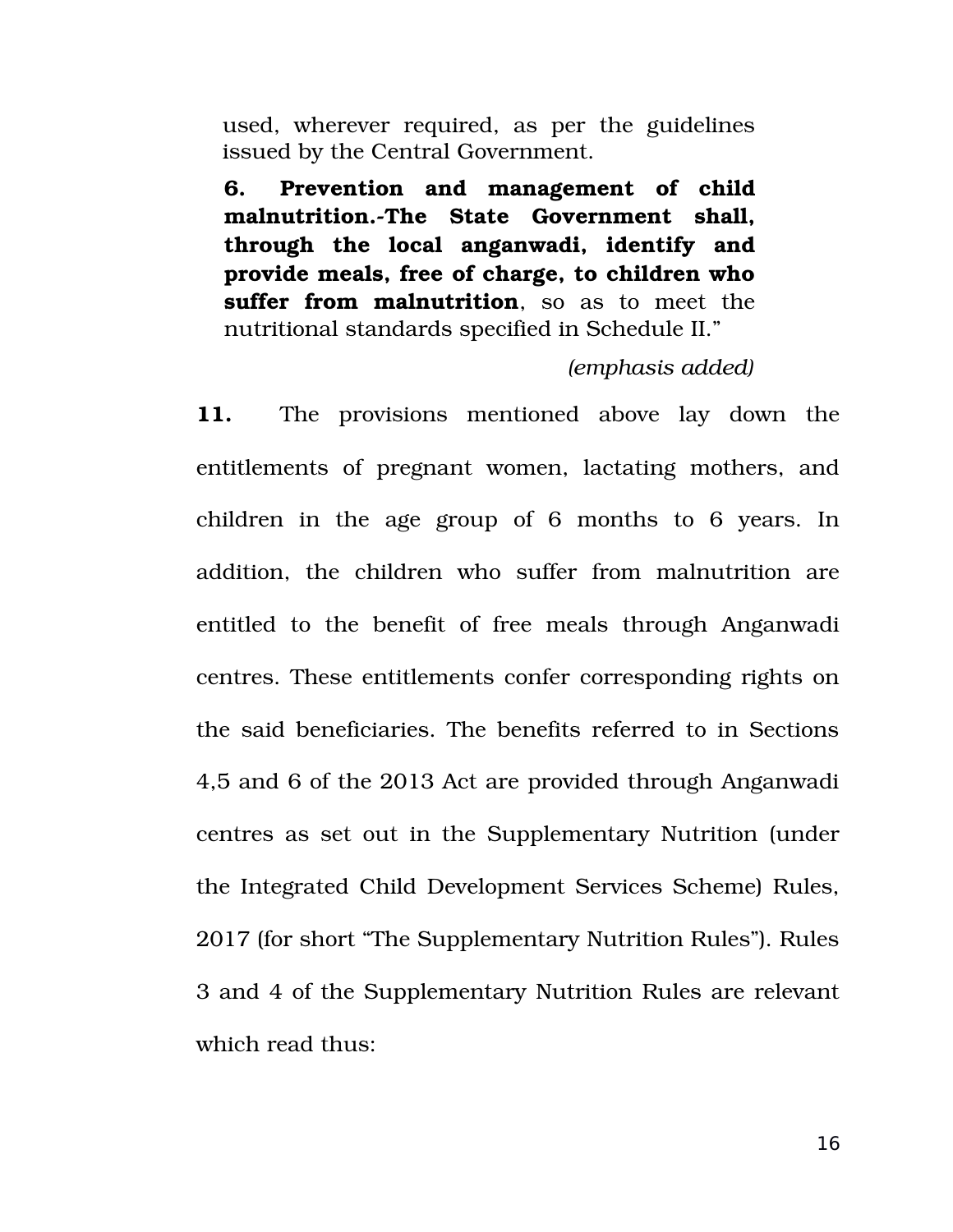**"3. Nature of entitlements.** (1) The entitlements referred to in sections 4, 5 and section 6 of the Act shall be provided under the Supplementary Nutrition Programme of Anganwadi Services (Integrated Child Development Services Scheme) of the Central Government to every pregnant woman and lactating mother till six months after childbirth, and every child in the age group of six months to six years (including those suffering from malnutrition).

(2) The Supplementary Nutrition under the Anganwadi Services (Integrated Child Development Services) is primarily designed to bridge the gap between the Recommended Dietary Allowance and the Average Daily Intake.

**4. Place of serving meal.** (1) The Anganwadi Services (Integrated Child Development Services) is a self-selecting scheme and **the entitlements**, **as mentioned in clause (a) of section 4, clause** (a) of sub-section (1) of section 5 and section 6 **shall be available to those who enroll themselves and visit the nearest anganwadi centre during its working hours,** as notified by the State Government or the Union territory Administration from time to time.

(2) **The meal shall be served at the nearest anganwadi centres** where the beneficiary is registered or enrolled."

*(emphasis added)*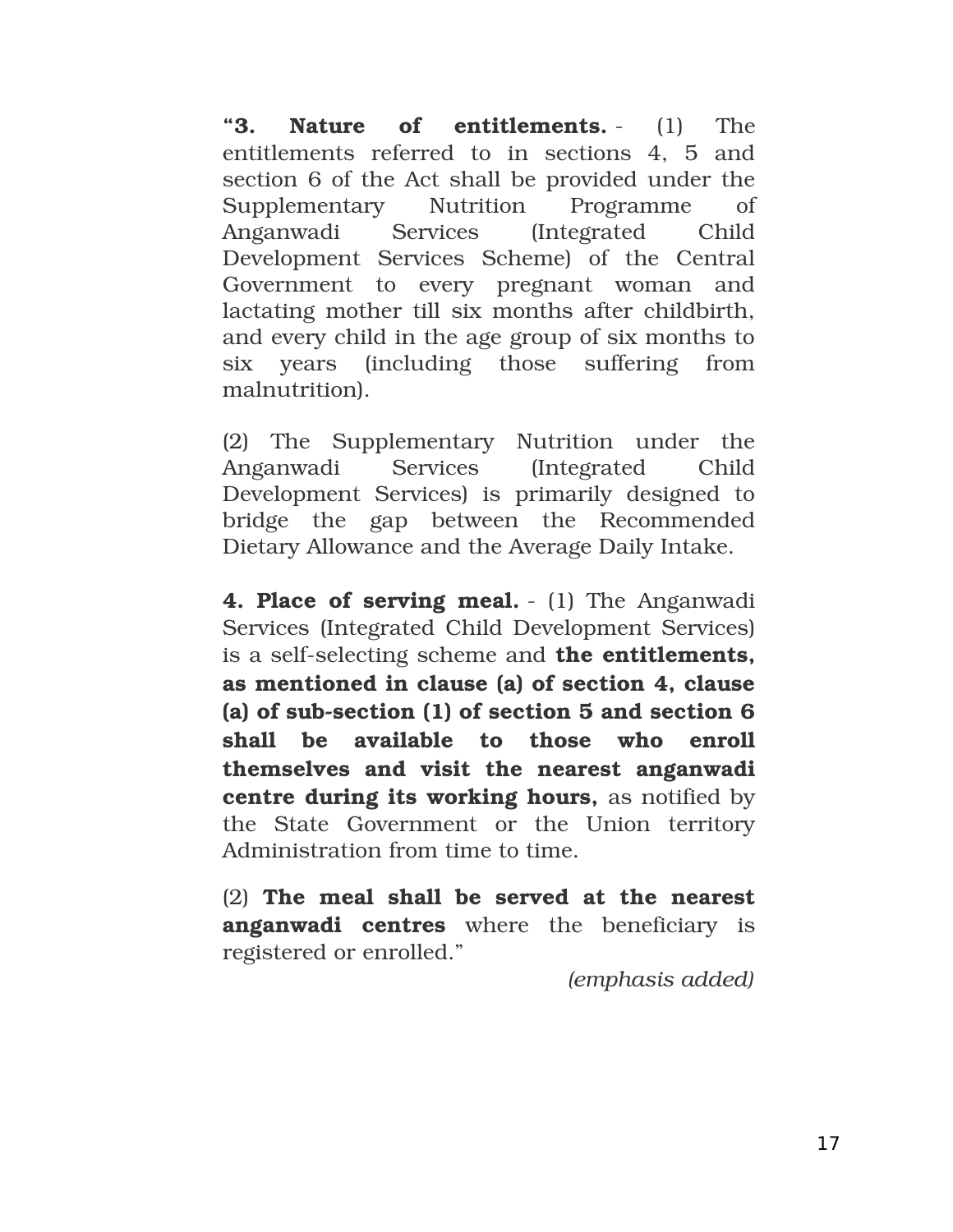12. Thus, Anganwadi centres have been entrusted with the onerous responsibility of implementing some of the most important and innovative provisions of the 2013 Act. It can be said that Anganwadi centres perform a pivotal role in discharging the statutory obligation of the State to provide nutritional support to pregnant women, lactating mothers and children in the age group of 6 months to 6 years. A free meal is provided to pregnant mothers during pregnancy and 6 months after childbirth through the Anganwadi centres. In the case of children in the age group of 6 months to 6 years, an age-appropriate free meal is to be provided in Anganwadi centres. In addition, the important duty of providing free meals to the children who suffer from malnutrition has been entrusted to Anganwadi centres. The free meals to be provided through Anganwadi centres must satisfy the nutritional requirements and standards specified in Schedule II of the 2013 Act. Therefore, under sub-section (2) of Section 5, there is a provision that every Anganwadi centre shall have a proper facility of cooking meals, drinking water and sanitation. Another crucial statutory duty assigned to local Anganwadi centres is to identify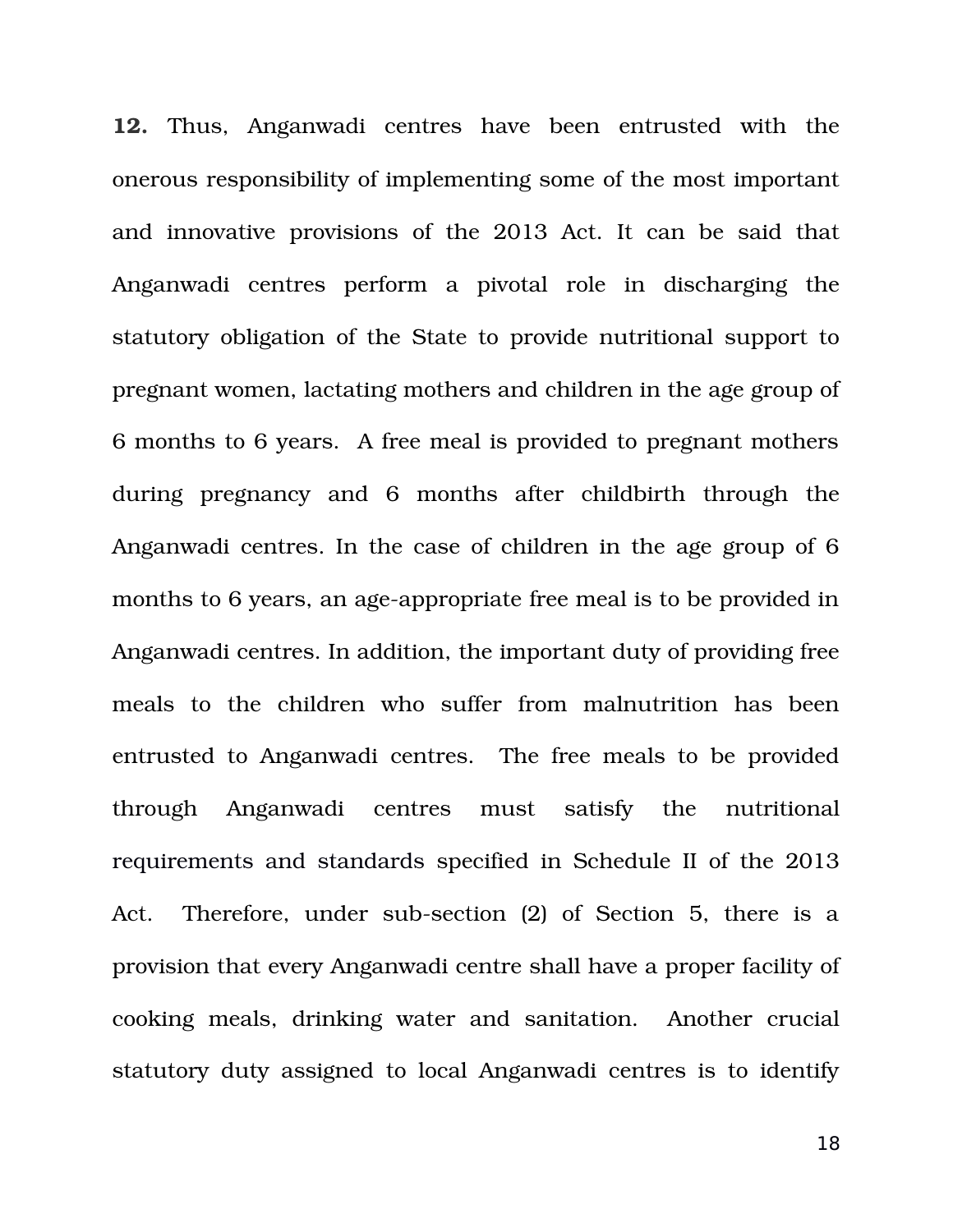children who suffer from malnutrition so that free meals can be provided to such identified children. The AWWs and AWHs constitute the backbone of Anganwadi centres and therefore, this onerous responsibility of extending benefits under the 2013 Act to the beneficiaries is on them. Anganwadi centres are responsible for ensuring the healthy growth of the children in the age group of 6 months to 6 years and the children who suffer from malnutrition.

13. Now, coming to the State of Gujarat, the Government Resolution dated  $25<sup>th</sup>$  November 2019 (Annexure A-1 of IA no. 161608 of 2021) lays down exhaustive provisions regarding selection criteria, duties, disciplinary action, rules, etc. in respect of AWWs and AWHs. In fact, by the said Resolution, the State Government has framed the Anganwadi Worker/Helper (Selection Criteria, Honorary Service, Review and Discipline) Rules (for short "the said Rules"). Duties of AWWs and AWHs have been laid down in Appendix-1 to the Government Resolution. Very important functions and responsibilities have been assigned to AWWs in Appendix-1. We are reproducing some of the onerous duties and functions assigned to AWWs :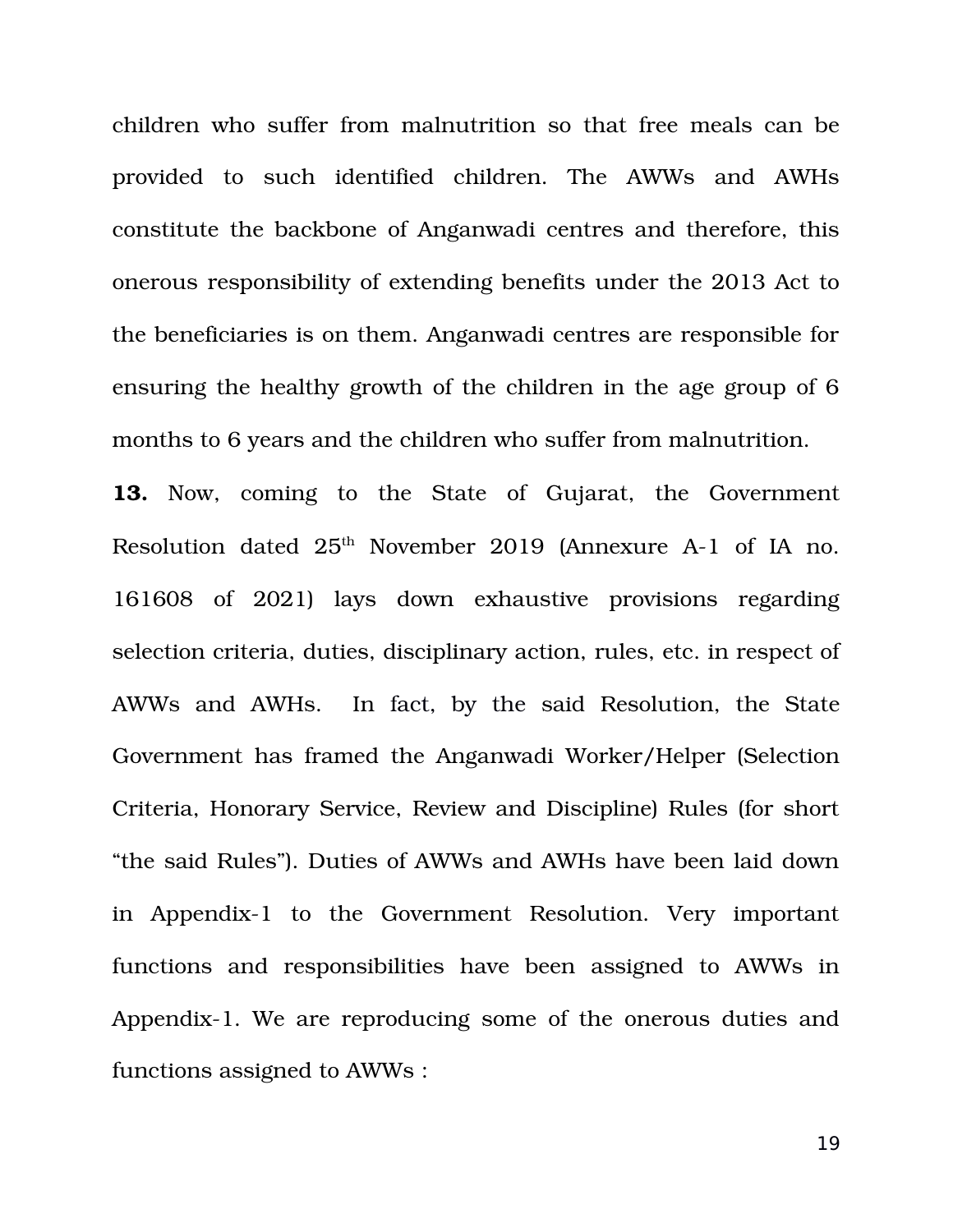- (a) The AWWs shall carry out the survey within their area of duty and shall update the record regularly by taking note of the occurrence of new events;
- (b) Apart from providing health and nutrition services to the children within their jurisdiction, AWWs are under a duty to monitor the growth-development of all children. They are also under an obligation to identify severely malnourished children and children in need of medical attendance;
- (c) AWWs have a duty of monitoring the growth of the children in the age group of 0 to 3 years, including monitoring their weight. They are responsible for maintaining a growth chart for measuring the child's individual growth. They must identify children who are significantly underweight and take special care of such children;
- (d) To make four follow-up visits every fortnight to the children rehabilitated at Children Malnutrition Treatment Centres/Nutrition Rehabilitation Centres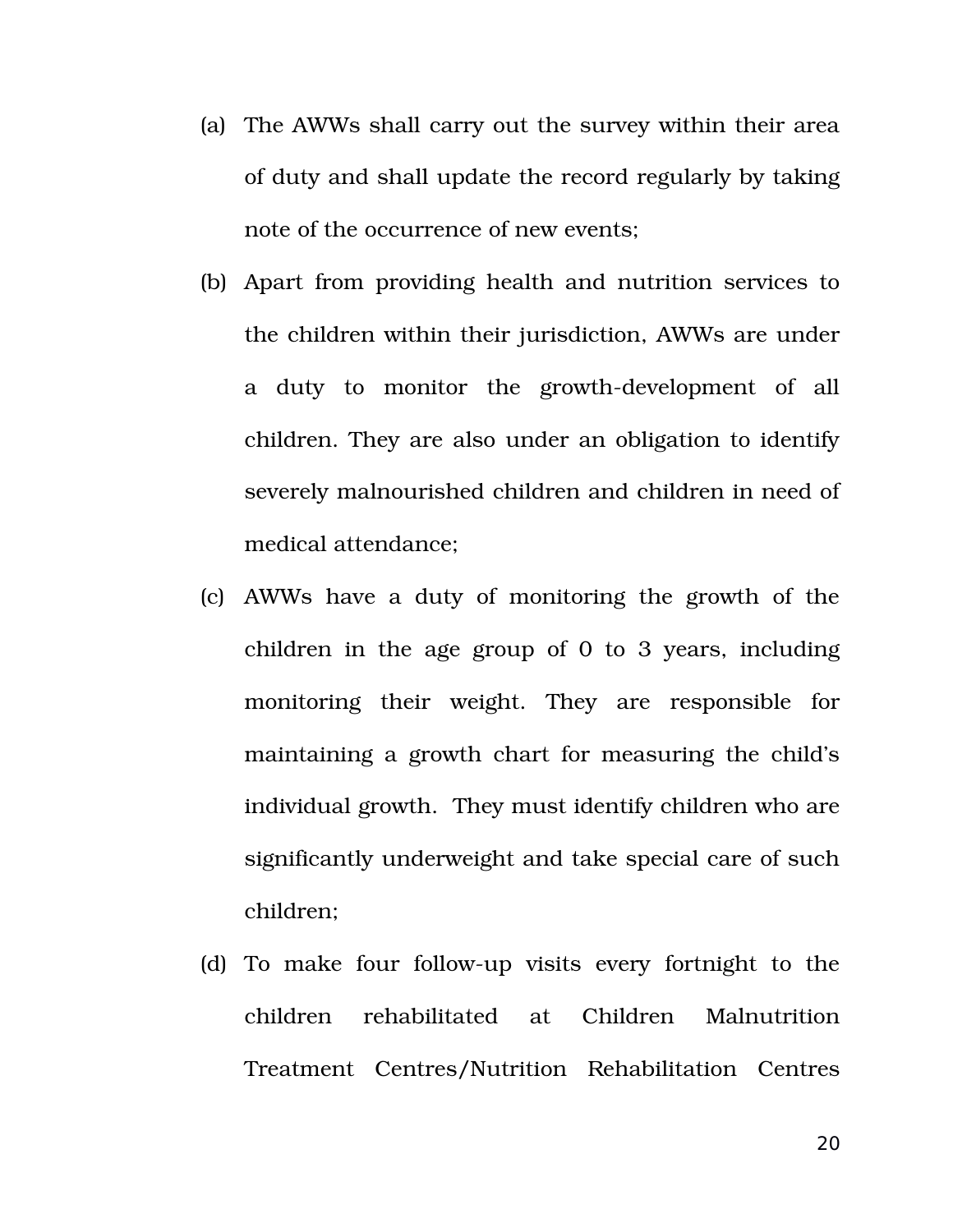and ensure that the said children get supplementary food at Anganwadi centres;

- (e) AWWs are also required to cater to vaccination services with the help of Aasha workers. They are also dutybound to undertake activities relating to health, nutrition, and hygiene education;
- (f) They are responsible for following safety and hygiene norms in respect of food materials in Anganwadi centres;
- (g) AWWs must make home visits at least three times a week and meet children below the age of 3 years, pregnant women, and lactating mothers;
- (h) With a view to ensuring public participation in the activities of Anganwadis, they are required to celebrate various special days on all four Tuesdays;
- (i) It is the duty of the AWWs to identify handicapped children or children with slow growth and provide referral services to them by referring them for health screening;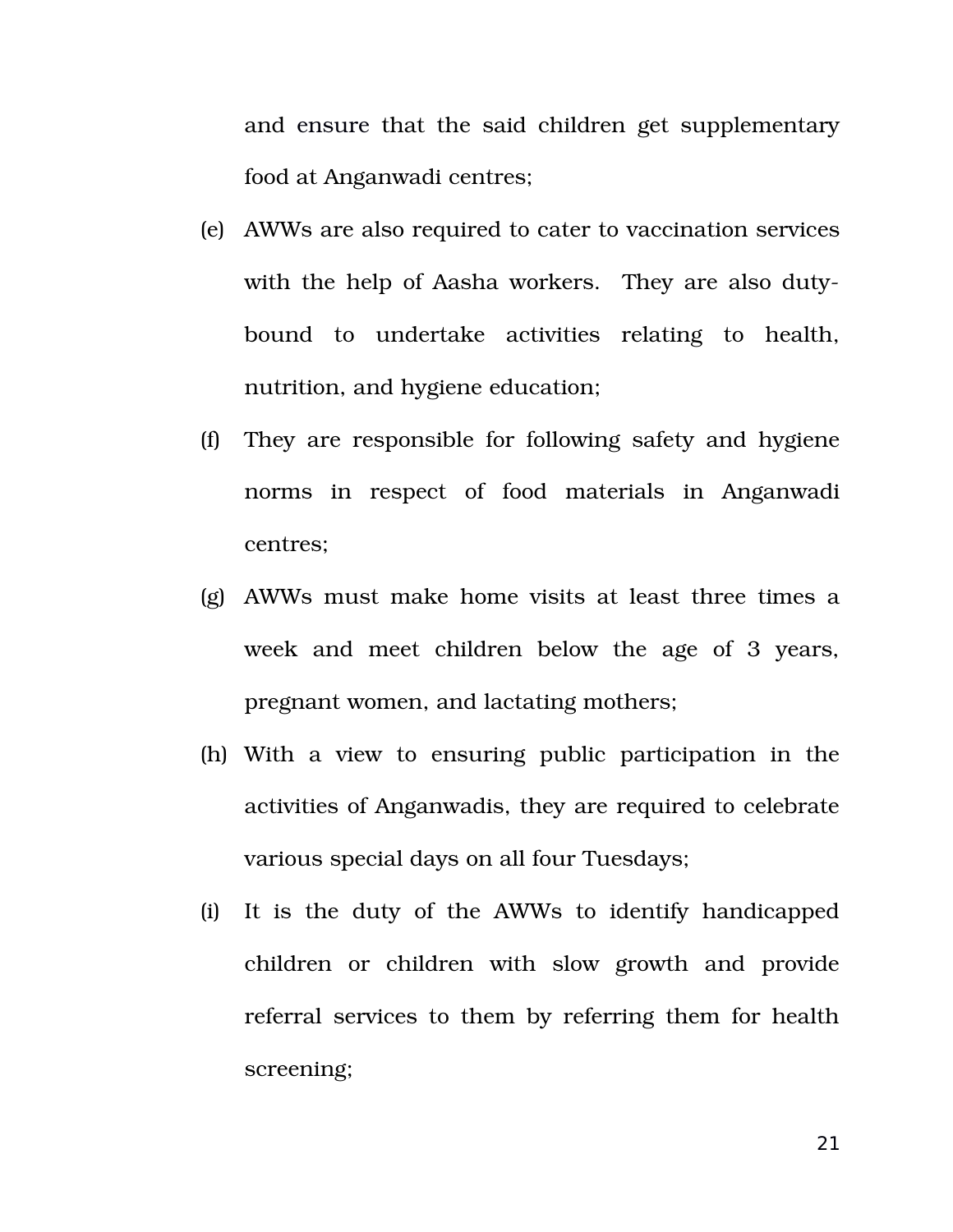- $(i)$  AWWs are required to conduct pre-primary education activities for the children of the age group of 3 to 6 years following pre-school timetable and using preschool kit;
- (k) Appendix-1 provides for AWWs attending meetings of various committees;
- (l) The AWWs are required to look after the implementation and coordination of various other services under various Government schemes;
- (m) Their duties are to carry out Aadhar registration of the children attached to Anganwadis; and
- (n) They are required to maintain several reports, registers, records relating to beneficiaries, deaths of children, registration of births and deaths, and submit monthly or annual reports.

14. The duties and functions of AWHs are also very onerous. Some of the important duties are as under:

> To report half an hour before the working hours of Anganwadi centres and clean Anganwadi centres every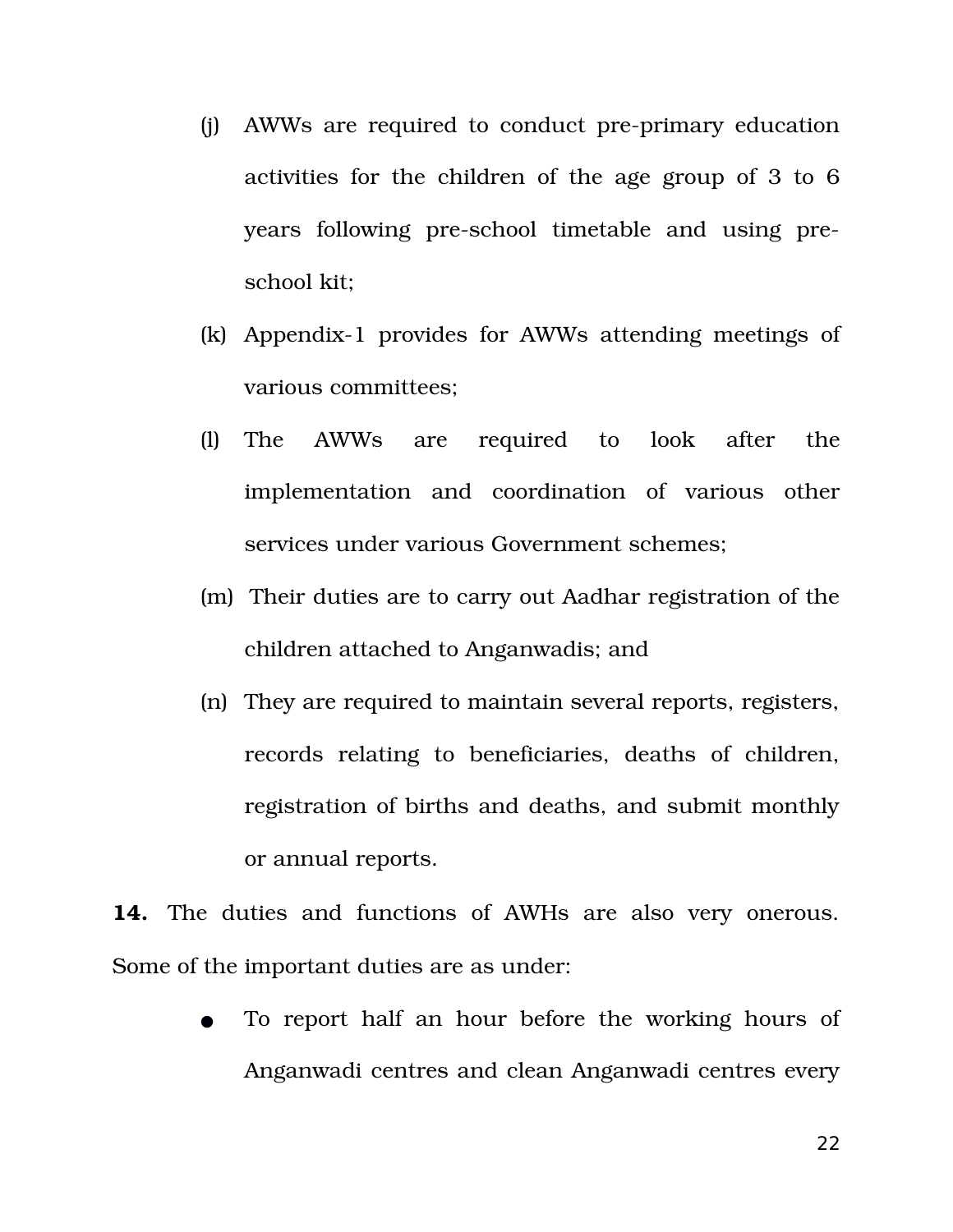day. To maintain a neat and clean environment within the Anganwadi centres;

- To cook and serve healthy food to the beneficiaries;
- To bring children to Anganwadi and to drop them at their houses;
- To clean the utensils used for cooking and serving;
- To maintain personal hygiene of children;
- To help AWWs in public relations and public participation works; and
- To perform all duties relating to ICDS as may be assigned by the Child Development Program Officer and the State Office of ICDS.

**15.** One of the important functions of Anganwadi centres is to conduct pre-primary education activities for the children of the age group of 3 to 6 years by following the pre-school timetable and by using the pre-school kit. That is the specific provision in the Government Resolution dated  $25<sup>th</sup>$  November 2019. It is also provided therein that the Anganwadi children admitted to primary schools shall be issued a certificate of pre-primary education signed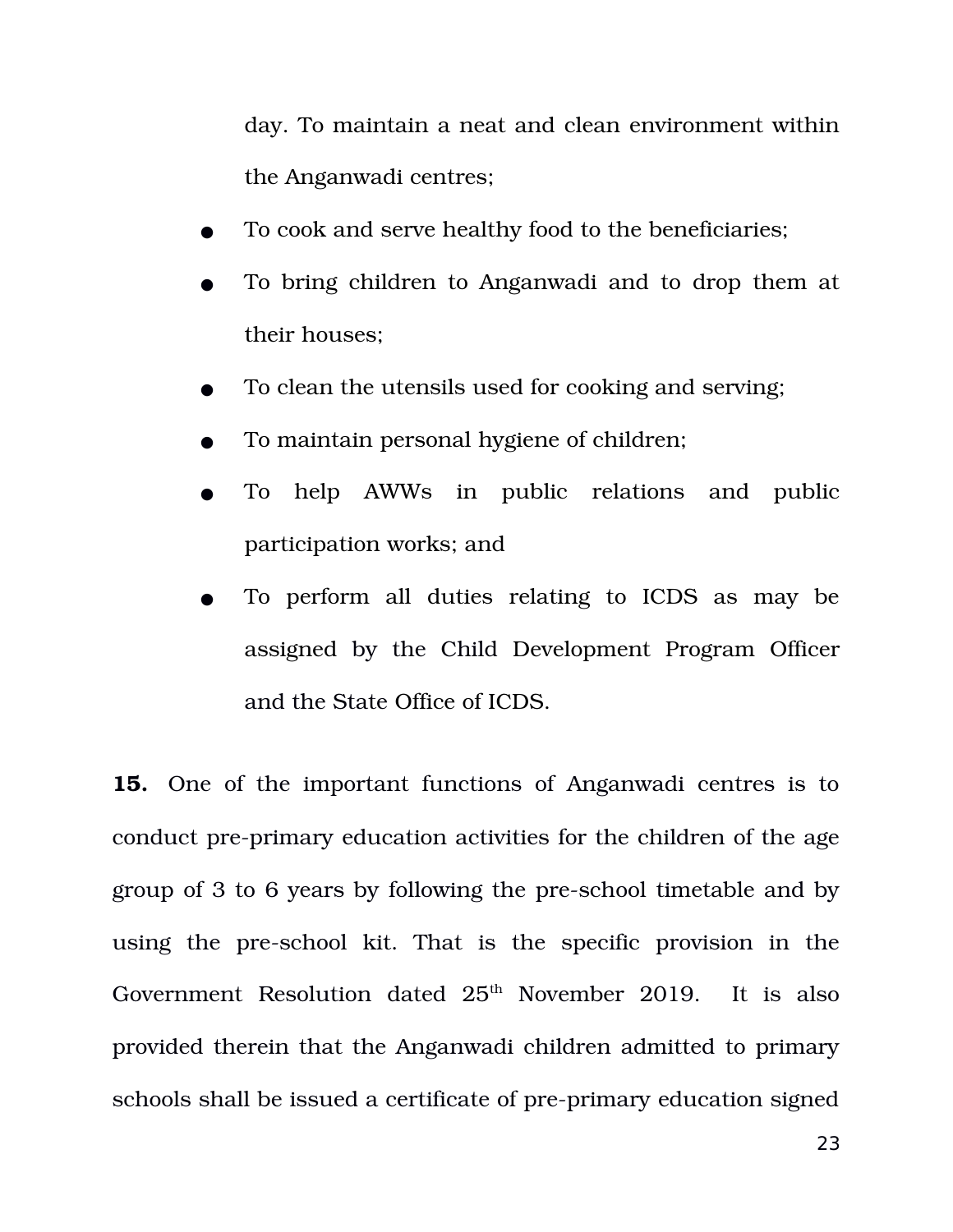by the Child Development Programme Officer. On this aspect, Section 11 of the Rights of Children to Free and Compulsory Education Act, 2009 (for short, 'the RTE Act') is relevant. Section 11 reads thus:

> "11. **Appropriate Government to provide for pre-school education**. —With a view to prepare children above the age of three years for elementary education and to provide early childhood care and education for all children until they complete the age of six years, the appropriate Government may make necessary arrangement for providing free pre-school education for such children."

The appropriate Government, in this case, is the Government of Gujarat. For giving effect to Section 11 of the RTE Act, a provision has been made by the State Government to conduct pre-primary schools for children above the age of three years in the Anganwadi centres. Moreover, as specifically laid down in the aforesaid Government Resolution, it is the duty of AWWs to provide a pleasant educational environment at Anganwadi centres. It is also the duty of AWWs to assess the growth of children and make entries in the booklet titled "My Growth Story". Thus, Anganwadi centres are also running pre-primary schools for children in the age group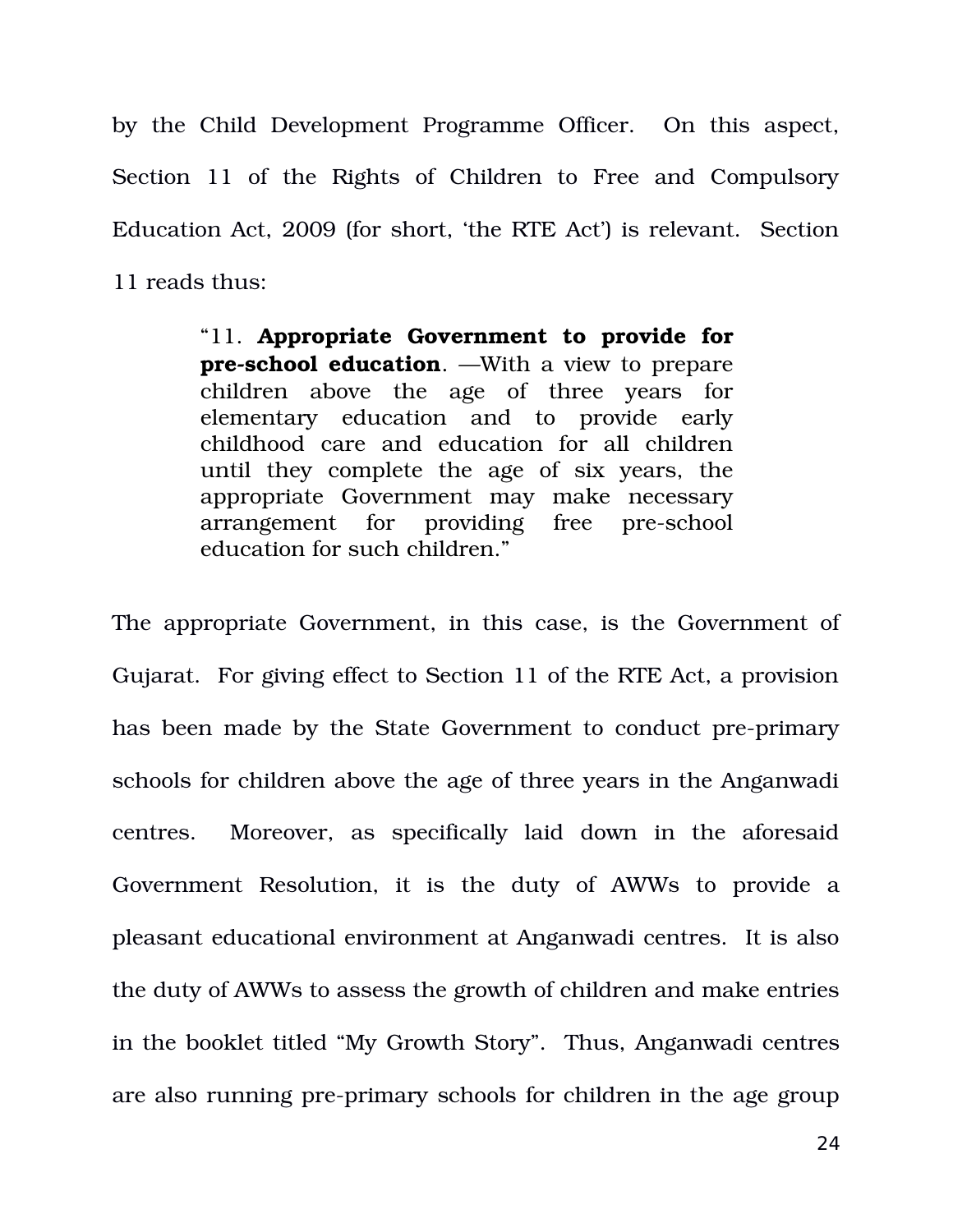of 3 to 6 years. The educational activity of running pre-school is an integral part of Anganwadi centres. AWWs and AWHs who are managing the Anganwadi centres have a duty to look after preprimary schools as well. We may also note here that on  $8<sup>th</sup>$  March 2018, the Government of India has launched the National Nutrition Mission by the name "The Prime Minister's Overarching Scheme for Holistic Nourishment". The responsibility of implementing a part of the scheme is of the Anganwadi centres. Under the National Education Policy, 2020, there is a proposal to make available Early Childhood Care and Education (ECCE) to children having socioeconomic disadvantaged backgrounds. It is provided that ECCE will be extended through Anganwadi centres.

### THE DECISION IN THE CASE OF AMEERBI

**16.** In the case of **Ameerbi** (supra), this Court dealt with the issue whether AWWs and AWHs were holding civil posts. The issue was whether the original applications filed by AWWs before the State Tribunal established under the Administrative Tribunals Act, 1985 were maintainable. This Court held that the posts of AWWs were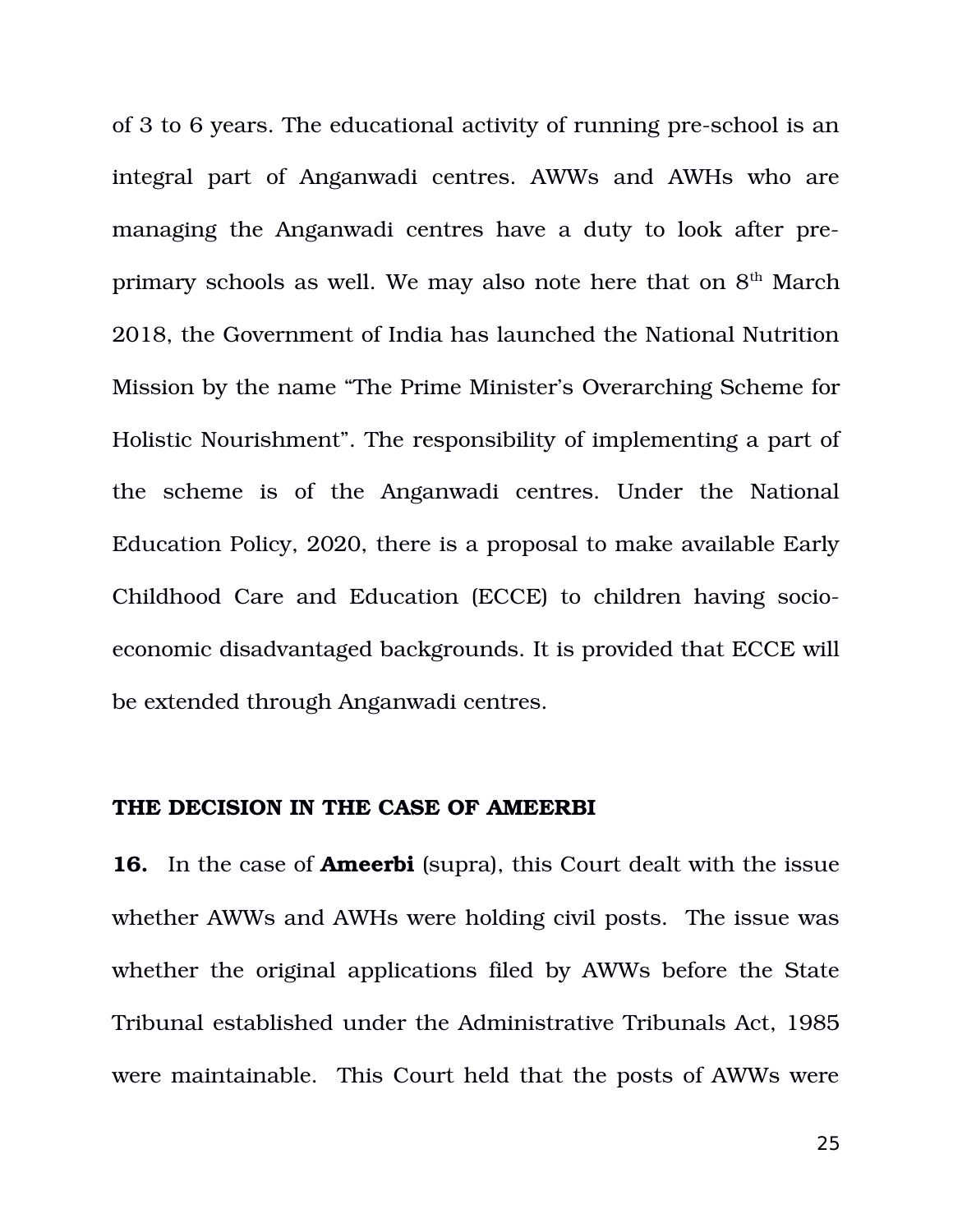not statutory posts and the same have been created in terms of ICDS. Therefore, there was no relationship of employer and employee between the State Government and AWWs. It was held that the AWWs do not carry on any function of the State. It was observed that no Recruitment Rules have been framed for appointing AWWs. Much water has flown after the decision in the case of **Ameerbi** (supra) was rendered in the year 2007. When the said decision was rendered by this Court, the 2013 Act was not on the statute book. As noted earlier, the Anganwadi centres established under ICDS have been given statutory status under the 2013 Act. Moreover, under Sections 4, 5 and 6 of the 2013 Act, the Anganwadi centres perform statutory duties under the 2013 Act. I have already referred to the Government Resolution of the Government of Gujarat dated  $25<sup>th</sup>$  November 2019 *in extenso*.

**17.** The Resolution incorporates the said Rules which lay down selection criteria, educational qualifications, the process of selection, etc. of AWWs and AWHs. Under the said Rules, a detailed process of making appointments of AWWs and AWHs has been incorporated. It also incorporates the marking system for the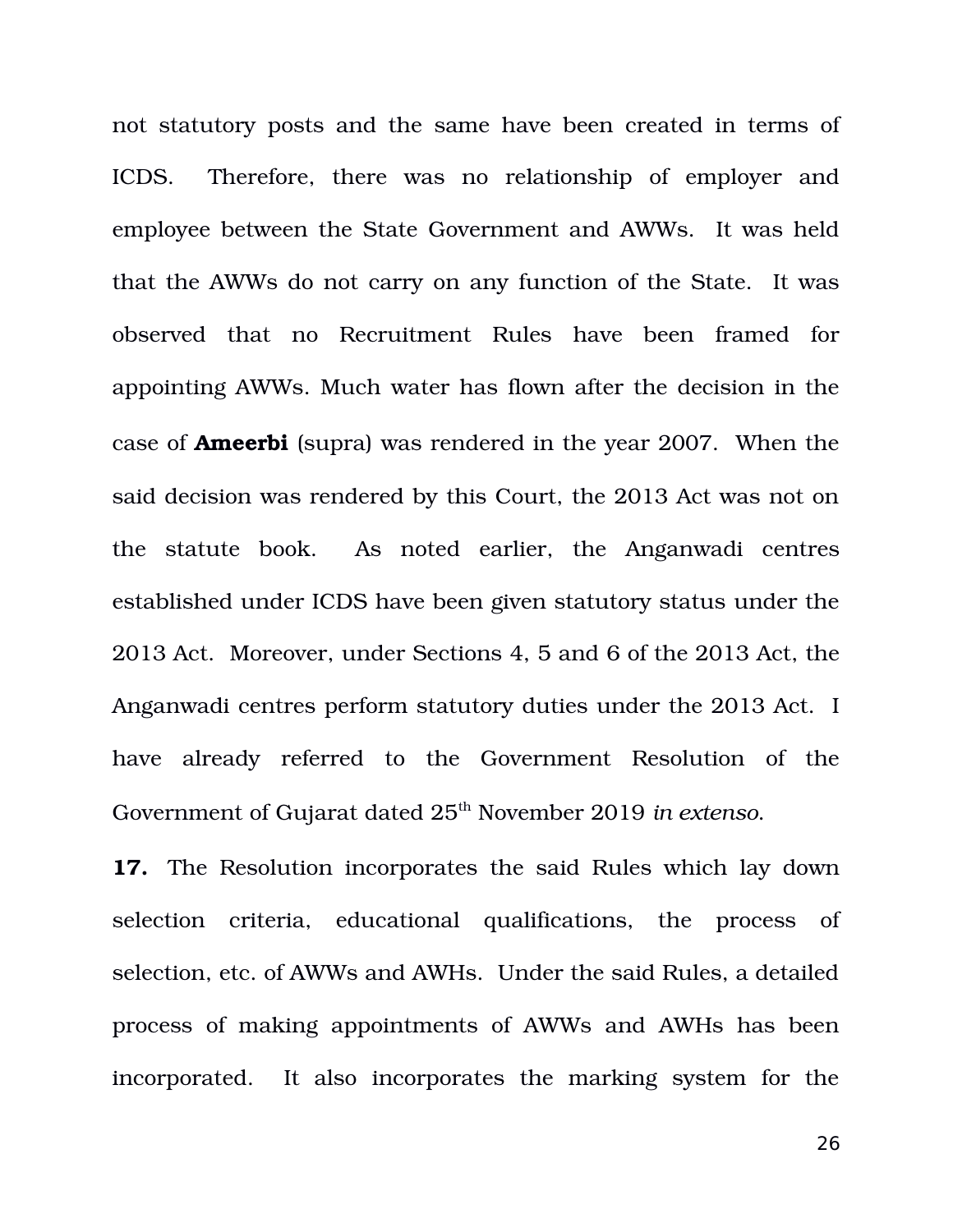selection of AWWs and AWHs. The said Rules provide that the AWWs and AWHs will continue in the service till the age of 58 years. Even the minimum and maximum age of the candidates for participating in the process of recruitment has been laid down. There are provisions made for the termination of services of AWWs and AWHs. Though the said rules refer to their service as honorary service, the use of the word "honorary" is not determinative of the status of AWWs and AWHs.

**18.** In view of the provisions of the 2013 Act and Section 11 of the RTE Act, Anganwadi centres also perform statutory duties. Therefore, even AWWs and AWHs perform statutory duties under the said enactments. The Anganwadi centres have, thus, become an extended arm of the Government in view of the enactment of the 2013 Act and the Rules framed by the Government of Gujarat. The Anganwadi centres have been established to give effect to the obligations of the State defined under Article 47 of the Constitution. It can be safely said that the posts of AWWs and AWHs are statutory posts.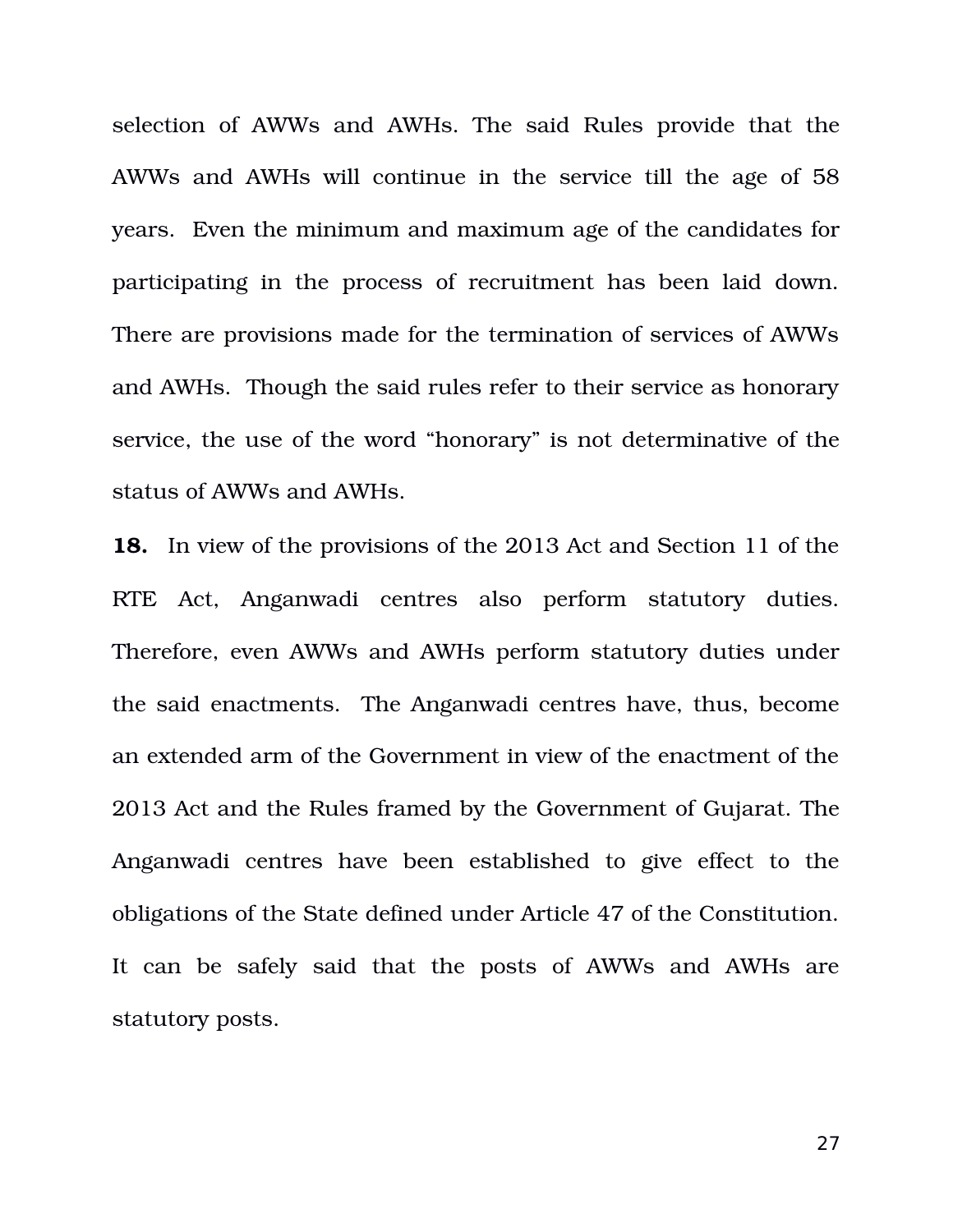**19.** As far as the State of Gujarat is concerned, the appointments of AWWs and AWHs are governed by the said Rules. In view of the 2013 Act, AWWs and AWHs are no longer a part of any temporary scheme of ICDS. It cannot be said that the employment of AWWs and AWHs has temporary status. In view of the changes brought about by the 2013 Act and the aforesaid Rules framed by the Government of Gujarat, the law laid down by this Court in the case of **Ameerbi** will not detain this Court any further from deciding the issue. For the reasons stated above, the decision in the case of **Ameerbi** will not have any bearing on the issue involved in these appeals.

### **PLIGHT OF AWWs AND AWHs**

**20.** AWWs and AWHs have been assigned all-pervasive duties, which include identification of the beneficiaries, cooking nutritious food, serving healthy food to the beneficiaries, conducting preschool for the children of the age group of 3 to 6 years, and making frequent home visits for various reasons. Implementation of very important and innovative provisions relating to children, pregnant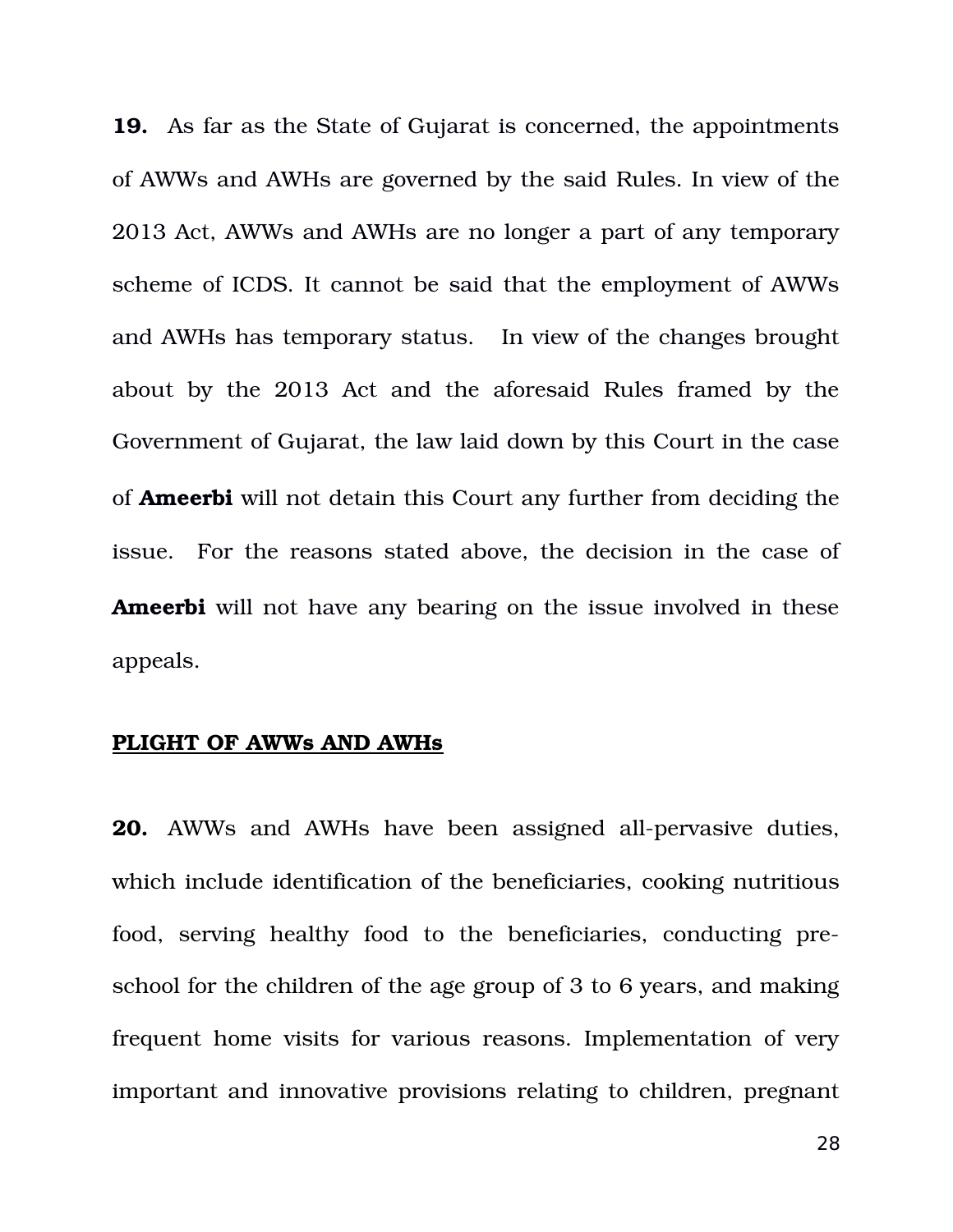women as well as lactating mothers under the 2013 Act has been entrusted to them. It is thus impossible to accept the contention that the job assigned to AWWs and AWHs is a part-time job. The Government Resolution dated  $25<sup>th</sup>$  November 2019, which prescribes duties of AWWs and AWHs, does not lay down that their job is a part-time job. Considering the nature of duties specified thereunder, it is full-time employment. In the State of Gujarat, AWWs are being paid monthly remuneration of only Rs.7,800/- and AWHs are being paid monthly remuneration of only Rs.3,950/. AWWs working in mini-Anganwadi centres are being paid a sum of Rs.4,400/- per month. The important tasks of providing food security to children in the age group of 6 months to 6 years, pregnant women as well as lactating mothers have been assigned to them. In addition, there is a duty to render pre-school education. For all this, they are being paid very meagre remuneration and paltry benefits under an insurance scheme of the Central Government. It is high time that the Central Government and State Governments take serious note of the plight of AWWs and AWHs who are expected to render such important services to the society.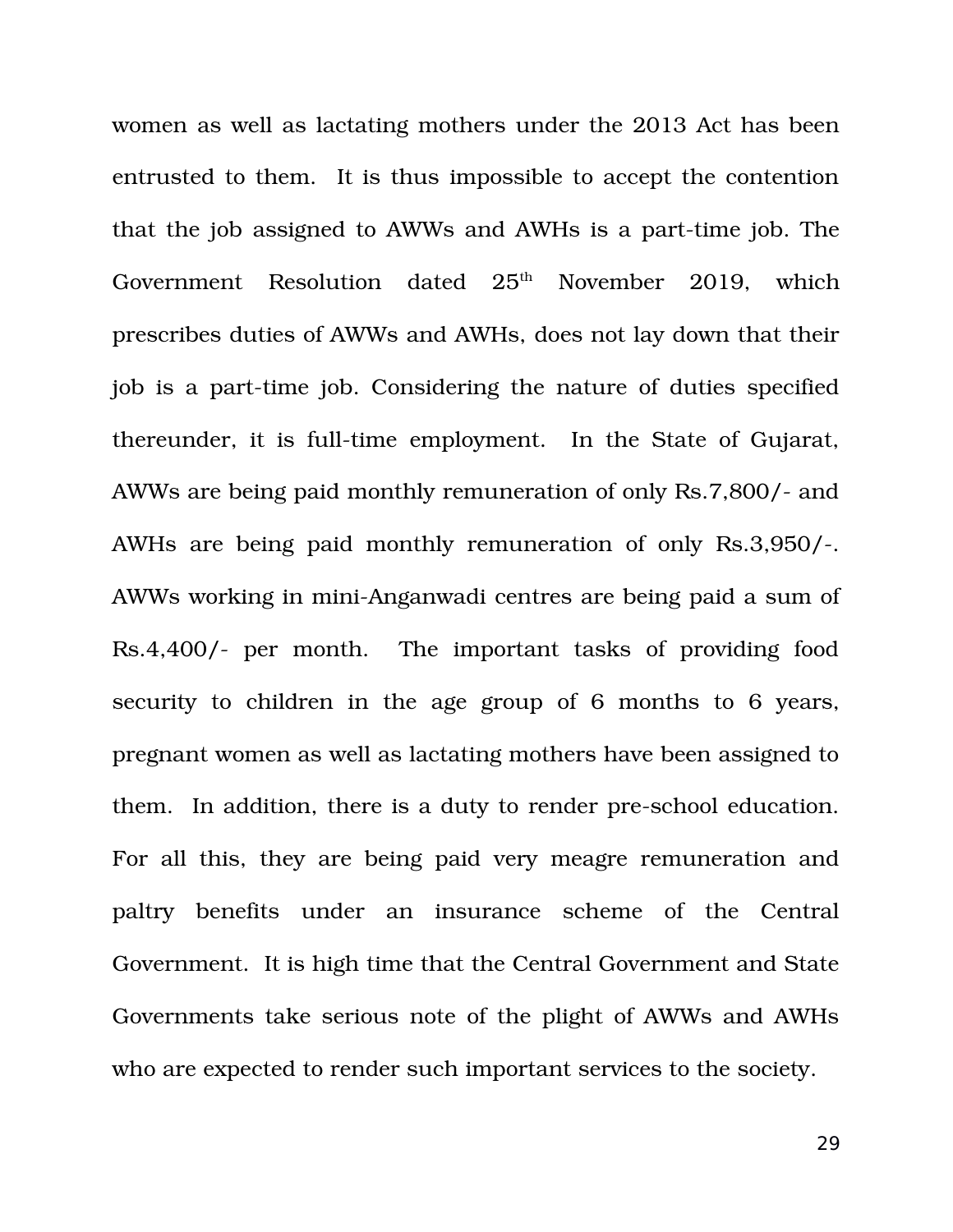# **APPLICABILITY OF THE PROVISIONS OF THE 1972 ACT TO AWWs AND AWHs**

**21.** Now, I turn to the provisions of the 1972 Act. Sub-sections (3)

and (3A) of the 1972 Act deal with the applicability of its provisions.

Sub-sections (3) and (3A) of Section 1 reads thus:

"(3) It shall apply to

(a) every factory, mine, oilfield, plantation, port and railway company;

(b) **every shop or establishment within the meaning of any law for the time being in force in relation to shops and establishments in a State, in which ten or more persons are employed, or were employed, on any day of the preceding twelve months;** 

(c) such other establishments or class of establishments, in which ten or more employees are employed, or were employed, on any day of the preceding twelve months, as the Central Government may, by notification, specify in this behalf.

[(3A) A shop or establishment to which this Act has become applicable shall continue to be governed by this Act, notwithstanding that the number of persons employed therein at any time after it has become so applicable falls below ten.]" *(emphasis added)*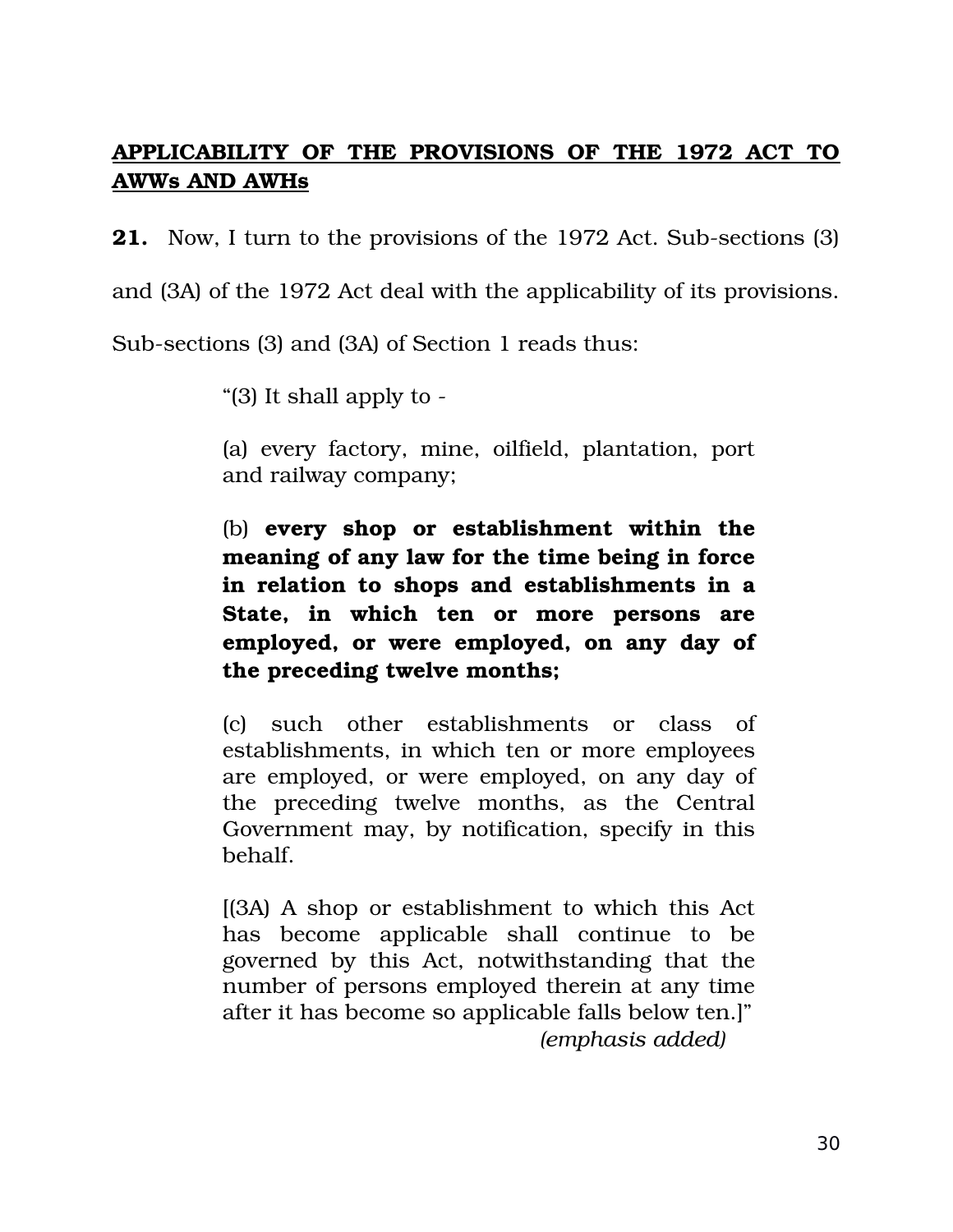**22.** Reliance has been placed by the appellants on clause (b) of Section 1(3) and in the alternative, on clause (c). Clause (b) of Section  $1(3)$  applies to every shop or establishment within the meaning of any law for the time being in force in relation to the shops and establishments in a State in which ten or more persons are employed or were employed on any day of the preceding twelve months.

**23.** Though, during the course of submissions, reliance was first placed on the Gujarat Act as applicable to the State of Gujarat, by the Gujarat Shops and Establishments (Regulation of Employment and Conditions of Service) Act, 2019, the Gujarat Act has been repealed.

**24.** Now, the question is whether clause (b) of Section 1(3) of the 1972 Act will apply. This Court in the case of the **Labour Court, Jullunder** (supra) has given a wide interpretation to clause (b). In paragraph 3 of the said decision, this Court held thus:

> **"3.** In this appeal, the learned Additional Solicitor General contends on behalf of the appellant that the Payment of Gratuity Act, 1972 cannot be invoked by the respondents because the Project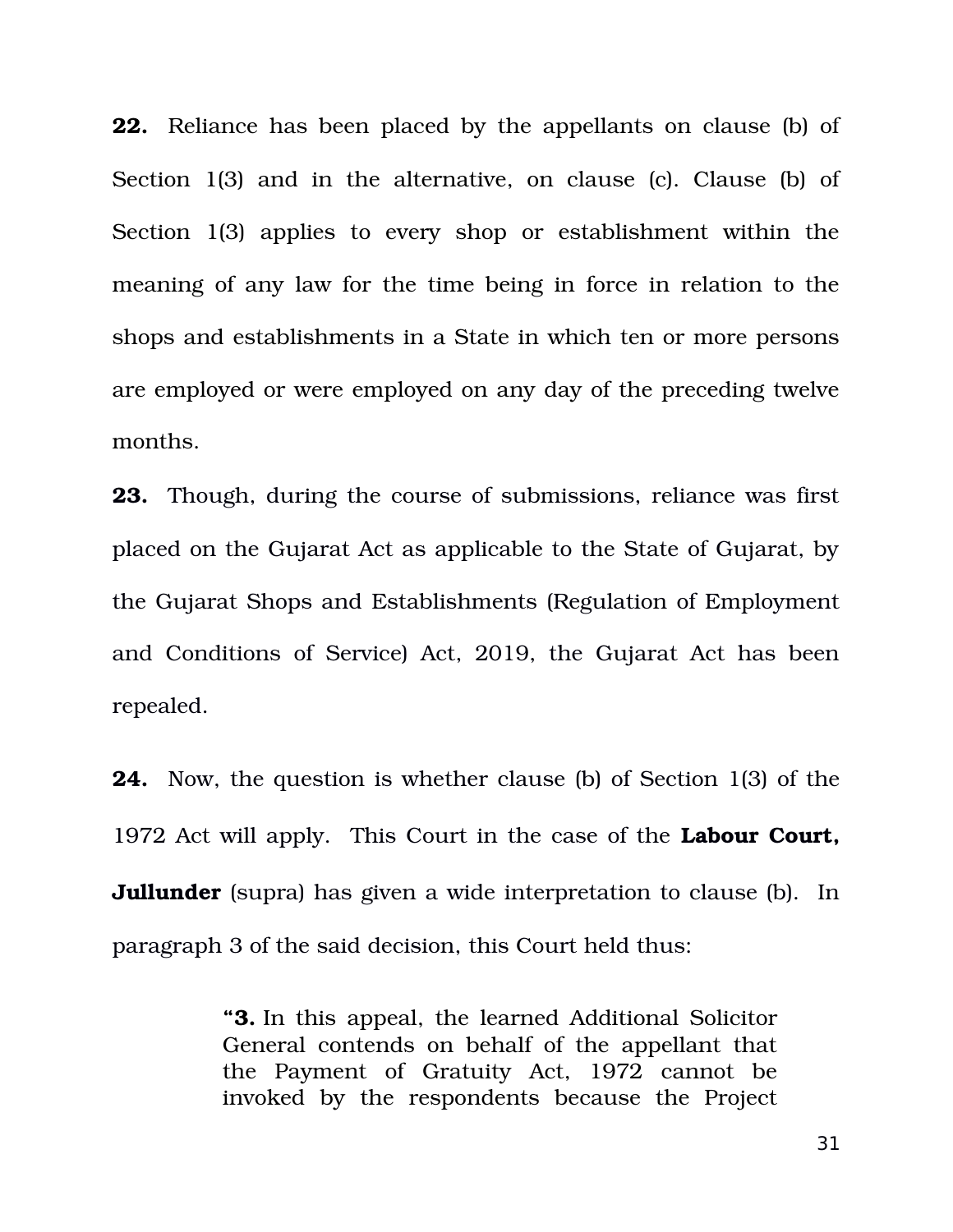does not fall within the scope of Section 1(3) of that Act. Section 1(3) provides that the Act will apply to:

(*a*) every factory, mine, oilfield, plantation, port and railway company;

(*b*) every shop or establishment within the meaning of any law for the time being in force in relation to shops and establishments in a State, in which ten or more persons are employed, or were employed, on any day of the preceding twelve months;

(*c*) such other establishments or class of establishments, in which ten or more employees are employed, or were employed, on any day of the preceding twelve months, as the Central Government may, by notification, specify in this behalf."

According to the parties, it is clause (*b*) alone which needs to be considered for deciding whether the Act applies to the Project. The Labour Court has held that the Project is an establishment within the meaning of the Payment of Wages Act, Section 2(*ii*) (*g*) of which defines an "industrial establishment" to mean any "establishment in which any work relating to the construction development or maintenance of buildings, roads, bridges or canals, relating to operations connected with navigation, irrigation or the supply of water, or relating to the generation, transmission and distribution of electricity or any other form of power is being carried on". **It is urged for the appellant that the Payment of Wages Act is not an enactment contemplated by Section 1(3)(***b***) of the Payment of Gratuity Act. The Payment of Wages Act, it is pointed out, is a Central enactment and Section 1(3)(***b***), it is said, refers to a law enacted by the State Legislature. We are unable to accept the contention. Section 1(3)(***b***) speaks of "any law**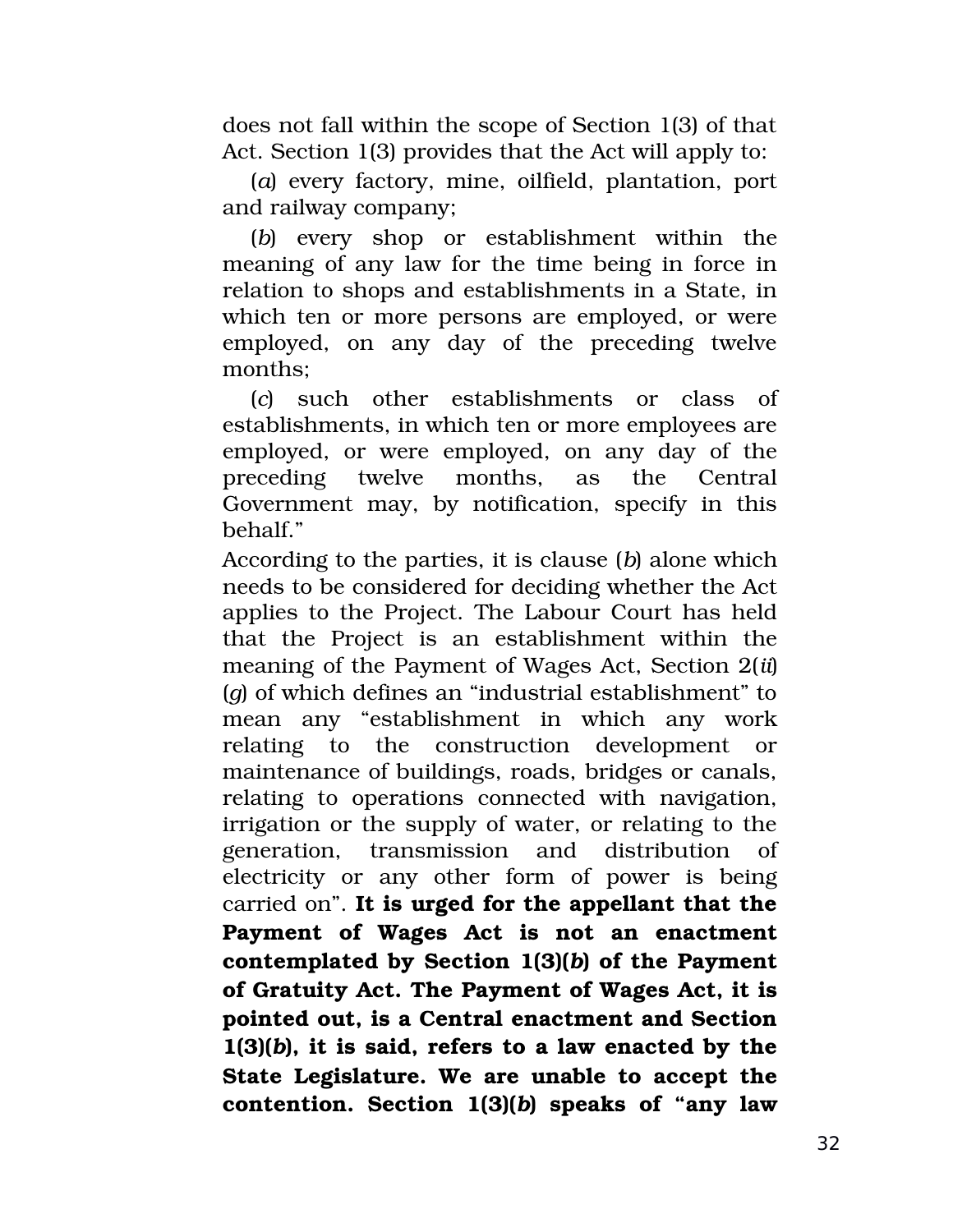**for the time being in force in relation to shops and establishments in a State". There can be no dispute that the Payment of Wages Act is in force in the State of Punjab. Then, it is submitted, the Payment of Wages Act is not a law in relation to "shops and establishments". As to that, the Payment of Wages Act is a statute which, while it may not relate to shops, relates to a class of establishments, that is to say, industrial establishments. But it is contended, the law referred to under Section 1(3)(***b***) must be a law which relates to both shops and establishments, such as the Punjab Shops and Commercial Establishments Act, 1958. It is difficult to accept that contention because there is no warrant for so limiting the meaning of the expression "law" in Section 1(3)(***b***). The expression is comprehensive in its scope, and can mean a law in relation to shops as well as, separately, a law in relation to establishments, or a law in relation to shops and commercial** establishments and a law in relation to non**commercial establishments. Had Section 1(3)(***b***) intended to refer to a single enactment, surely the appellant would have been able to point to such a statute, that is to say, a statute relating to shops and establishments, both commercial** and non-commercial. The Punjab Shops and **Commercial Establishments Act does not relate to all kinds of establishments. Besides shops, it relates to commercial establishments alone. Had the intention of Parliament been, when enacting Section 1(3)(***b***), to refer to a law relating to commercial establishments, it would not have left the expression "establishments"**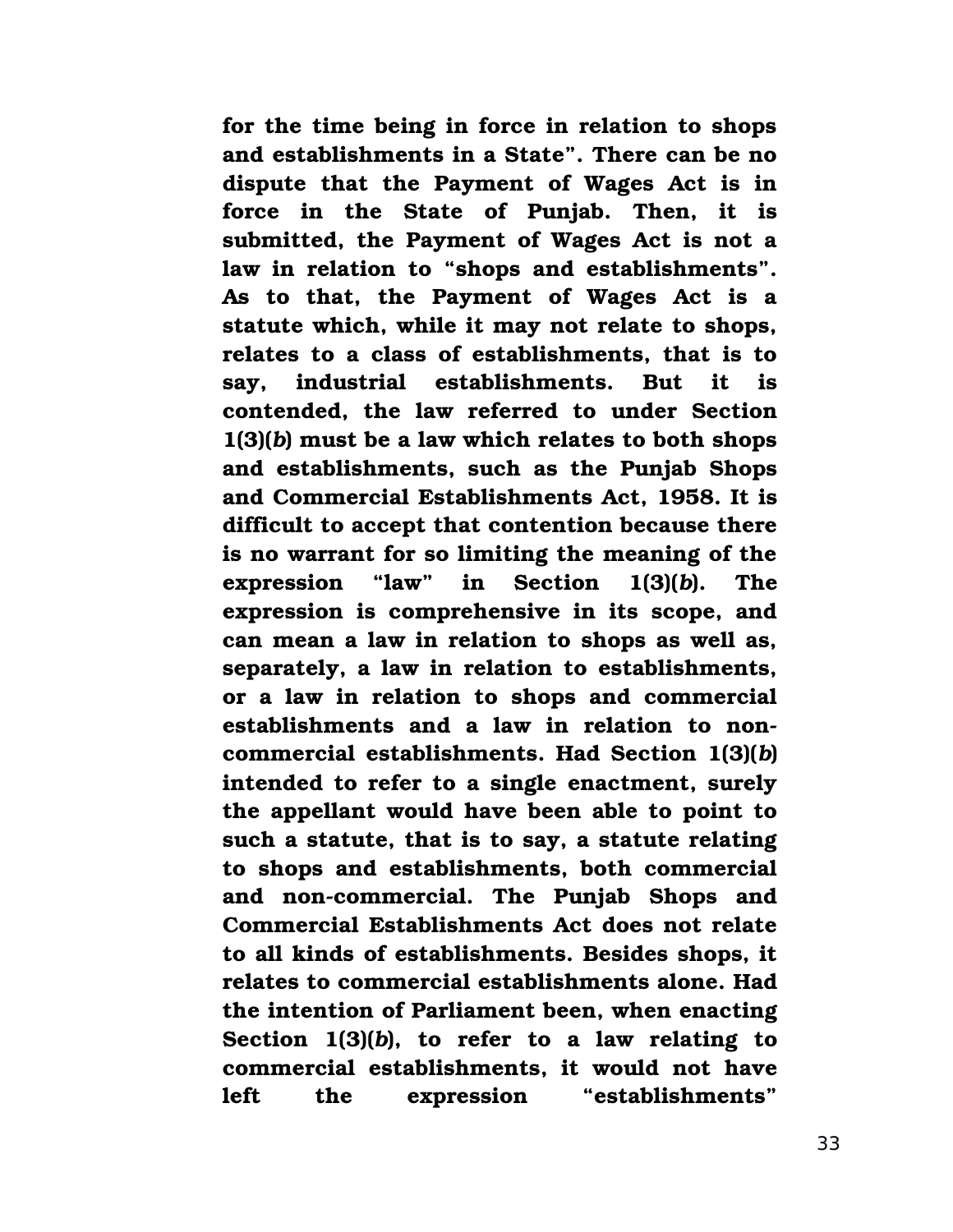**unqualified. We have carefully examined the various provisions of the Payment of Gratuity Act, and we are unable to discern any reason for giving the limited meaning to Section 1(3)(***b***) urged before us on behalf of the appellant. Section 1(3)(***b***) applies to every establishment within the meaning of any law for the time being in force in relation to establishments in a State.** Such an establishment would include an industrial establishment within the meaning of Section 2(*ii*)(*g*) of the Payment of Wages Act. Accordingly, we are of opinion that the Payment of Gratuity Act applies to an establishment in which any work relating to the construction, development or maintenance of buildings, roads, bridges or canals, or relating to operations connected with navigation, irrigation or the supply of water, or relating to the generation, transmission and distribution of electricity or any other form of power is being carried on. The Hydel Upper Bari Doab Construction Project is such an establishment, and the Payment of Gratuity Act applies to it."

*(emphasis supplied)*

Hence, 'establishments' contemplated by clause (b) can be establishments within the meaning of any law for the time being in force in a State in relation to establishments. Therefore, I have examined the laws in relation to establishments which are in force in the State of Gujarat.

**25.** I may refer to the provisions of the Contract Labour (Regulation and Abolition) Act, 1970 (for short "the Contract Labour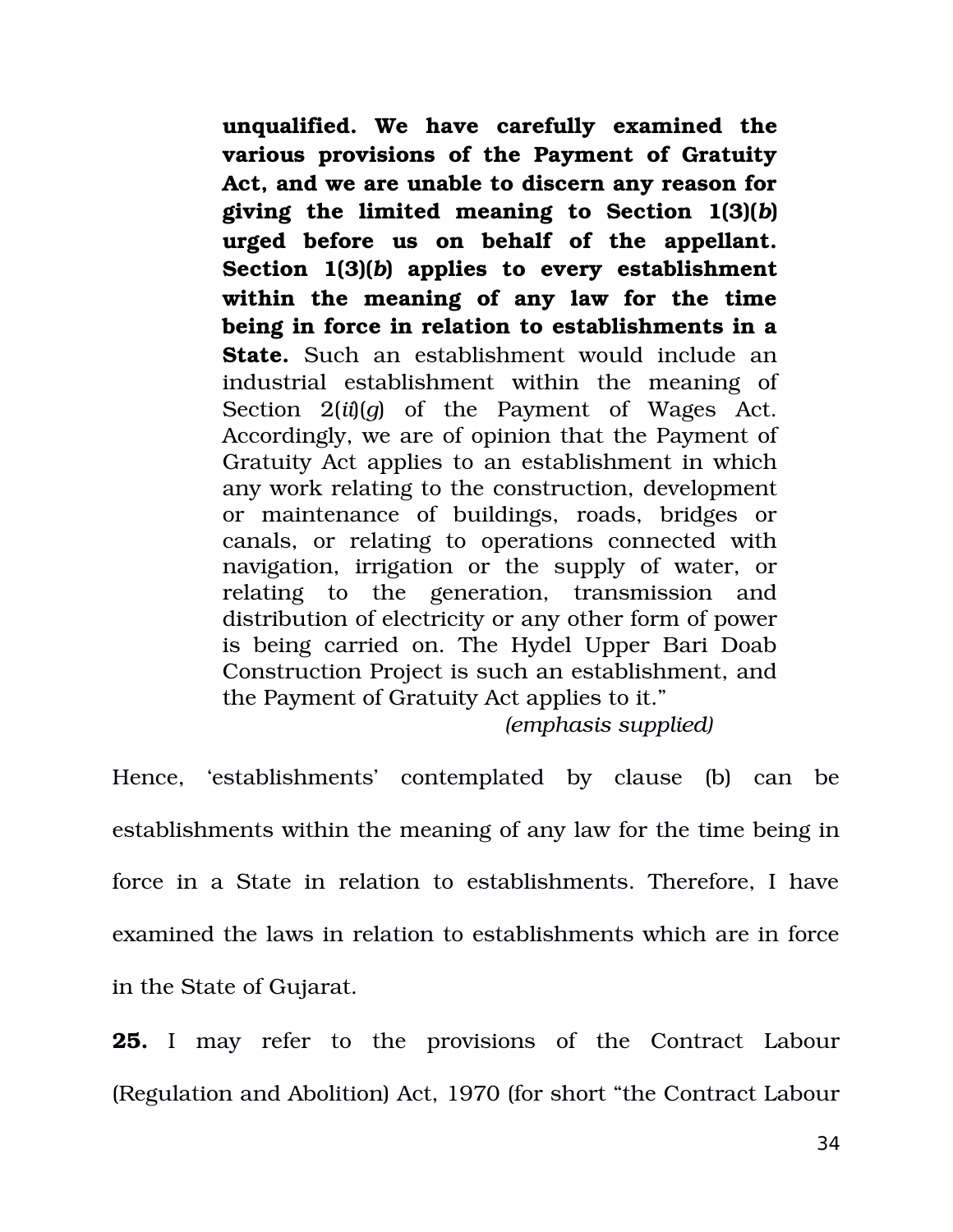Act"). Establishments have been defined in clause (e) of Section 2 which reads thus :

> **"(e)** "establishment" means (i) any office or department of the Government or a local authority, or (ii) any place where any industries, trade, business, manufacture or occupation is carried on."

The Contract Labour Act is applicable to establishments as provided in sub-section  $(4)(a)$  of Section 1. In view of sub-section  $(2)$ of Section 1, the Contract Labour Act is applicable to the State of Gujarat. Therefore, it is legislation in relation to establishments in the State of Gujarat. As stated above, under the said Rules, now the selection and appointments of AWWs and AWHs are being made by the Government of Gujarat. An officer of the said Government is empowered to issue an order of termination of employment of AWWs and AWHs. As stated earlier, Anganwadi centres have become an extended arm of the Government. Now, it operates as an establishment or a wing of the Government. The remuneration to AWWs and AWHs is paid by the State Government. However, the State Government gets contributions from the Central Government. Moreover, it can always be said that occupation is carried out in the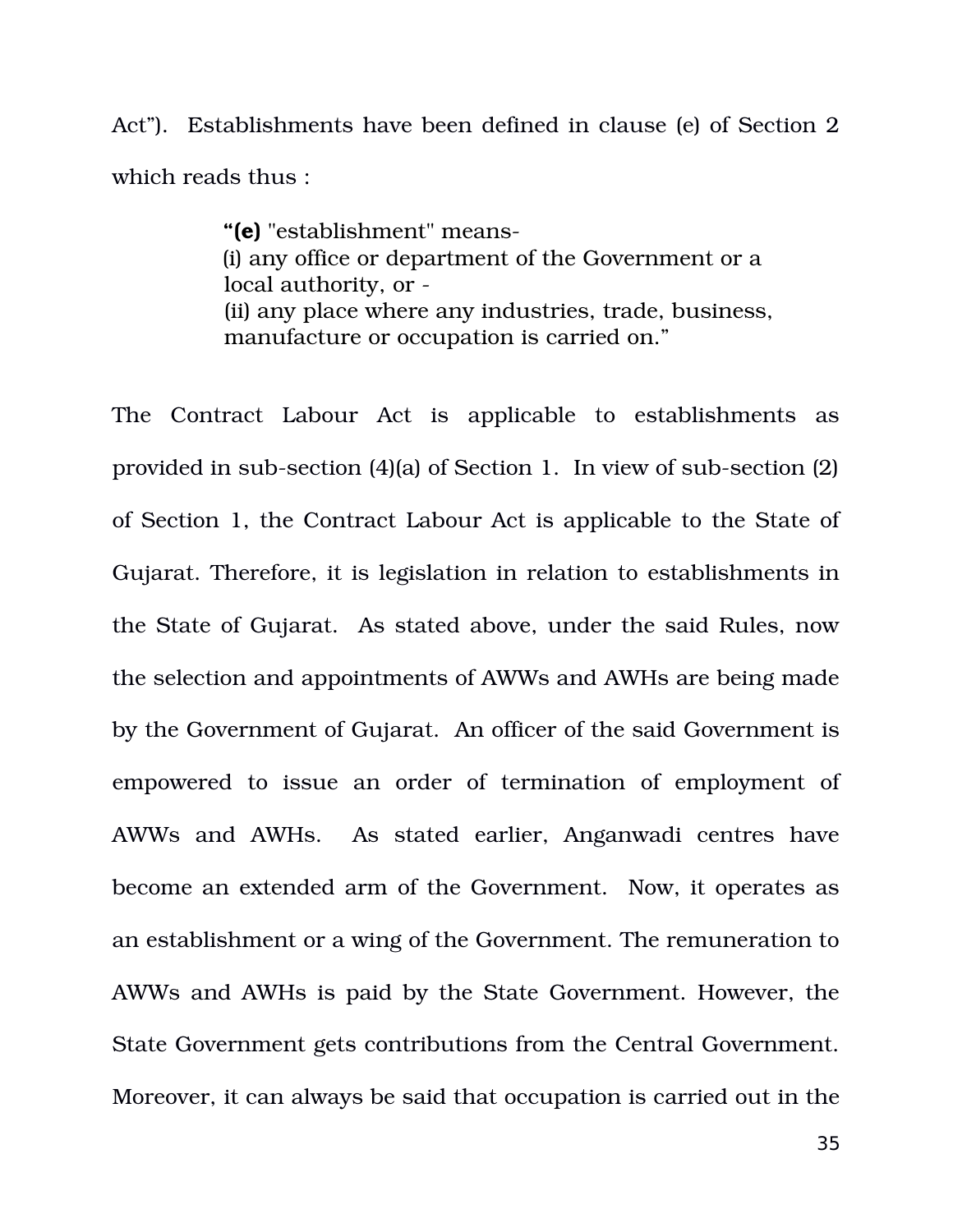establishments of Anganwadi centres. Hence, Anganwadi Centre is an establishment within the meaning of clause (e) of Section 2 of the Contract Labour Act.

**26.** The Code of Wages, 2019 is an enactment that received the assent of the President on  $8<sup>th</sup>$  August 2019. However, only a few provisions therein have been brought into force so far. Clause (m) of Section 2 thereof defines establishment which means any place where any industry, trade, business, manufacture, or occupation is carried out and it includes the Government establishments. There is a similar definition of establishment under clause 29 of Section 2 of the Code on Social Security, 2020 which received the assent of the President on 28th September 2020. These provisions show the legislative intent to include the various Government establishments in the category of establishments in the welfare statutes.

**27.** It is not the case of the State Government that every Anganwadi centre is a separate entity. Anganwadi centres and Mini Anganwadi centres are a part of the Anganwadi establishment of the State Government. The Anganwadi centres have been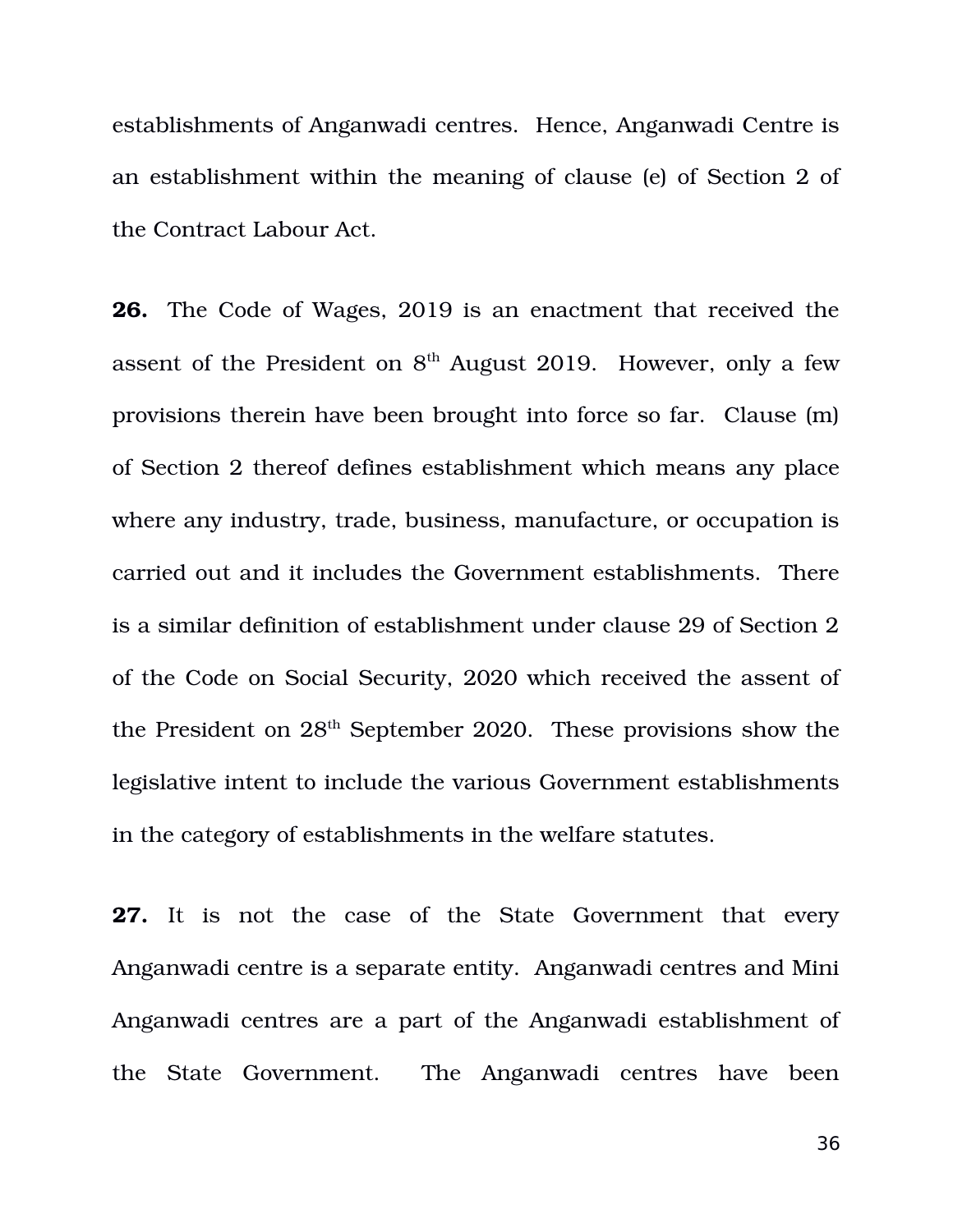employing ten or more AWWs and AWHs in the State. Therefore, I have no manner of doubt that Anganwadi centres are establishments contemplated by clause (b) of sub-section (3) of Section 1 of the 1972 Act. The learned Additional Solicitor General relied upon a decision of this Court in **Bangalore Turf Club** (supra). It was a case arising out of the Employees' State Insurance Act, 1948. The said Act does not define "establishment". The decision has no relevance in this case.

**28.** Clauses (e), (f), and (s) of Section 2 of the 1972 Act which define 'employee', 'employer' and 'wages' are relevant. The same read thus:

> "(e) "employee" means any person (other than an apprentice) who is employed for wages, whether the terms of such employment are express or implied, in any kind of work, manual or otherwise, in or in connection with the work of a factory, mine, oilfield, plantation, port, railway company, shop or other establishment to which this Act applies, but does not include any such person who holds a post under the Central Government or a State Government and is governed by any other Act or by any rules providing for payment of gratuity;

> **(f) "employer"** means, in relation to any establishment, factory, mine, oilfield, plantation, port, railway company or shop: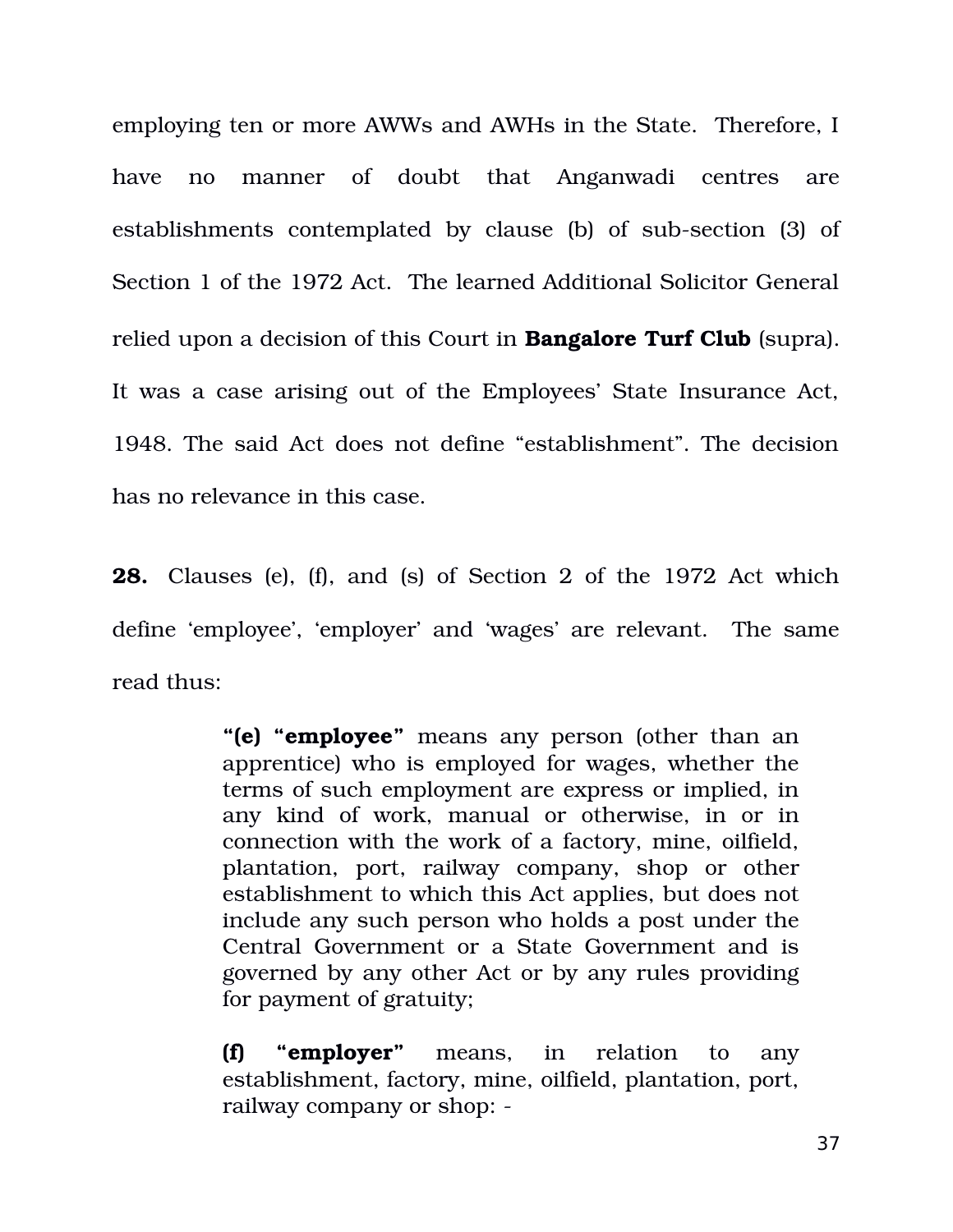(i) belonging to, or under the control of, the Central Government or a State Government, a person or authority appointed by the appropriate Government for the supervision and control of employees, or where no person or authority has been so appointed, the head of the Ministry or the Department concerned,

(ii) belonging to, or under the control of, any local authority, the person appointed by such authority for the supervision and control of employees or where no person has been so appointed, the chief executive officer of the local authority.

(iii) in any other case, the person, who, or the authority which, has the ultimate control over the affairs of the establishment, factory, mine, oilfield, plantation, port, railway company or shop, and where the said affairs are entrusted to any other person, whether called a manager, or managing director or by any other name, such person;

**(s) "wages"** means all emoluments which are earned by an employee while on duty or on leave in accordance with the terms and conditions of his employment and which are paid or are payable to him in cash and includes dearness allowance but does not include any bonus, commission, house rent allowance, overtime wages and any other allowance."

**29.** The definition of 'wages' is very wide. It means all emoluments which are earned by an employee on duty. Thus, the honorarium paid to AWWs and AWHs will also be covered by the definition of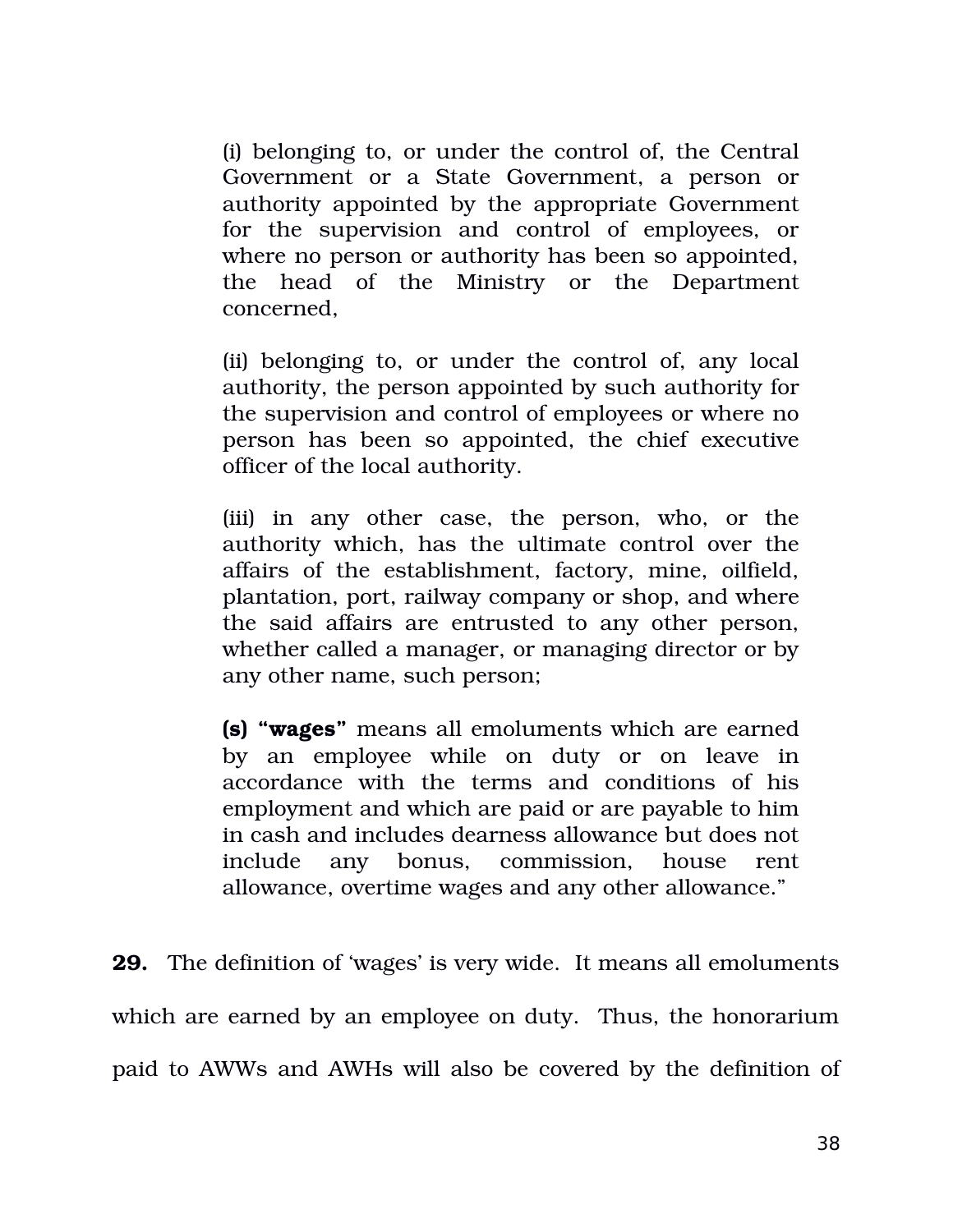wages. As AWWs and AWHs are employed by the State Government for wages in the establishments to which the 1972 Act applies, the AWWs and AWHs are employees within the meaning of the 1972 Act. In view of the said Rules of the Gujarat Government, the Anganwadi centres are not under the control of the Central Government. Therefore, the State Government will be an appropriate Government within the meaning of clause (a) of Section 2 of the 1972 Act. Accordingly, a person or authority appointed by the appropriate Government for the supervision and control of AWWs and AWHs will be the employer within the meaning of clause (f) of Section 2.

**30.** I may add here that the Government of India by a notification dated  $3<sup>rd</sup>$  April 1997 has notified educational institutions as establishments under clause (c) of sub-section (3) of Section 1 of the 1972 Act. In the Anganwadi centres, the activity of running a preschool for the children in the age group of 3 to 6 years is being conducted. It is purely an educational activity. The job of teaching is done by AWWs and AWHs. The State Government is running pre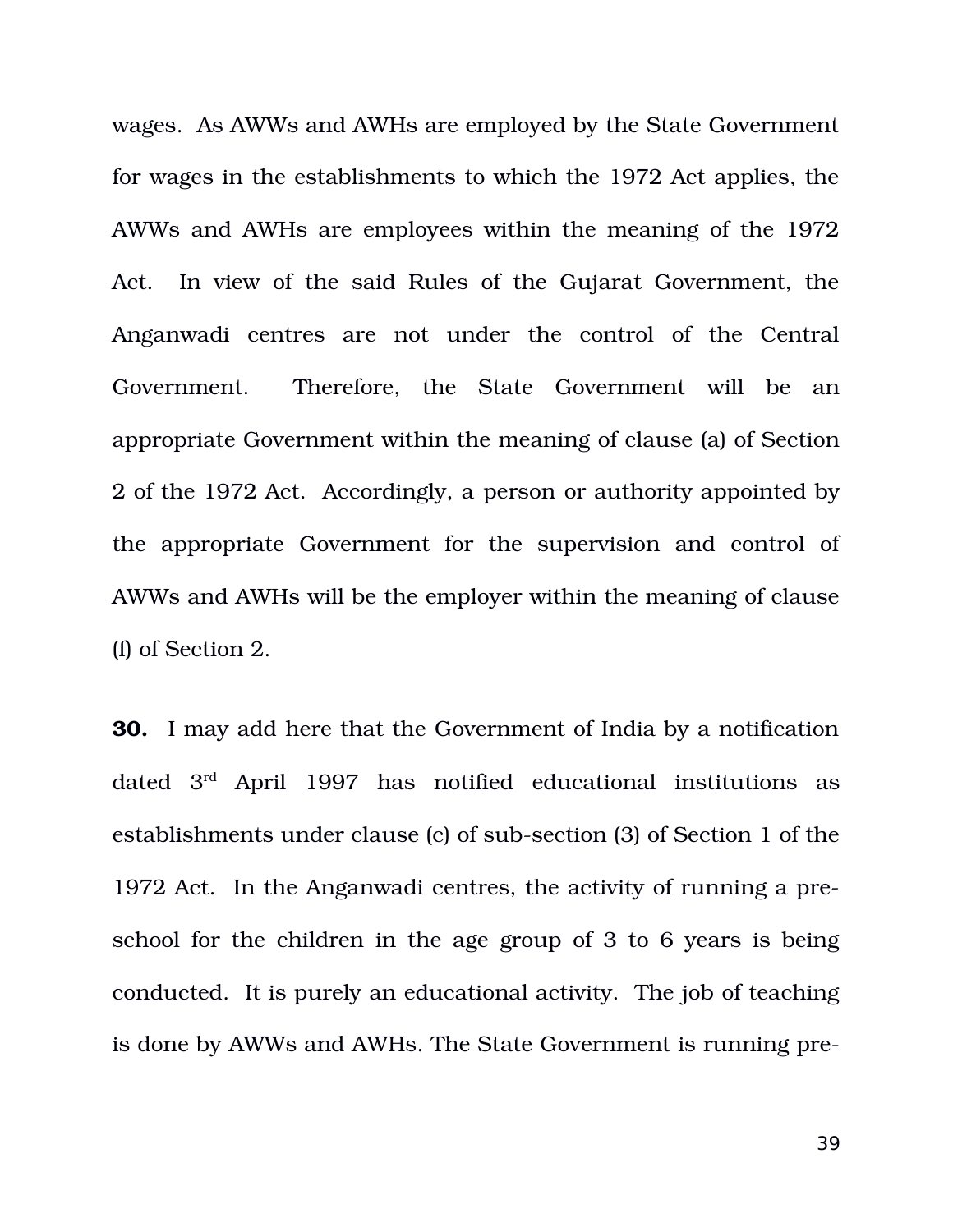schools in Anganwadi centres in accordance with Section 11 of the RTE Act.

**31.** For the reasons recorded above, I have no manner of doubt that the 1972 Act will apply to Anganwadi centres and in turn to AWWs and AWHs. In the impugned Judgment, the Division Bench was swayed by the view taken by this Court in the case of **Ameerbi** which was followed by the Delhi High Court in the case of **Akhil Bhartiya Anganwadi Kamgar Union (Regd.)** (supra). These decisions, for the reasons recorded earlier, have no bearing on the issue involved in these appeals. The learned Single Judge was right in holding that the 1972 Act was applicable to AWWs and AWHs. The Controlling Authority has granted simple interest at the rate of 10% on the overdue gratuity amounts. All eligible AWWs and AWHs shall be entitled to the benefit of interest.

**32.** Hence, I allow the appeals and set aside the impugned Judgment dated  $8<sup>th</sup>$  August 2017 of the Division Bench of Gujarat High Court and restore the Judgment of the learned Single Judge dated  $6<sup>th</sup>$  June 2016 in Special Civil Application no. 1219 of 2016